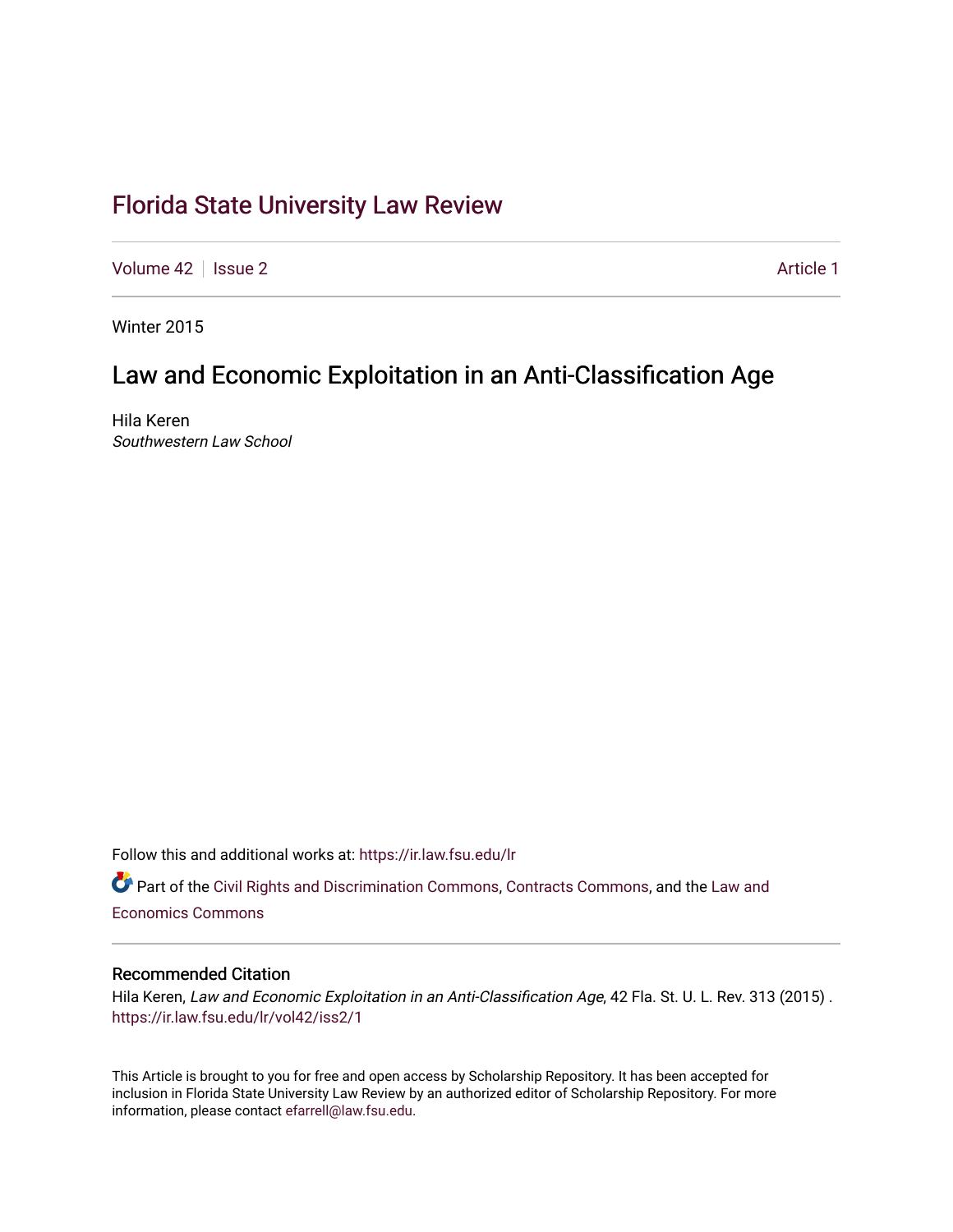## LAW AND ECONOMIC EXPLOITATION IN AN ANTI-CLASSIFICATION AGE

#### HILA KEREN\*

#### **ABSTRACT**

 *Does our legal system permit the economic exploitation of extreme vulnerability? Focus ing on predatory housing loans a thriving business at the dawn of the twenty first centu ry this Article argues that the answer in most cases is yes. Under an individualistic neolib eral paradigm, borrowers are held liable for their contracts, even if they were targeted with predatory practices. Further, borrowers' attempts to resort to antidiscrimination law, and frame their exploitation as "reverse redlining," have offered no real answer. An important yet undertheorized explanation for this problem is the impact of the Supreme Court's anti classification jurisprudence on lower courts. In an anti classification age, even outside of the constitutional arena, courts are reluctant to accept race based arguments. As a result, color blind analysis of predatory lending permits economic exploitation to thrive.* 

 *This Article proposes a unique solution to this deadlock: embedding the analysis of in dividual borrowers in the context of their neighborhood, a move that neither denies nor re lies on their race. Drawing on a variety of disciplines, including psychology, sociology, and public health, this Article explains how residing in distressed neighborhoods the most embattled neighborhoods of our country creates conditions especially fertile for exploita tion. Based on this interdisciplinary analysis, this Article suggests an alternative legal framework which would circumvent the anti classification problem. The new framework is tailored around the idea of individual dignity, which includes the right to freedom from economic exploitation*. *To protect such right it is suggested to utilize contract law and par ticularly the doctrine of unconscionability which is highly apposite for a contextual analy sis of predatory agreements.* 

 *More broadly this Article argues that one of the important lessons to be learned from the tragic subprime crisis is how urgent it is to find an appropriate legal response to market exploitation of vulnerable individuals. Notably, the contractual framework suggested in this Article for predatory housing loans is useful for handling other exploitative loans, such as pay day loans and auto title loans. Further, the proposed framework is valuable beyond the contexts of lending and distressed neighborhoods, to address other forms of economic exploi tation perpetuated by contract. Given persistent weakness in our economy, establishing an anti exploitation norm in the market seems more important than ever.* 

|    | 314 |
|----|-----|
|    | 322 |
|    | 322 |
|    | 331 |
| H. | 333 |
|    | 335 |
|    | 336 |
|    | 339 |
|    | 342 |
|    |     |

 <sup>\*</sup> Irving D. & Florence Rosenberg Professor of Law, Southwestern Law School. This Article was selected for presentation at a working conference, as part of *The Vulnerability and the Human Condition Initiative* at Emory Law; I thank Martha Fineman for the op portunity to participate and receive the helpful comments of a unique international group of scholars*.* I deeply thank Kathryn Abrams, Alexandra D'Italia, Priya Gupta, Danielle Kie Hart, Roman Hoyos, Melissa Lonegrass, Arthur McEvoy, John Tehranian, Gowri Rama chandran, and Eyal Zamir who took the time and made the effort to read this piece and share valuable insights. For their excellent research assistance, I thank Alexandra Bo yadjian, Arya Djafroudi, Tamar Eliasi, Phillip Leathers, and Nora Salem. Finally, I am grateful for the help of the editors of the *Florida State University Law Review*.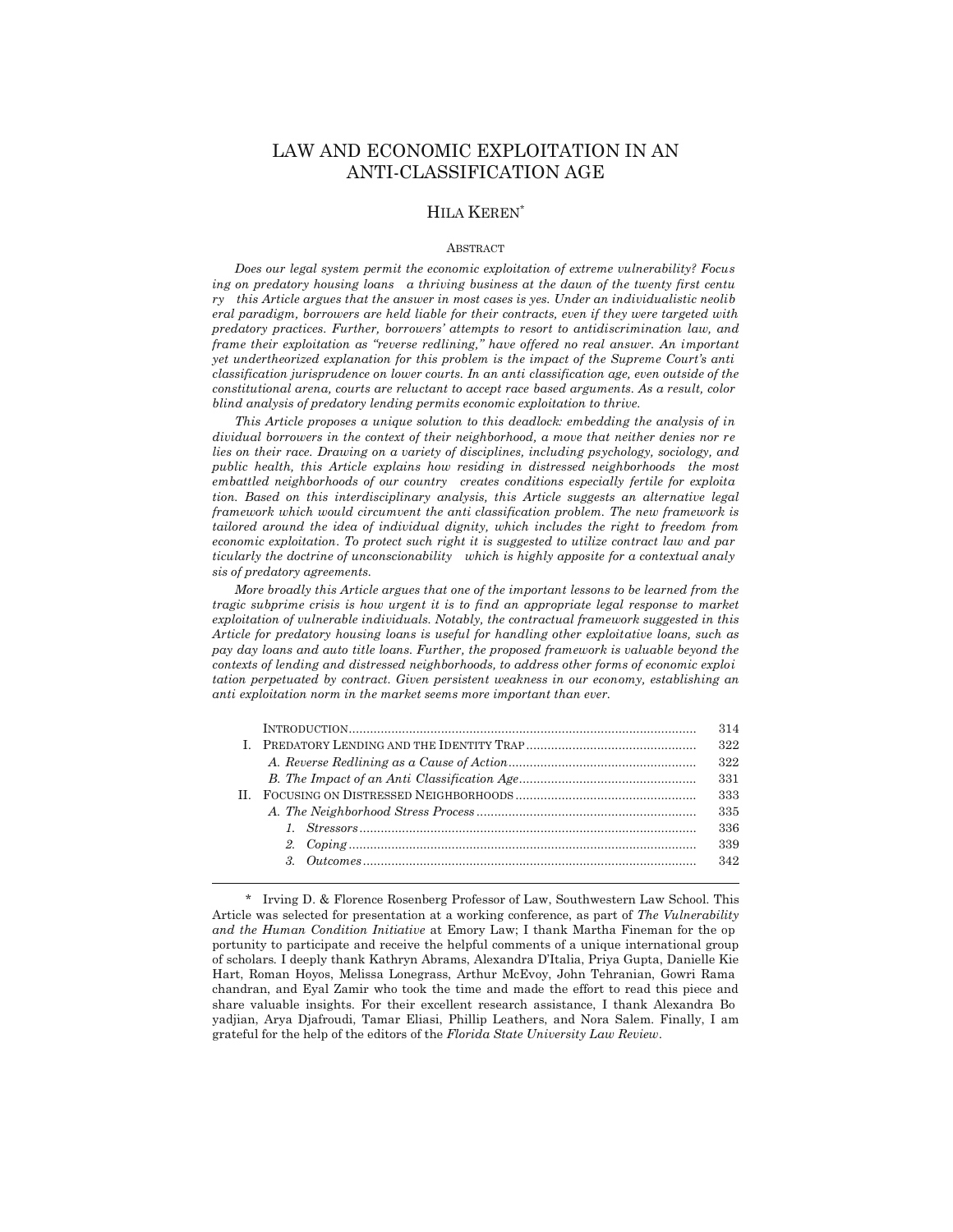| 344 |
|-----|
| 345 |
| 345 |
| 347 |
| 349 |
| 350 |
| 352 |
| 355 |
| 358 |
| 358 |
| 367 |
| 370 |

*But the existence of an opportunity is not the same thing as the decision to exploit it.* 

*—Richard A. Posner*<sup>1</sup>

## **INTRODUCTION**

 Dire financial times present opportunities for economic exploitation. When individuals are struggling, sophisticated market actors are there to offer "help" by lending money under predatory terms. Aptly, during the recent crisis lenders targeted *vulnerable communities*, comprised mainly of minorities, and identified them as ideal borrowers to whom one can sell almost any loan under any terms. For these lenders, *contra* Judge Posner, the existence of an opportunity leads directly to the decision to exploit it. As a result, it is not surprising that victims of predatory lending have failed to satisfy the harsh terms of their loans.<sup>2</sup> Facing a lawsuit with very limited means

<sup>1.</sup> RICHARD A. POSNER, A FAILURE OF CAPITALISM: THE CRISIS OF '08 AND THE DESCENT INTO DEPRESSION 249 (2009).

 <sup>2.</sup> There is no precise definition of the term "predatory lending." For this Article's purposes, predatory lending has two essential characteristics: "(1) a wide range of lender behavior that is either substantively or procedurally unreasonably abusive, exploitive, harmful, or unfair; and (2) a pool of borrowers that are particularity vulnerable, targeted, and exploited precisely because of their vulnerability." Cecil J. Hunt, II, *In the Racial Crosshairs: Reconsidering Racially Targeted Predatory Lending under a New Theory of Economic Hate Crime*, 35 U. TOL. L. REV. 211, 222 (2003). For an example of a judicial definition which highlights the exploitation of vulnerability at the core of predatory lend ing, see *Associates Home Equity Services, Inc. v. Troup*, 778 A.2d 529, 537 (N.J. Super. Ct. App. Div. 2001) ("In using the term 'predatory lending' [an expert in the case] refer[red] to lenders who target certain populations for onerous credit terms. The population generally targeted includes, among others, the elderly, minorities, and residents of neighborhoods that do not have *ready access to mainstream credit.* Credit terms *not* warranted by the objective facts regarding the creditworthiness of these individuals are imposed upon them because for various reasons the lenders feel they can take advantage of a borrower. Typically predatory lenders take advantage of borrowers due to their *lack of sophistication* in the lending market, due to their *lack of perceived options for the loan* based on discrimination or some other factor, or due to deceptive practices engaged in by the lender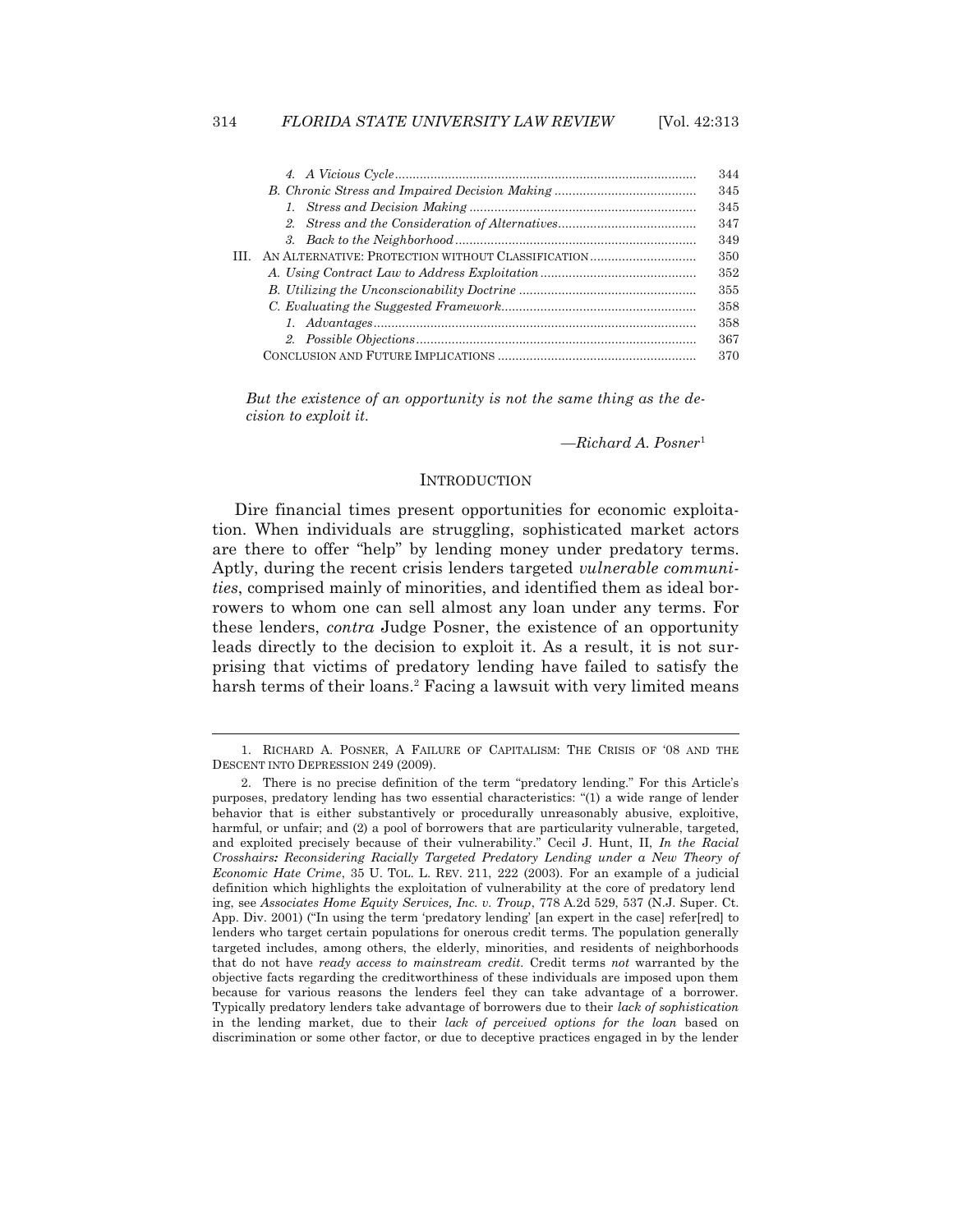to carry a legal battle against powerful financial institutions, many borrowers have turned to courts across the country in search of legal relief.

 Given the now-known fact that many victims of predatory lending are minorities, many borrowers have argued their loan agreements should not be reviewed as the product of a normal bargaining process which culminated in a free choice to contract.<sup>3</sup> Instead, they should be viewed by use of the anti-discrimination paradigm<sup>4</sup> to explain that their contracts are the result of a discriminatory market behavior known as "reverse redlining."5 Subsequently, most courts have analyzed borrowers' arguments within the framework of antidiscrimination laws, particularly under the norms against discrimination in housing. Although reverse redlining was recognized as a possible cause of action by judicial interpretation of the Fair Housing Act and other antidiscrimination laws, courts have refrained from awarding relief based on this claim.<sup>6</sup> And so, almost without exception, borrowers who have fallen prey to predatory lending are losing the battle against their exploiters.

 Leo White was one of those borrowers. When White set out to buy his very first home he was a twenty-one-year-old African-American, who had not graduated from high school and who was working as a hotel bellman earning roughly \$2,100 per month.<sup>7</sup> The lenders led

that mislead or fail to inform the borrower of the real terms and conditions of the loan." (second, third, and fourth emphases added)).

 <sup>3.</sup> By and large, these claims have been made in the context of sizable housing loans and lending terms that have led to foreclosure. Other predatory loans, such as pay day loans, are frequently too small to justify the significant cost of litigation, especially due to the lack of applicable antidiscrimination laws. However, the alternative legal solution proposed in this Article can apply to all kinds of predatory loans. *See infra* CONCLUSION AND FURTHER IMPLICATIONS.

 <sup>4.</sup> I use the word "paradigm" with awareness of Professor Richard Delgado's observation that something is called "paradigm" only after it has been recognized as causing systematic injustice that calls for a change and usually after the commentator has an alternative in mind. *See* Richard Delgado, *Centennial Reflections on the* California Law Review*'s Scholarship on Race: The Structure of Civil Rights Thought*, 100 CALIF. L. REV. 431, 456 57 (2012). Both aspects of this observation fit the arguments made in this Article.

 <sup>5.</sup> The term "reverse redlining" is rooted in the dark days of actual redlining: banks would mark maps with red lines to exclude entire minority neighborhoods from the housing loan market. Raymond H. Brescia, *Subprime Communities: Reverse Redlining*, *the Fair Housing Act and Emerging Issues in Litigation Regarding the Subprime Mortgage Crisis*, 2 ALB. GOV'T L. REV. 164, 179 (2009) (explaining the origins of the term). In its reversed form, the term refers to a newer method of mistreatment where residents of the formerly redlined areas are being enticed by lenders to receive egregious housing loans. *Id.*  The legal theory, or cause of action, of reverse redlining takes its name from this market behavior. *Id.*

 <sup>6.</sup> *See infra* Part I.

 <sup>7.</sup> M & T Mortg. Corp. v. White, 736 F. Supp. 2d 538, 546 (2010).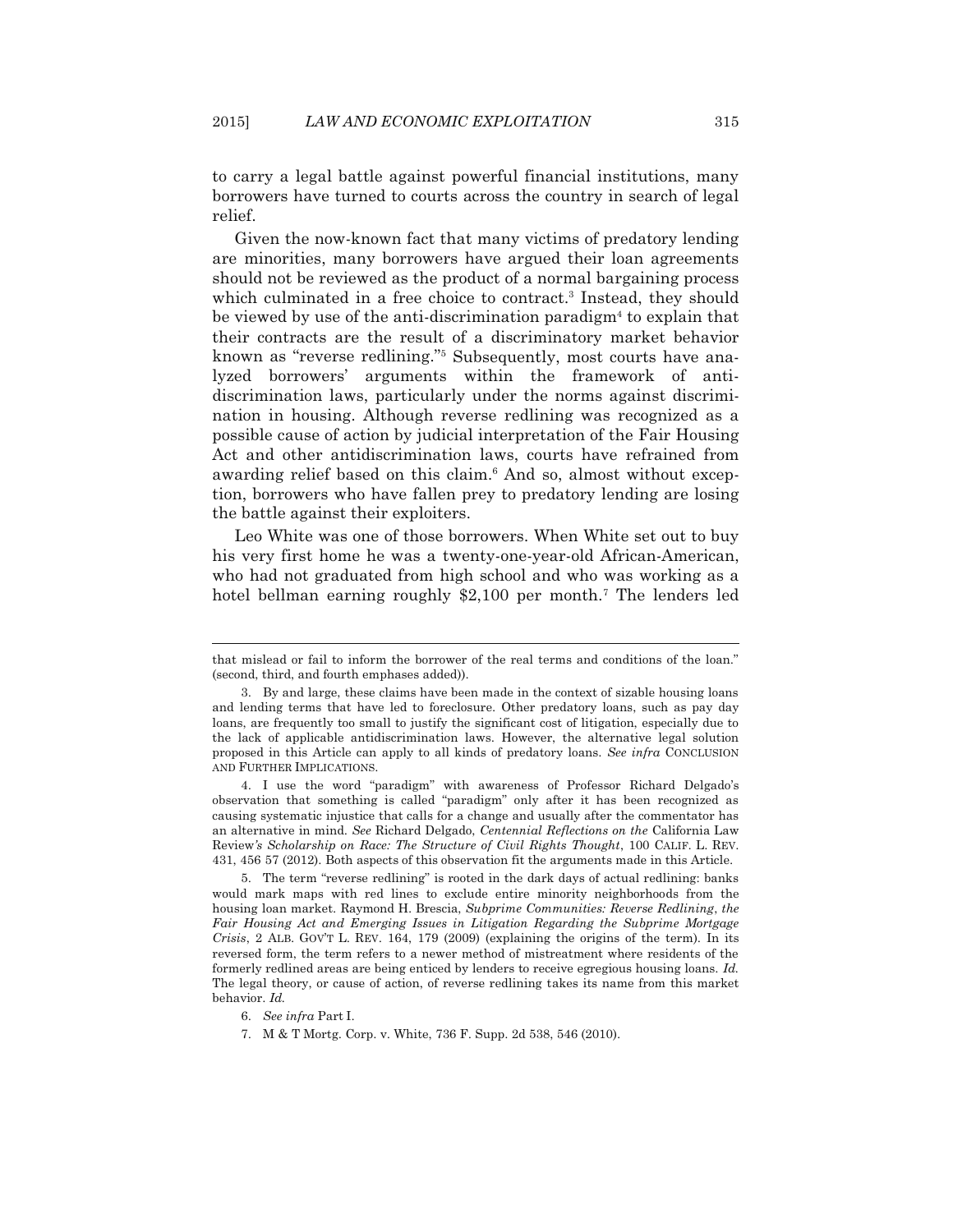him to believe that he would be able to repay his loan;<sup>8</sup> however their estimation was unrealistic given his income and the property's poor condition, which prevented him from renting out parts of it.<sup>9</sup> When White defaulted, the lenders initiated foreclosure proceedings.<sup>10</sup> Defending against foreclosure, White did not deny signing a loan agreement.11 Rather, he argued that he was preyed upon as part of a larger scheme of reverse redlining in his Brooklyn neighborhood, which had been described as "a 'hot zone' for predatory lending schemes."12 This lawsuit began in 2003 when the scope and magnitude of predatory lending, and its contribution to the larger subprime mortgage crisis, were still unclear. Years later, in 2010, after so much more was already known about the patterns of predatory lending,<sup>13</sup> the court still doubted that White would be able to prove his arguments regarding mass targeting and race-based discrimination in lending:

A jury might well conclude that [the borrowers] were targeted not on the basis of being African-Americans, but because they were vulnerable, low-income, unsophisticated, first-time home buyers who *happened* to be African-American. It is unfortunate that buyers fitting that profile may be found in proportionally greater numbers in the African-American community, but that observation does not mean that the [borrowers] were targeted *because* of their race.14

 Subsequently, the courts' refusal to credit vulnerable and exploited borrowers' antidiscrimination claims has acute ramifications that can only be recognized by piecing public and private law together. These ramifications originate, I argue, from the lack of an "antiexploitation" legal norm—a fact evidenced by the idea that exploiting Leo White not as African-American, but "merely" as a vulnerable low-income borrower is not sufficient to justify relief. First, such judicial response not only reinforces, but exacerbates the growth of economic inequalities between the powerful and the powerless. Second, it permits and even incentivizes future exploitative market behavior

 <sup>8.</sup> *Id.* at 544 46.

 <sup>9.</sup> *Id.* at 546 47.

 <sup>10.</sup> *Id.* at 547.

 <sup>11.</sup> *See id*. at 546.

 <sup>12.</sup> M & T Mortg. Corp. v. White, No. 04 CV 4775 (NGG)(VVP), 2006 U.S. Dist. LEXIS 1903, at \*8 (E.D.N.Y. Jan. 9, 2006).

 <sup>13.</sup> Ironically, by 2010, most of what is known today regarding these lenders' patterns of targeting vulnerable communities had already been documented by mainstream news. *See, e.g.*, Manny Fernandez, *Study Finds Disparities in Mortgages by Race*, N.Y. TIMES (Oct. 15, 2007), http://www.nytimes.com/2007/10/15/nyregion/15subprime.html?pagewant ed=print& r=1&.

 <sup>14.</sup> *White*, 736 F. Supp. 2d at 576.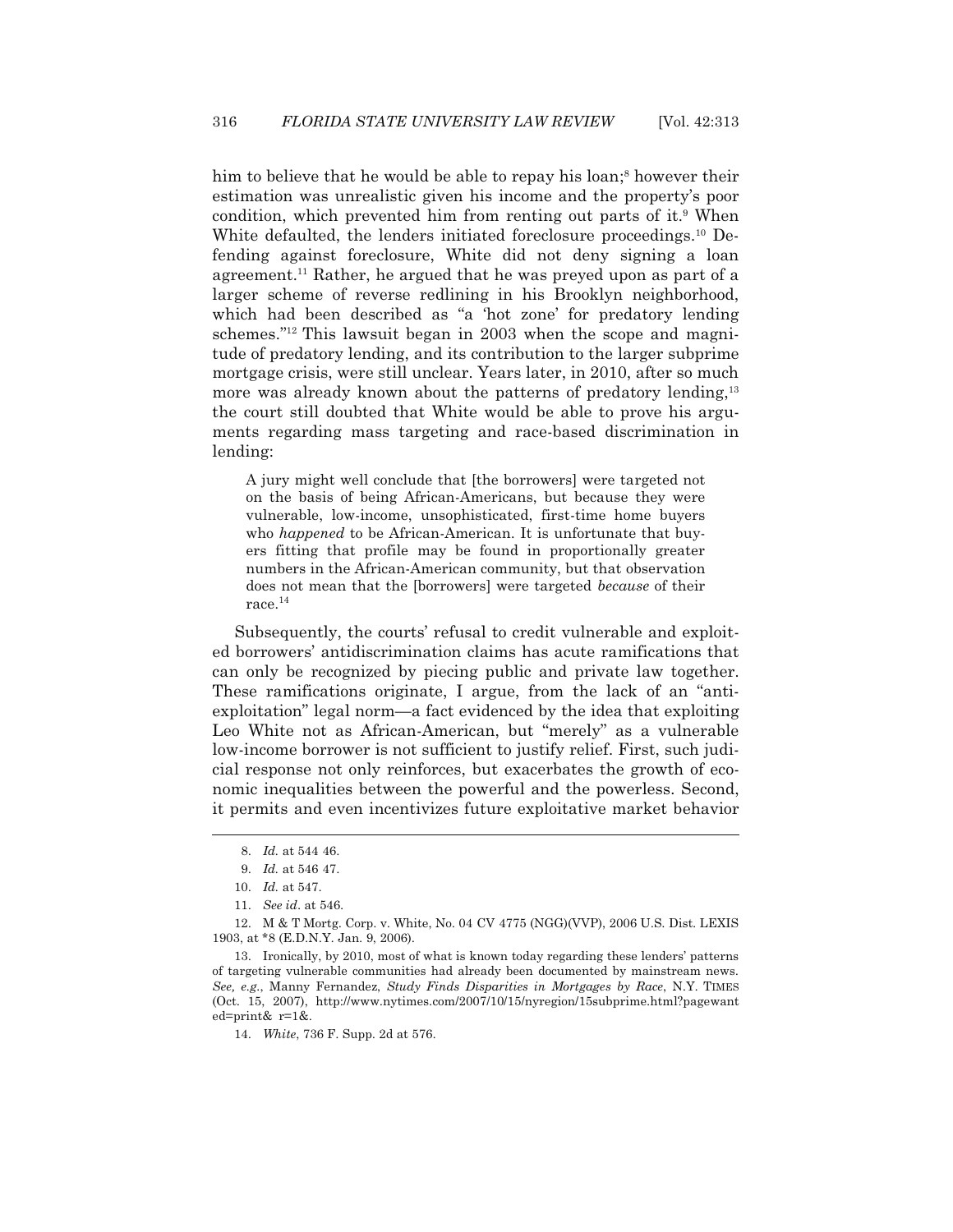by rewarding those who take advantage of others' vulnerabilities. Combined, these consequences create an environment that facilitates the perpetuation and growth of economic exploitation. This Article uncovers the roots of the problem and, with those roots in mind, argues for an alternative legal framing that would allow courts to respond more effectively to contract-based economic exploitation.

 The repeated failure of reverse redlining arguments can be explained, at least in part, by the devastating constraints placed on the litigating borrowers. As other scholars have pointed out, the leading reasons are that the borrowers lack the minimal financial means necessary to endure prolonged litigation and are faced with grave problems of information asymmetry.15 Nonetheless, this Article argues that there is another, unacknowledged reason for the disappointing results of reverse redlining litigation. This important explanation does not relate to the borrowers, but to the antidiscrimination doctrine courts use to resolve their cases.

 Notably, group-based or identity-based arguments are increasingly met with judicial opposition. The resistance seems to start at the top—the Supreme Court has expressed increasing reluctance to engage in group-based classifications. Most recently, the Supreme Court's decision in *Fisher v. University of Texas at Austin*16 reconfirmed an "anti-classification" judicial approach: an interpretation of the Equal Protection Clause<sup>17</sup> as barring governmental use of classifications, including even benign classifications.18 This view makes it harder to characterize claimants as *members of groups*. Scholars writing in the context of equal protection jurisprudence have described and evaluated this resistance in various ways, using a variety of names to fit their own perspective, such as "color blindness,"19 "anticlassification,"20 "anti-antidiscrimination,"21 "antibalkanization,"22

 <sup>15.</sup> *See, e.g.*, Andrew Lichtenstein, *United We Stand, Disparate We Fall: Putting Individual Victims of Reverse Redlining in Touch with Their Class*, 43 LOY. L.A. L. REV. 1339, 1339 (2010); Charles Falck, Note, *Equitable Access: Examining Information Asymmetry in Reverse Redlining Claims Through Critical Race Theory*, 18 TEX. J. C.L. & C.R. 101, 114 18 (2012).

 <sup>16.</sup> Fisher v. Univ. of Tex. at Austin, 133 S. Ct. 2411, 2415 (2013).

 <sup>17.</sup> U.S. CONST. amend. XIV, § I ("No State shall . . . deny to any person within its jurisdiction the equal protection of the laws.").

 <sup>18.</sup> *Fisher*, 133 S. Ct. at 2421.

 <sup>19.</sup> Reva B. Siegel, *Discrimination in the Eyes of the Law: How "Color Blindness" Discourse Disrupts and Rationalizes Social Stratification*, 88 CALIF. L. REV. 77, 84 (2000).

 <sup>20.</sup> Jack M. Balkin & Reva B. Siegel, *The American Civil Rights Tradition: Anticlassification or Antisubordination?*, 58 U. MIAMI. L. REV. 9, 10 (2003).

 <sup>21.</sup> Jed Rubenfeld, *The Anti Antidiscrimination Agenda*, 111 YALE L.J. 1141, 1142 (2002).

 <sup>22.</sup> Reva B. Siegel, *From Colorblindness to Antibalkanization: An Emerging Ground of Decision in Race Equality Cases*, 120 YALE L.J. 1278 (2011).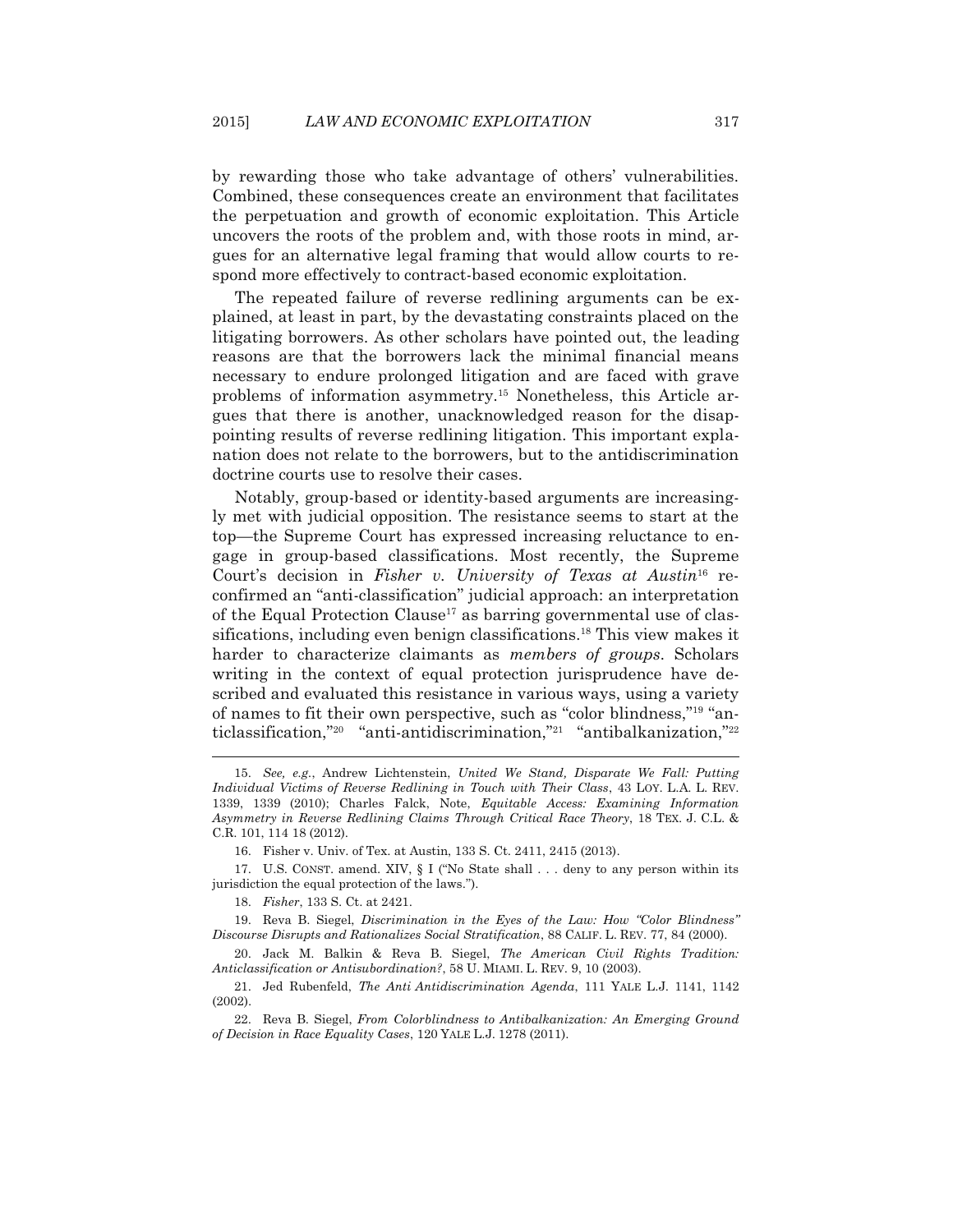"the new equal protection,"23 and "post-racialism."24 Despite the range of approaches, a common theme has emerged: the Supreme Court's willingness to accept group-based arguments is decreasing. Ours is becoming an anti-classification age, where classifications are increasingly considered "repugnant."25

 By and large, commentators' attention to this phenomenon has been reserved for high profile constitutional battles that are covered extensively by the media, like the refusal to acknowledge sexual orientation as a protected classification in *Lawrence v. Texas*. 26 Yet this Article identifies and analyzes the impact of the Supreme Court's reluctance to engage in group-based classifications on lower courts' decision-making, namely with respect to both private law issues and economic transactions, particularly in the context of housing loans. Although, originally, the anti-classification approach is a reading of the Equal Protection Clause with regard to *state actors*, there is a "spillover" of anti-classification sentiments. This process shapes judicial thinking and operates to restrict both lower courts' willingness to charge *private actors* with discrimination and their readiness to award, as arms of the state, race-conscious remedies based on groupbased arguments.27

 Further, recognizing such "spillover" illuminates how—hidden from the public eye—the tendency towards anti-classification has contributed to the repeated failures of the subprime crisis victims in court. As a result, borrowers are forced to pay the price for what society prefers to frame, not as a social problem, but rather as the borrower's private choice to agree to a bad contract.

 Some scholars have insisted on the crucial role of race in the predatory lending story and engaged in group-based efforts to propose reforms.28 Unfortunately, the anti-classification frame courts employ

 <sup>23.</sup> Kenji Yoshino, *The New Equal Protection*, 124 HARV. L. REV. 747, 792 93 (2011).

 <sup>24.</sup> Sumi Cho, *Post Racialism*, 94 IOWA L. REV. 1589, 1603 (2009) ("[P]ost racialism idealizes a society in which race is no longer a basis for differential treatment, grievance, *or remedy*." (emphasis added)); *see also* William M. Carter, Jr., *The Paradox of Political Power: Post Racialism, Equal Protection, and Democracy*, 61 EMORY L.J. 1123, 1125 26 (2012).

 <sup>25.</sup> Frank I. Michelman, *Reasonable Umbrage: Race and Constitutional Antidiscrimination Law in the United States and South Africa,* 117 HARV. L. REV. 1378, 1383 (2004).

 <sup>26.</sup> Lawrence v. Texas, 539 U.S. 558 (2003).

 <sup>27.</sup> *See* Adam Weiss, Note, Grutter*, Community, and Democracy: The Case for Race Conscious Remedies in Residential Segregation Suits*, 107 COLUM. L. REV. 1195, 1197 (2007) (discussing the fact that changes in the Supreme Court's equal protection jurisprudence have made lower courts "hesitant to use race" in the context of awarding race conscious remedies by ordering *state actors* to promote housing desegregation).

 <sup>28.</sup> *See, e.g.*, Charles L. Nier, III & Maureen R. St. Cyr, *A Racial Financial Crisis: Rethinking the Theory of Reverse Redlining to Combat Predatory Lending Under the Fair Housing Act*, 83 TEMP. L. REV. 941, 946 47 (2011).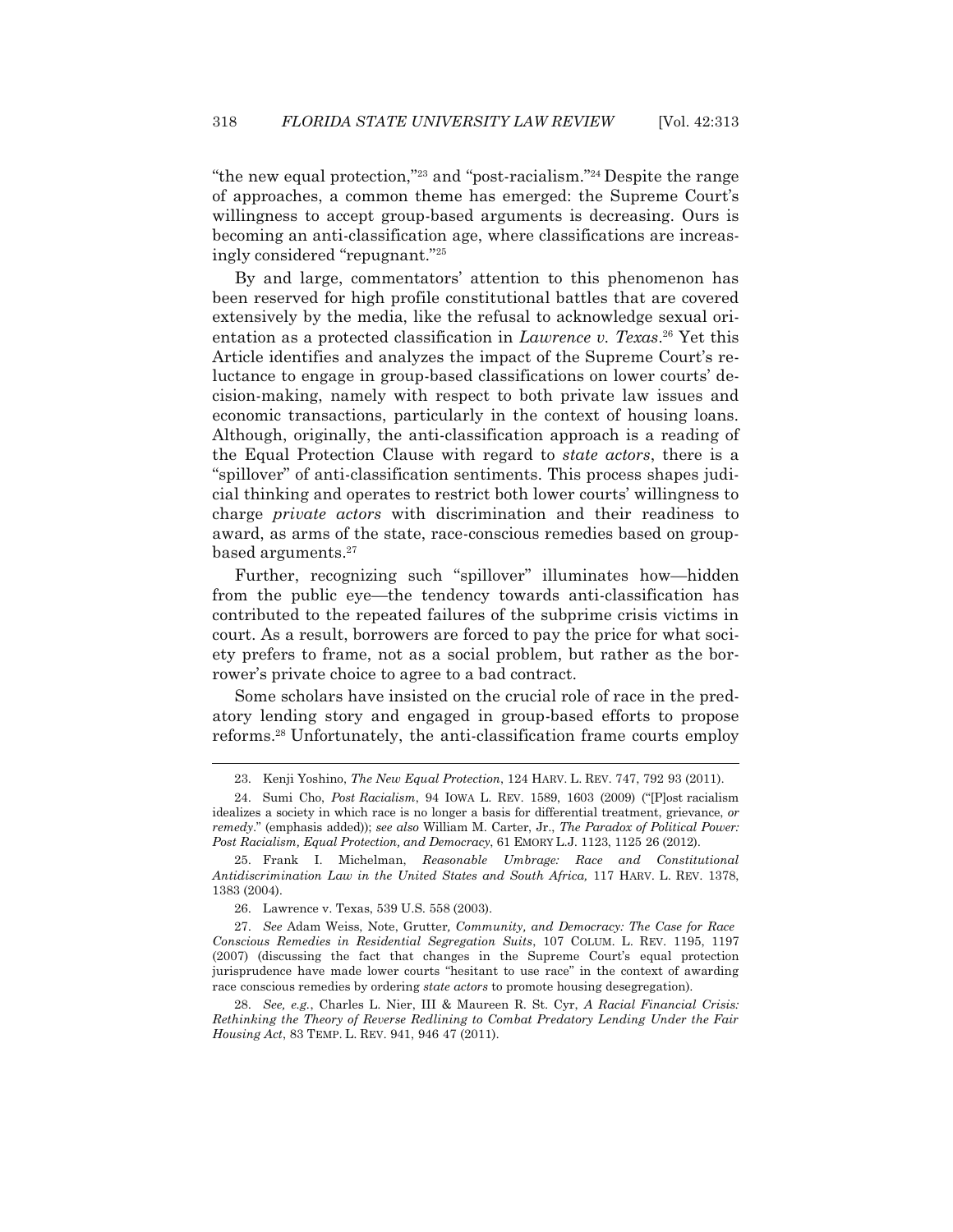seems to render this trajectory idle. Therefore, it may be a more pragmatic strategy for borrowers, who are locked in predatory agreements, to carve a different path: bringing courts the question of exploitation while relying less on racial classifications.

 To distinguish between inequality and discrimination would be a useful first step in this alternative direction. The sad fact that some people take advantage of their unequal counterparts does not always fit conventional models of discrimination, which assume some level of animus. Put simply, it is possible that the lenders who dealt with Leo White were exploiting his evident vulnerabilities—which are surely connected to his race—without having a particularly negative attitude towards African-Americans in general. To be sure, this reasoning should not legitimize the lenders' behavior, but it may explain why a court that avoids seeing discrimination would not award relief that is based on antidiscrimination laws. For that reason, to focus on the shared vulnerabilities of the exploited borrowers, and the ways in which these vulnerabilities were identified and preyed upon, has more potential than relying on racial identities, at least in an anticlassification age.

 Indeed, the vulnerabilities shared by borrowers who signed predatory loan agreements stem from physically residing in the formerlyredlined neighborhoods. These neighborhoods are, for the most part, our country's worst neighborhoods. Living in such "distressed neighborhoods," as referred by sociologists and other non-legal scholars,<sup>29</sup> has dire effects that occupy space that is both public and private. As studies in the fields of health, psychology, and sociology uniformly show, life in a distressed neighborhood often results in some degree of chronic stress. Further, the outcomes of chronic stress are noticeable and include interference with complex decisionmaking processes. Thus, these outcomes attract lenders' deliberate efforts to confuse borrowers and exploit them.<sup>30</sup> Although such outcomes are taking their toll on *individuals*, their causes are tightly linked to *state policies*. 31 Accordingly, to focus on neighborhoods' effects on its residents offers a new understanding of the problem of predatory lending. Importantly, it challenges the tendency to frame the agreement using predatory terms as an autonomous choice under a free market paradigm. That the majority of residents in distressed

 <sup>29.</sup> *See infra* Part II.

 <sup>30.</sup> *See generally* Hila Keren, *Consenting Under Stress,* 64 HASTINGS L.J. 679 (2013).

 <sup>31.</sup> *See, e.g.*, Michelle Wilde Anderson, Comment, *Colorblind Segregation: Equal Protection as a Bar to Neighborhood Integration*, 92 CALIF. L. REV. 841, 848 50 (2004) (discussing, among other policies, the situating of public housing projects only in minority neighborhoods).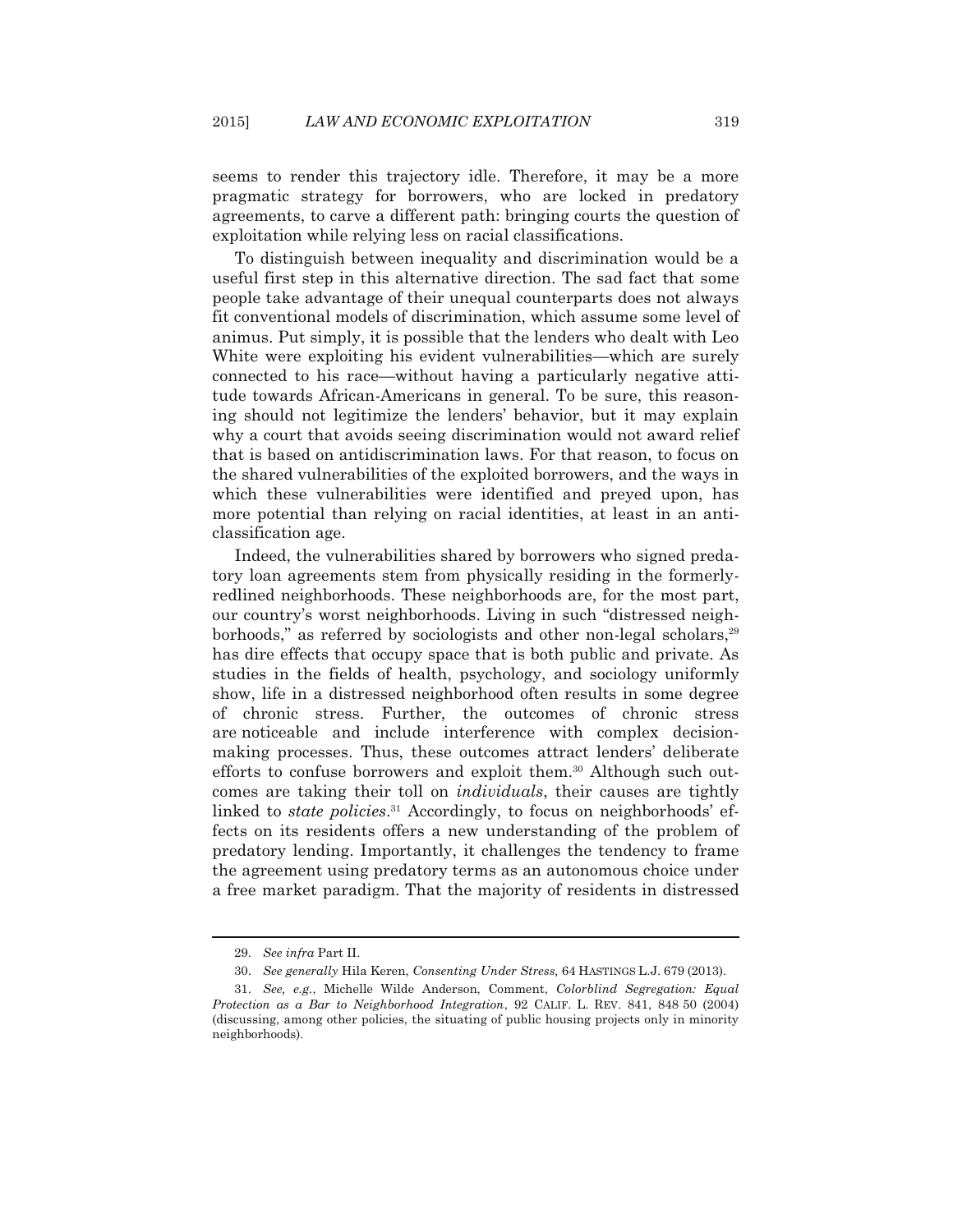neighborhoods are minorities is an unquestionable reality.32 Nonetheless, a neighborhood-based analysis explains the implications of such reality in terms that take the impact of race into account without relying on it as a necessary factor. Thus, for example, a white older female borrower who has lived in the distressed neighborhood all her life may as well be an easy target for greedy lenders. And so, rather than viewing borrowers merely as market players making free choices, or casting them off as members of subordinated groups, a third path exists. This neighborhood-based path still views borrowers as autonomous individuals, but simultaneously acknowledges their shared vulnerabilities. To focus on the borrowers' neighborhood context would help courts understand that the individual exploitation of each borrower can be properly recognized and remedied, if linked to its social roots and its *public*, state-produced causes.

The innovative vulnerability theory<sup>33</sup> supports the proposal to find a way to award protection to borrowers without relying on classification. What is required is a space between inappropriate individualist colorblindness and unpopular group-based measures. Contract law, as the body of law that directly applies to predatory agreements, can offer exactly that third possibility. In appropriate cases—where it is evident that vulnerability was preyed upon—courts would exercise their discretion, under the existing contractual doctrine of unconscionability, to invalidate exploitative contracts in general, and predatory loan agreements in particular. Unconscionability is designed to give courts the power to invalidate unfair contracts that result from an absence of meaningful choice of one party combined with sharp methods of the other. As such, unconscionability can be used to review predatory loan agreements and establish a clearer norm against

 <sup>32.</sup> *See, e.g.*, ROBERT J. SAMPSON, GREAT AMERICAN CITY: CHICAGO AND THE ENDURING NEIGHBORHOOD EFFECT (2012) (exploring the structural reasons for the poor conditions in the country's worst neighborhoods, while taking race into account and linking neighborhood effects to the virtual absence of low income white communities not only in Chicago but nationwide).

 <sup>33.</sup> The vulnerability theory suggests replacing the autonomous subject with the vulnerable subject as the focus of any legal or political project. Insisting that all human beings are vulnerable, in different ways, the theory also emphasizes the role of the state, and the legal system it holds to, in creating, maintaining, and intensifying vulnerabilities. This role, often concealed under the neoliberal approach, justifies, even requires, interventions by the state on behalf of the vulnerable subject. The vulnerability theory has been developed by Professor Martha Fineman. Martha Albertson Fineman, *The Vulnerable Subject and the Responsive State*, 60 EMORY L.J. 251, 256 57 (2010) (introducing the vulnerability theory and arguing for a "vulnerability approach" that requires the state to assume a positive obligation to effectuate equality among its citizens) [hereinafter Fineman, *The Responsive State*]; Martha Albertson Fineman, *The Vulnerable Subject: Anchoring Equality in the Human Condition*, 20 YALE J.L. & FEMINISM 1, 10 14 (2008) (presenting the concepts of the "vulnerable subject" and the "responsive state" as important to America's approach to inequality) [hereinafter Fineman, *The Vulnerable Subject*].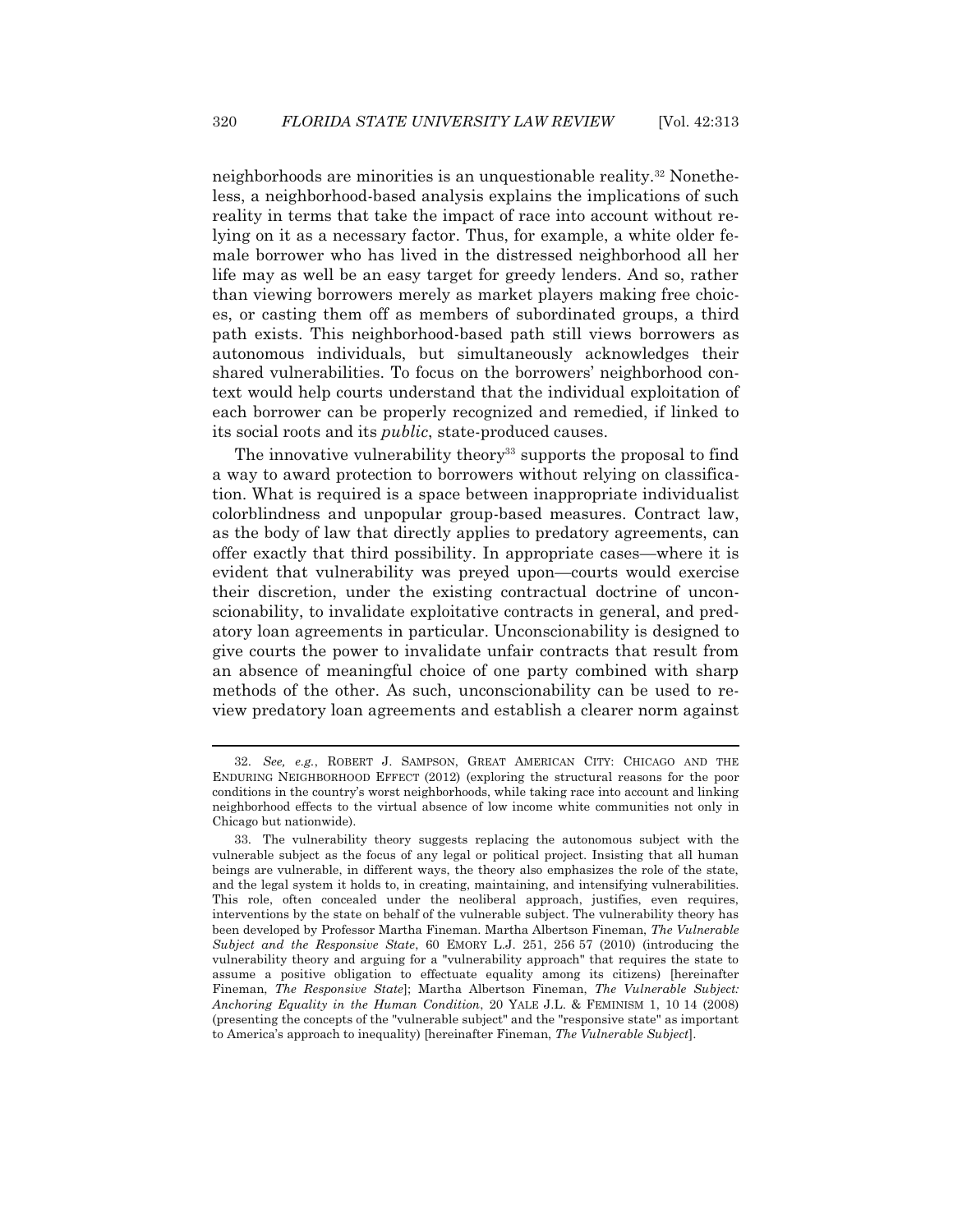economic exploitation, thereby filling the void created by reverse redlining cases. Moreover, unconscionability is uniquely structured around a balancing test that allows careful and contextual legal analysis of multiple factors without committing to an overarching classification. Therefore, although possible objections exist (and are discussed),<sup>34</sup> contract law and its unconscionability principle offer a much-needed legal response to economic exploitation, especially in times where other reliefs are becoming improbable due to anticlassification sentiments.

 This Article proceeds in three parts. Part I explains the systemic failure of predatory lending victims in courts as the result of borrowers being trapped between the rock of neoliberalism and the hardplace of colorblindness. Under a neoliberal approach, borrowers are framed as *individuals* and therefore held liable for the contracts they have signed, even if they are undeniably unfair. Under a colorblind jurisprudence, borrowers' arguments, which are based on *racialidentity*, are routinely rejected. Consequently, colorblind analysis of predatory lending permits economic exploitation to thrive. Part II contends that a solution to this deadlock exists in defining the space between the neoliberal and the colorblind analyses: much can be gained by embedding individual borrowers in the context of their environment, by neither ignoring nor solely relying on their race. In the same vein, it is possible to comprehend predatory loan agreements, with their tie to previously redlined areas, as the result of exploiting the special vulnerability that stems from residing in *distressed neighborhoods*. This Part explains *how* residing in a distressed neighborhood creates conditions especially fertile for exploitation efforts. Part III argues for an alternative legal framework, which would circumvent the anti-classification problem described in Part I while utilizing the interdisciplinary analysis offered in Part II. This framework is based on an existing contractual cause of action—the doctrine of unconscionability—which is highly apposite for the contextual analysis of predatory agreements. The proposal is made with the hope that courts will be more amenable to borrowers' contractbased arguments than they have been to their color-based arguments.

 In conclusion, this Article asserts that this framework can apply to other urgent contexts of economic exploitation. Among these, nonhousing loans that target residents of distressed neighborhoods such as the increasingly popular but tremendously risky auto-title loans and pay-day loans—are of special significance. In times of prolonged economic crisis, such applications are important and aid us in

 <sup>34.</sup> *See infra* Part III.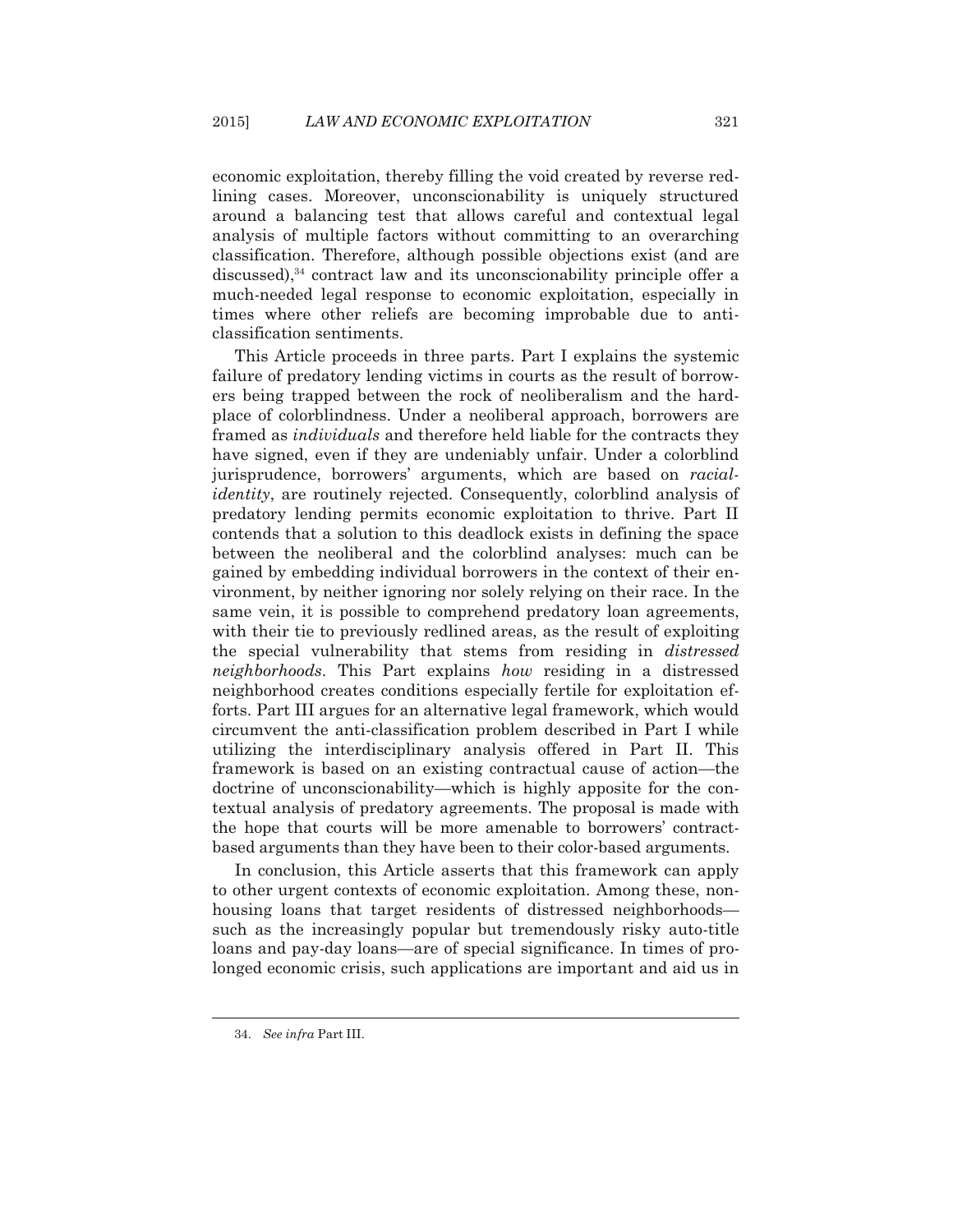thinking more generally about how the law could and should respond to the exploitation of growing inequalities.

## I. PREDATORY LENDING AND THE IDENTITY TRAP

## *A. Reverse Redlining as a Cause of Action*

 Each borrower who signs a predatory loan agreement has different individual circumstances that might explain her or his decision. However, with time we have learned that it was not only, and perhaps not mainly, about the borrowers' personal situations. Something larger was happening. We now know that many people were preyed upon, not as individuals, but rather as members of *vulnerable communities* who belong to certain social groups and reside in poorer and less popular neighborhoods. African-Americans and Latinos were affected more than any other group, but the elderly and the poor<sup>35</sup> have also suffered. Sophisticated and powerful actors, such as banks and other creditors, have used the market, specifically the institutionalized instrument of contracts,<sup>36</sup> to take advantage of borrowers with limited bargaining power who attempted to participate in the housing market. For a long time, and especially during the years preceding the recent economic crisis, these sophisticated lenders had done so in an intentional and calculated manner. Their faulty practices are now exposed: "[t]he more segregated that a community of color is, the more likely it is that homeowners . . . will face foreclosure because the lenders who peddled the most toxic loans *targeted* those communities."37 At present, it is recognized that lenders are focused on minorities in certain areas and engaged in "*reverse redlining*"—a phrase that importantly connects past forms of discrimination by refusing mortgage lending ("redlining") with the more recent sale of unfair loans to these same populations ("*reverse*-redlining").<sup>38</sup> Critically, the

 <sup>35.</sup> Hunt, II, *supra* note 2, at 213 ("The recent explosive growth in the predatory subprime market has 'created a crisis of epidemic proportions for communities of color, elderly homeowners, and low income neighborhoods . . . .' ").

 <sup>36.</sup> I use the term "institutionalized," because the existence of a flourishing system of contracts relies heavily on legal institutions such as courts, arbitrations enforced by courts, confirmations of public notaries, and so on.

 <sup>37.</sup> *Protecting the American Dream (Part II): Combating Predatory Lending Under the*  Fair Housing Act: Hearing Before the Subcomm. on the Constitution, Civil Rights, and Civil *Liberties of the H. Comm. on the Judiciary*, 111th Cong. 11 (2010) (statement of Thomas E. Perez, Assistant Att'y Gen., Civil Rights Division, Department of Justice) (emphasis added).

 <sup>38.</sup> *See, e.g.*, Hargraves v. Capital City Mortg. Corp., 140 F. Supp. 2d 7, 20 21 (D.D.C. 2000) (describing past "redlining" and more current "reverse redlining" as connected evils). Unfortunately, some courts have stripped the term from its association with a discriminatory past. *See, e.g.*, Steed v. EverHome Mortg. Co., No. 08 13476, 308 F. App'x 364, 368 (11th Cir. 2009) (adopting only part of the abovementioned footnote in *Hargraves*,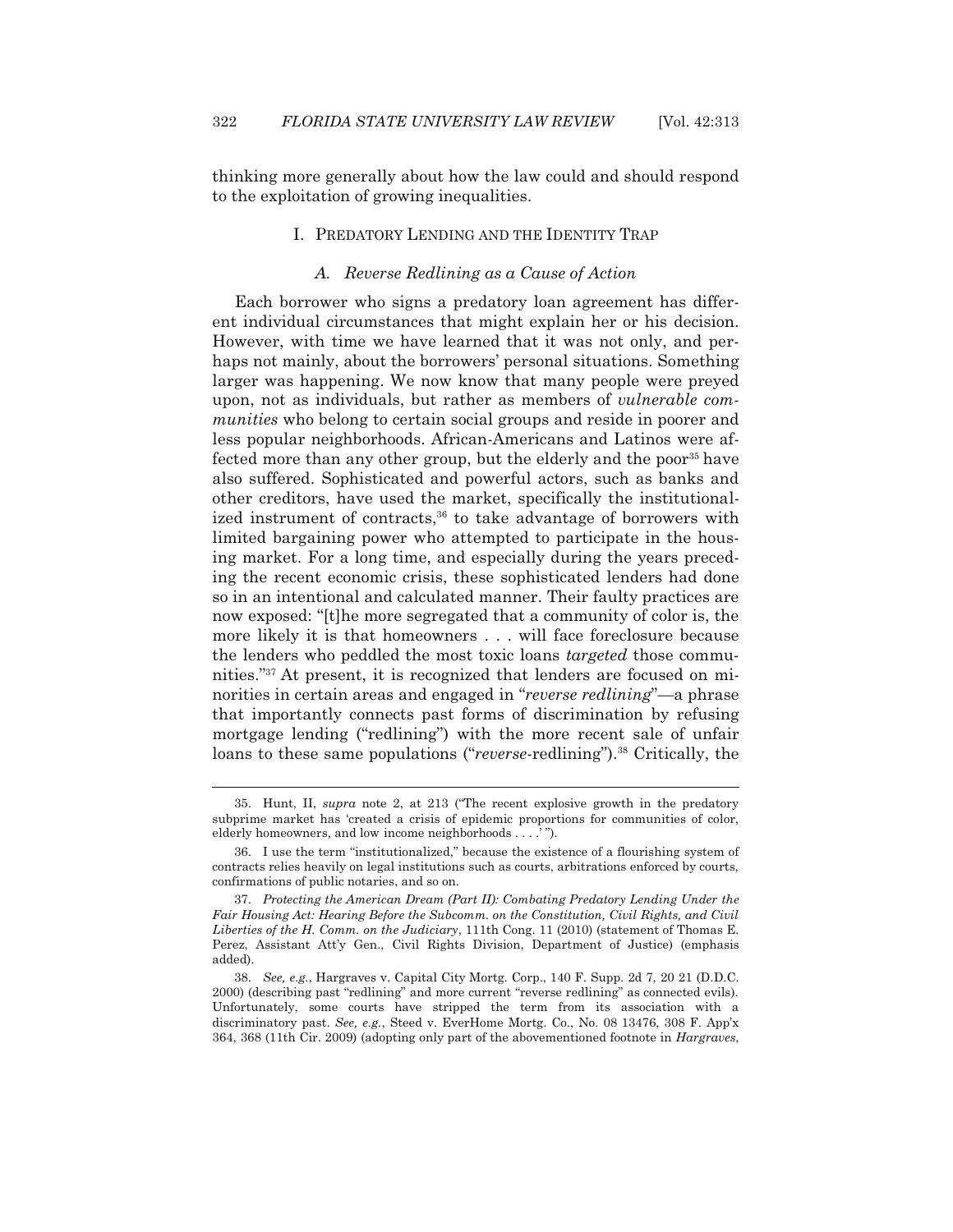same neighborhoods that were once sites of exclusion under redlining policies had turned into sites of exploitation under reverse redlining policies.

 This modernized form of redlining has included targeting vulnerable communities in "credit-starved neighborhoods"39 and actively steering them "to pay more for their loans than they should or to receive loans that they cannot afford."40 To illustrate, in one case, lenders exerted immense pressure on a borrower who was an immigrant from Barbados working as a custodian at a day-care center.<sup>41</sup> When the borrower expressed concerns about his ability to repay the loan, the lenders kept reassuring him and his wife that they could afford to repay the loan with income from tenants that the lenders promised to help them secure. During the closing the borrower grew so stressed that he "suffered a heart attack  $\dots$  and was taken to the hospital." $42$ Consequently, the borrower was then unemployed, but the lenders were not deterred and relentlessly contacted the borrower and his wife until they eventually managed to seal the deal.<sup>43</sup> This exemplifies the predatory nature of the deal, which subsequently ended in foreclosure. The fact that these agreements were and still are referred to as "ghetto loans" further demonstrates the social dimension of this seemingly contractual phenomenon.44

 Moreover, although the lenders—banks, credit companies, and loan officers—are all "private" players acting within the bounded morality of a market economy, they were permitted and were perhaps even encouraged by public leaders to engage in lending to minorities. In an effort to include more minorities in the "American dream," the

and defining " 'reverse redlining' as 'the practice of extending credit on unfair terms' because of the plaintiff's race and geographic area." (internal citation omitted)). It is im portant to note that the historical "redlining" practice had its roots in *governmental* and not only private discrimination. For example, in 1933 Congress created the Home Owners Loan Corporation (HOLC). Christopher L. Peterson, *Predatory Structured Finance*, 28 CARDOZO L. REV. 2185, 2195 (2007). In about two years HOLC refinanced over a million loans. *Id.* at n.46 (citation omitted). However, it "used racist underwriting and appraisal practices, such as rating minority neighborhoods much more unfavorably than white neighborhoods," setting a discriminatory legacy that outlived HOLC. *Id.* (citation omitted).

 <sup>39.</sup> Jesus Hernandez, *Redlining Revisited: Mortgage Lending Patterns in Sacramento 1930 2004*, 33 INT'L J. URBAN & REG'L RES. 291, 292 (2009).

 <sup>40.</sup> City of Memphis v. Wells Fargo Bank, N.A., No. 09 2857 STA, 2011 U.S. Dist. LEXIS 48522, at \*22 (W.D. Tenn. May 4, 2011) (quotations omitted). For a particularly shocking collec tion of six different predatory loan agreements that resulted from such methods, see Barkley v. Olympia Mortg. Co., Nos. 04 CV 875(RJD)(KAM), 05 CV 187(RJD)(KAM), 05 (CV) 4386(RJD)(KAM), 05 CV 5302(RJD)(KAM), 05 CV 5362(RJD)(KAM), 05 CV 5679(RJD)(KAM), 2007 U.S. Dist. LEXIS 61940 (E.D.N.Y. Aug. 22, 2007).

 <sup>41.</sup> This is the story of the Mr. and Mrs. Gibbons as told in *Barkley*. *Id.* at 19 22.

 <sup>42.</sup> *Id.* at 21.

 <sup>43.</sup> *Id.*

 <sup>44.</sup> *City of Memphis*, 2011 U.S. Dist. LEXIS 48522, at \*7.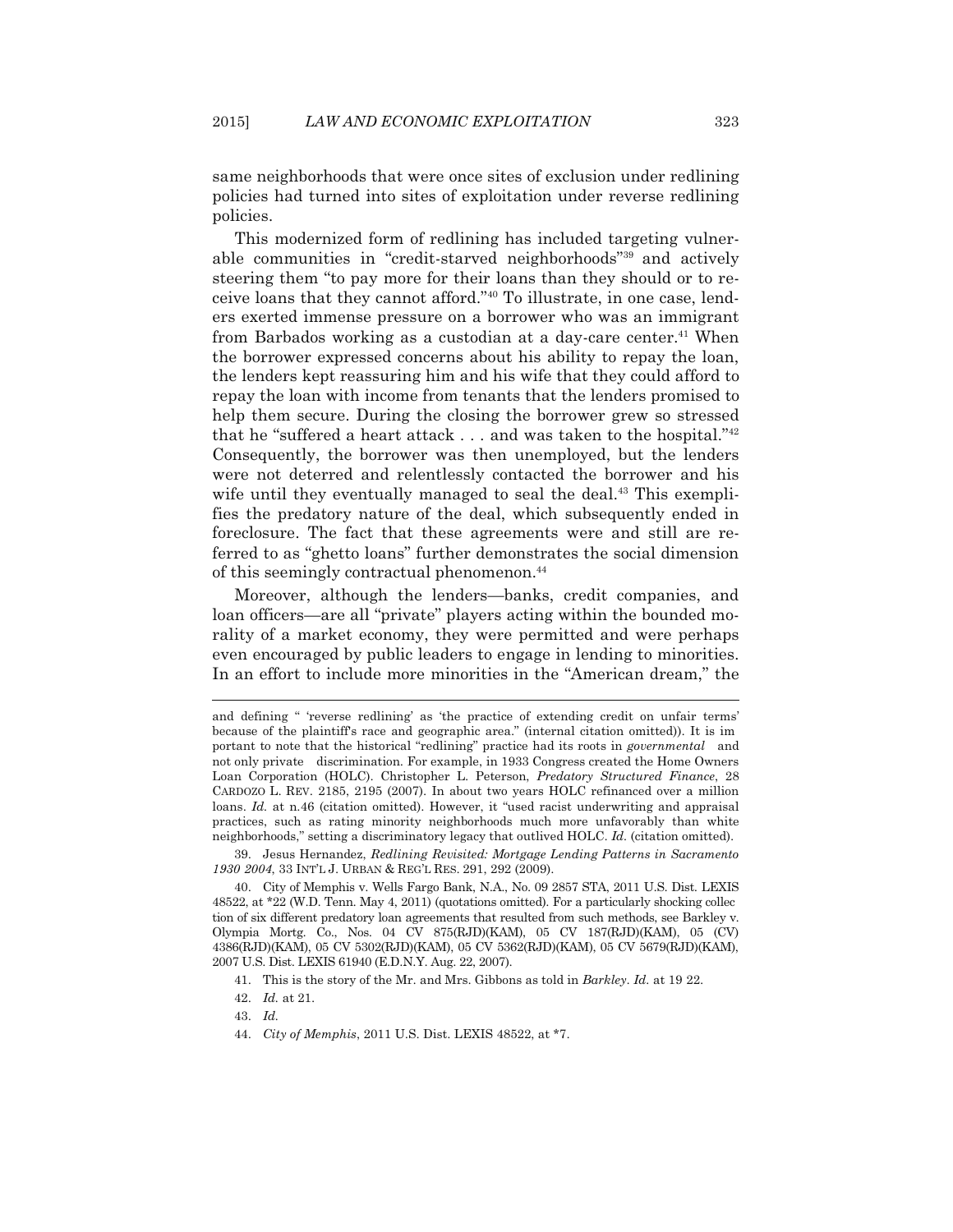President and government were greatly involved in a public push to increase private homeownership in minorities.45 In June 2002, for example, President Bush issued *America's Homeownership Challenge* to the real estate and mortgage finance industries to encourage them to join the effort to close the gap between the homeownership rates of minorities and non-minorities.<sup>46</sup> Some commentators have even blamed the government for triggering the subprime crisis, arguing that according to this pro-homeownership policy "banks were forced to lend to unqualified minorities."47

 Where, when, and how to purchase a home, and how and from whom to borrow money to finance such a significant purchase, is traditionally regarded as an individual's choice. This is a common misperception, and there is no doubt that the state has always been involved. By a series of interventions and, more importantly, by adopting strong patterns of *non-intervention* and *de-regulation*, the state first facilitated the segregation of the housing market.<sup>48</sup> It then facilitated the exploitation of the subsequently segregated populations, by supporting "the booming subprime industry."<sup>49</sup> The growing governmental *hyper-devotion to free market ideology* created a "mortgage-

 <sup>45.</sup> *See* ALYSSA KATZ, OUR LOT: HOW REAL ESTATE CAME TO OWN US 3 26 (2009).

 <sup>46.</sup> Press Release, President George W. Bush, Fact Sheet: America's Ownership Socie ty: Expanding Opportunities (Aug. 9, 2004), *available at* http://georgewbush white house.archives.gov/news/releases/2004/08/20040809 9.html.

 <sup>47.</sup> Audrey G. McFarlane, *The Properties of Instability: Markets, Predation, Racialized Geography, and Property Law*, 2011 WIS. L. REV. 855, 902 (2011).

 <sup>48.</sup> *See* THOMAS J. SUGRUE, THE ORIGINS OF THE URBAN CRISIS: RACE AND INEQUALITY IN POSTWAR DETROIT 9 10, 34 (4th ed. 1996) (describing how "government housing programs perpetuated racial divisions by placing public housing in already poor areas and bankrolling white suburbanization through discriminatory housing subsidies," and adding that "[b]ankers seldom lent to black home buyers, abetted by federal housing appraisal practices that ruled black neighborhoods to be dangerous risks for mortgage subsidies and home loans"); Thomas J. Sugrue, *The New American Dream: Renting*, WALL ST. J. (Aug. 14, 2009, 11:01 AM), http://online.wsj.com/article/SB100014240529702044099045743504326 77038184.html ("Federal housing policies changed the whole landscape of America, creating the sprawlscapes that we now call home, and in the process, gutting inner cit ies . . . . It seemed that segregation was just the natural working of the free market, the result of the sum of countless individual choices about where to live. But the houses were single and their residents white because of the invisible hand of government."); *see generally* PIERRE BOURDIEU, THE SOCIAL STRUCTURES OF THE ECONOMY 89 90 (2005) (arguing that markets are socially constructed and that the housing market is entirely constructed by the state).

 <sup>49.</sup> Daniel Immergluck, *Private Risk, Public Risk: Public Policy, Market Development, and the Mortgage Crisis*, 36 FORDHAM URB. L.J. 447, 484 (2008). For a detailed review of the influence of the state on the private market of mortgages with a focus on the state's involvement in the subprime crisis, see *id. See also* Benjamin Howell, Comment, *Exploiting Race and Space: Concentrated Subprime Lending as Housing Discrimination*, 94 CALIF. L. REV. 101, 103 04 (2006) ("Subprime lending is geographically concentrated in the same minority neighborhoods once denied access to banks and excluded from federal homeownership programs because of their racial composition.").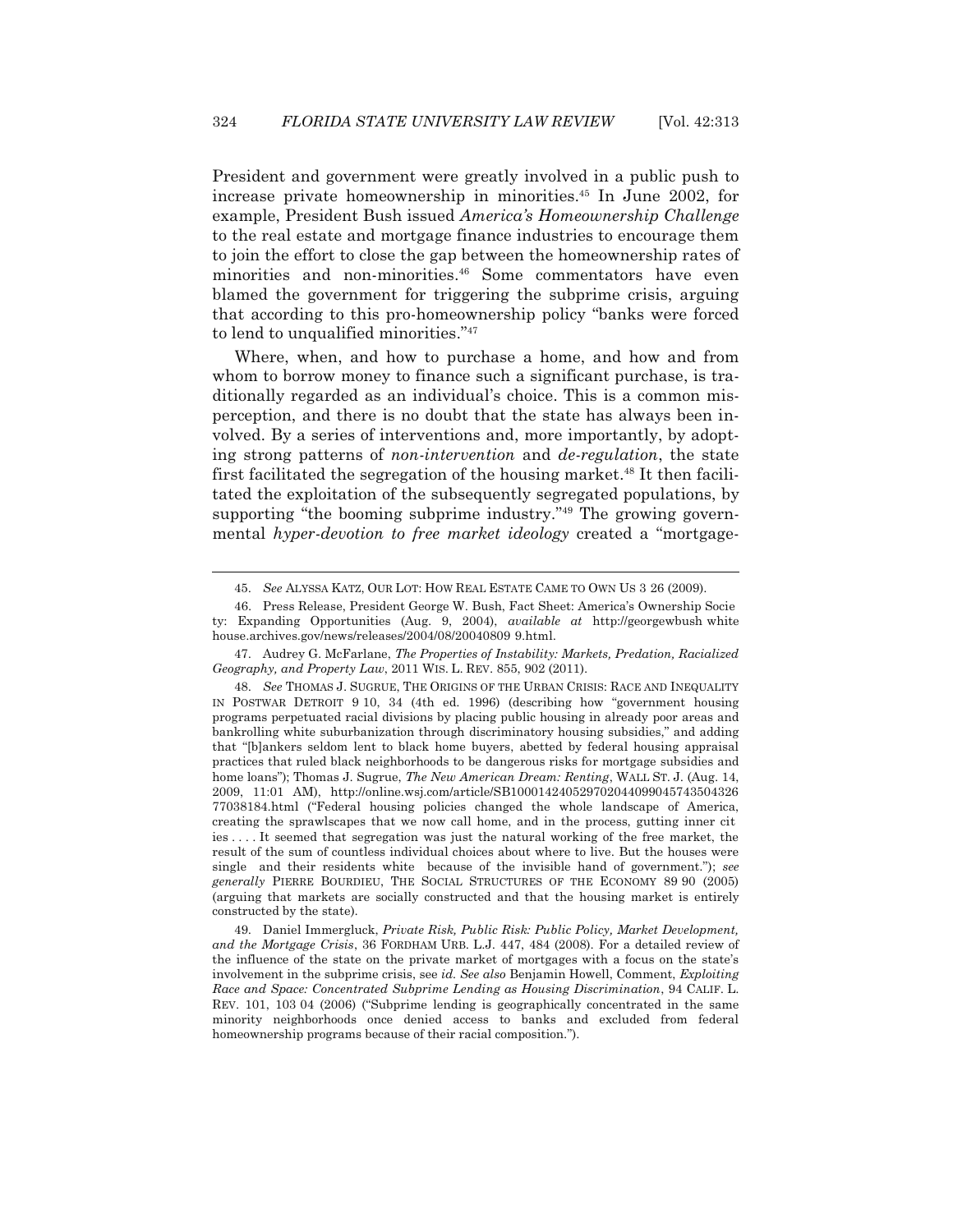loan system that minimized accountability and sought only bodies to sign loan documents."50

 This free-market position has entrapped vulnerable communities: on the one hand, members of such communities have been pushed into the market and pressured to own a home, but on the other hand, while participating in the market they have been left without regulatory supervision, subject to the mercy of greedy private lenders.<sup>51</sup> Leo White, for instance, argued in court that the lenders employed "African-American agents such as John and Styles, who appealed to potential purchasers that their job was a 'personal mission' to help minorities achieve the American Dream of home ownership."52 The resulting American nightmare—branded by images of gutted neighborhoods, boarded-up windows, foreclosure signs, and entire families living in their cars or on the streets—is the disastrous outcome attributed to these market practices. The victims have been crowding the courts seeking legal help,<sup>53</sup> while the lenders insist on the enforcement of the original (and predatory) loan agreements. The legal question now becomes whether or not the exploited borrowers deserve relief.

 Disappointingly, the study of post-crisis decisions shows that borrowers frequently lose. They get caught between a rock and a hard place: between a "private" contractual analysis that ignores the background of reverse redlining, on the one hand, and a "public" analysis

 <sup>50.</sup> McFarlane, *supra* note 47, at 888*; see also* Raymond H. Brescia, *Tainted Loans: The Value of a Mass Torts Approach in Subprime Mortgage Litigation*, 78 U. CIN. L. REV. 1, 3 4 (2009) ("The seeds of the present financial crisis were sown in the 1980s and 1990s, mostly through deregulation and non regulation."); Immergluck, *supra* note 49, at 486 ("In the arena of financial services regulation, the shift over the last thirty years toward in creasingly deregulationist policies has been at least as political as any other phase in U.S. history.").

 <sup>51.</sup> *See* THE FIN. CRISIS INQUIRY COMM'N, THE FINANCIAL CRISIS INQUIRY REPORT: FINAL REPORT OF THE NATIONAL COMMISSION ON THE CAUSES OF THE FINANCIAL AND ECONOMIC CRISIS IN THE UNITED STATES xi xii (2011) (providing an official report made under the Fraud Enforcement and Recovery Act, documenting the lack of effective regulato ry oversight to protect borrowers from exploitative lending practices as one of the leading reasons for the crisis and reporting that "subprime lenders often preyed on the elderly, minorities, and borrowers with lower incomes and less education").

 <sup>52.</sup> M & T Mortg. Corp. v. White*,* 736 F. Supp. 2d 538, 576 (E.D.N.Y. 2010). Compare this perspective to the words of President George W. Bush: "I believe when somebody owns their own home, they're realizing the American Dream." President George W. Bush, Ad dress to HUD Employees on National Homeownership Month (June 18, 2002), *available at* http://archives.hud.gov/remarks/martinez/speeches/presremarks.cfm.

 <sup>53.</sup> Raymond H. Brescia, *Beyond Balls and Strikes: Towards a Problem Solving Ethic in Foreclosure Proceedings*, 59 CASE W. RES. L. REV. 305, 305 (2009) ("Courts across the country are being saddled with a rapid escalation of foreclosure filings due to the fallout from the subprime mortgage crisis. Millions of homeowners stand to lose their homes in the United States . . . and hundreds of billions of dollars in home equity will be lost as a result by all homeowners, not just those in default on their mortgages.").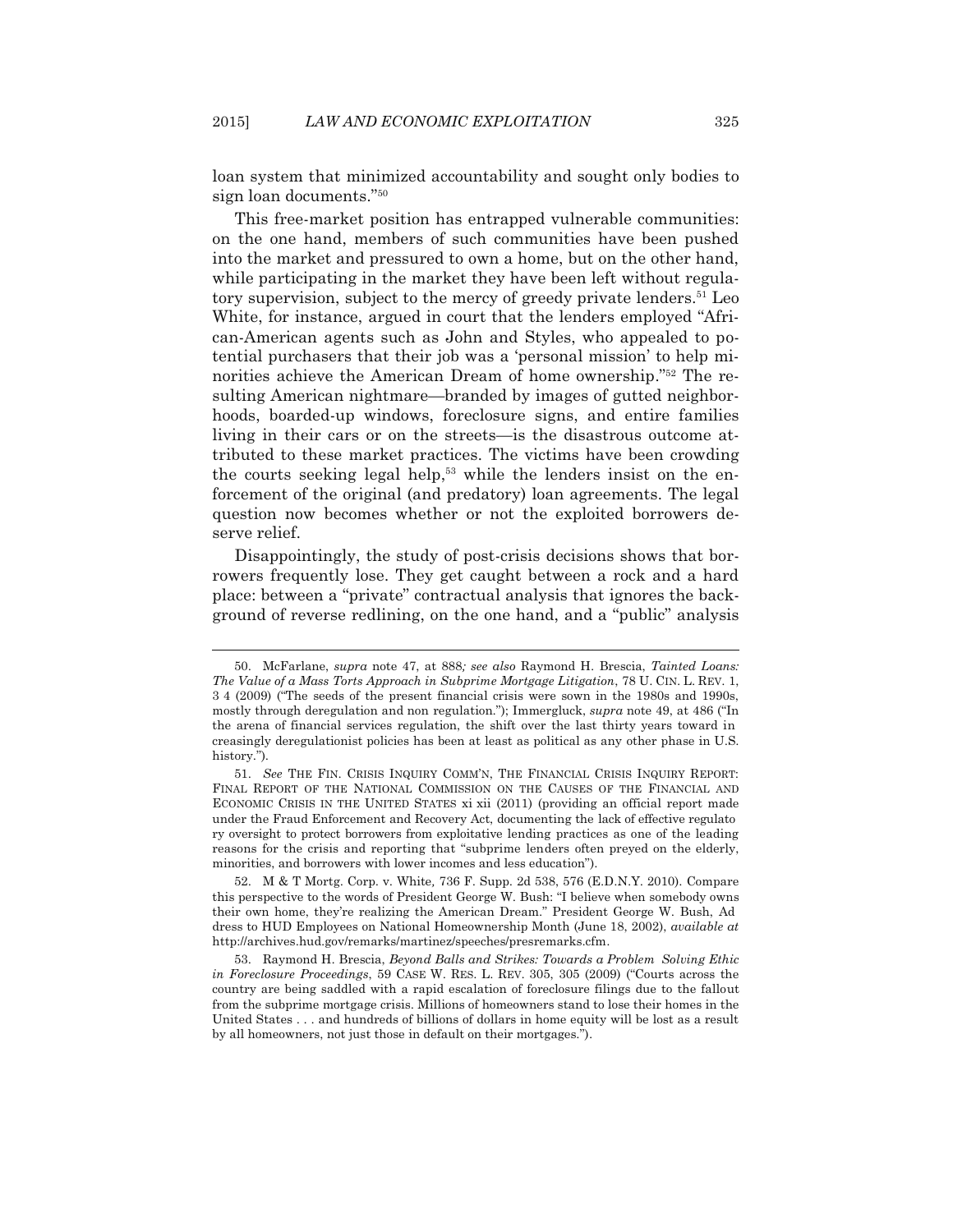of discrimination that tends to fail, on the other hand. It is easy to see why borrowers lose under the "private" paradigm of market transactions. From this individualistic perspective, they are perceived as having to pay the price for freely, albeit foolishly, choosing to consent to a "bad" loan agreement. It is less clear, however, why borrowers are systematically losing under the "public" view that takes the phenomenon of "reverse redlining" into account. It is the failure of this "public" framework that concerns me in this Article.

 Ever since the district court's decision in *Hargraves* in 2000, courts recognize a cause of action for "reverse redlining" as a possible ground for relief to borrowers.<sup>54</sup> This cause of action is legally founded mainly under the Fair Housing Act (FHA) or the Equal Credit Opportunity Act (ECOA), but also under other federal and local antidiscrimination laws.55 However, this discrimination-based cause of action seldom translates to borrowers' success. In a long line of decisions following *Hargraves*, although as of now without general confirmation of circuit courts,<sup>56</sup> courts have applied a four-element test sometimes referred to as the *Hargraves* test—that borrowers seeking relief under a "reverse redlining" cause of action need to satisfy.<sup>57</sup>

 56. Almost none of the circuits have adjudicated a case to determine what the ele ments of a reverse redlining cause of action should be or what the evidentiary require ments of those elements are. However, the eleventh circuit did hear a case involving a re verse redlining cause of action in *Steed v. EverHome Mortgage Co.*, 308 F. App'x 364, 368 (11th Cir. 2009) and later in *Steed v. Everhome Mortgage Co.*, 477 Fed. App'x 722 (11th Cir. 2012). In both decisions the court followed the *Hargraves* elements and held that Steed did not establish prima facie case of reverse redlining mainly due to failing to bring satisfying evidence of discrimination.

57. Nier & St. Cyr, *supra* note 28, at 942 43.

 <sup>54.</sup> Hargraves v. Capital City Mortg. Corp., 140 F. Supp. 2d 7, 15 (D.D.C. 2000).

 <sup>55.</sup> The FHA forbids, inter alia, "discriminat[ing] against any person in the terms, conditions, or privileges of sale or rental of a dwelling, or in the provision of services or facilities in connection therewith, because of race, color, religion, sex, familial status, or national origin." 42 U.S.C. § 3604 (2012). It also makes it unlawful for "any person or other entity whose business includes engaging in residential real estate related transactions to discriminate against any person in making available such a transaction, or in the terms or conditions of such a transaction, because of race, color, religion, sex, handicap, familial status, or national origin." *Id.* § 3605. Similarly, the ECOA makes it unlawful for a creditor to discriminate against a loan applicant on the basis of race, color, sex, national origin, religion, marital status, or age. 15 U.S.C. § 1691. Some borrowers have also argued under the broader antidiscrimination sections of the Civil Rights Act, 42 U.S.C. §§ 1981, 1982. *See, e.g.*, Grimes v. Fremont Gen. Corp., 785 F. Supp. 2d 269, 295 98 (S.D.N.Y. 2011). Oth ers have also relied on state and local antidiscrimination laws. *See, e.g.*, Barkley v. Olym pia Mortg. Co., Nos. 04 CV 875(RJD)(KAM), 05 CV 187(RJD)(KAM), 05 (CV) 4386(RJD)(KAM), 05 CV 5302(RJD)(KAM), 05 CV 5362(RJD)(KAM), 05 CV 5679)RJD)(KAM), 2007 U.S. Dist. LEXIS 61940, at \*56 57 (E.D.N.Y. 2007) (discussing New York's anti discrimination laws). Note that such anti discrimination claims "may be prose cuted on the basis of (i) disparate *treatment*, i.e., that plaintiffs were treated differently because of their membership in a protected class, or on the basis of (ii) disparate *impact*, i.e., that the defendant's practices have a proportionally greater negative impact on minori ty populations." *White*, 736 F. Supp. 2d at 574 (emphases added).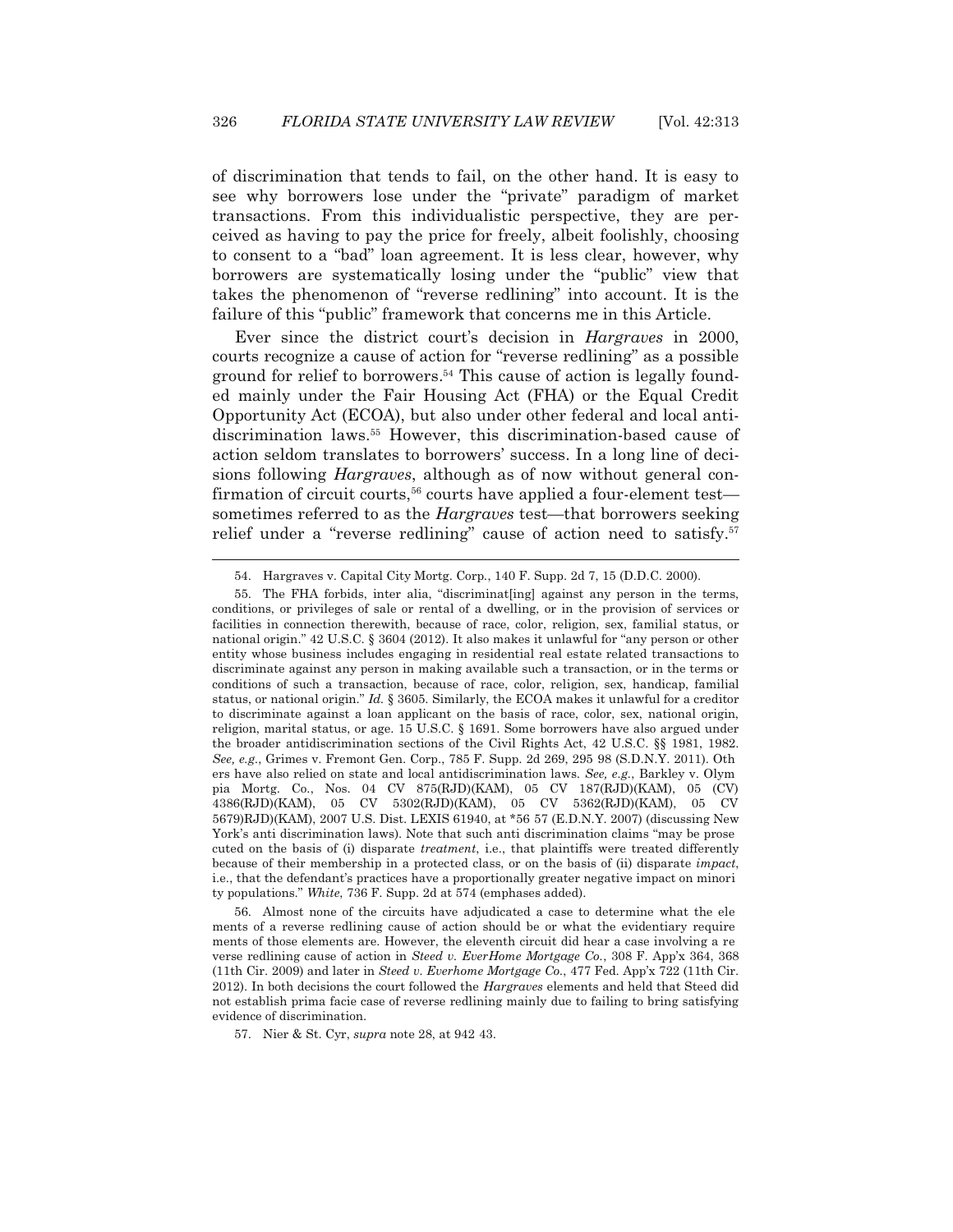First, borrowers must prove they are members of a protected class. Second, borrowers need to prove that they applied for and were qualified for a housing loan. Third, borrowers must show that their loan agreement includes grossly unfavorable terms. And fourth, borrowers must prove that the lender(s) they were dealing with intentionally discriminated against them or intentionally targeted them. In addition to those four substantive elements there is a time limitation: borrowers should act fast as they only have two years to take action.

 Sadly, time and time again borrowers fail in their efforts to establish "reverse redlining" as grounds for relief. For the most part, individual borrowers fail to satisfy the fourth element, and do not succeed in proving that the lender had utilized discriminatory policies. In *Grimes*, for example, an African-American couple borrowed money under a loan agreement that exhibited characteristics typical of "reverse-redlining"—as shown by the post-crisis literature—such as tempting initial payments followed by significantly higher payments and a rapidly growing ("adjusted") interest.<sup>58</sup> Arguing pro-se, the couple explicitly alleged that their contract should not be analyzed in isolation but rather viewed as part of a larger lending method that "targeted minority homeowner borrowers with bogus financing terms and grossly unfair lending products  $\ldots$  ."<sup>59</sup> The court, however, granted the lenders' motions to dismiss, stating, inter alia, that the borrowers failed to prove the *concrete* discrimination against them.60 Other courts, cited in *Grimes*, have rejected cases on similar grounds of failure to prove specific acts of discrimination, and have clarified

 <sup>58.</sup> *See Grimes*, 785 F. Supp. 2d at 280; *see generally* Oren Bar Gill, *The Law, Economics and Psychology of Subprime Mortgage Contracts*, 94 CORNELL L. REV. 1073 (2009) (explaining how the main features of subprime mortgage contracts were designed to prey on borrowers' imperfect rationalities and to attract them to agree to problematic contracts). Similar to the Grimes' contract, those features included "two or three year 'teaser' rates followed by substantial increases in the rate and payment" and complex calculation of an adjusted interest. *Id.* at 1098. As Bar Gill maintains, minorities, women, and individuals from lower socio economic background were especially prone to paying the price of imperfect rationality and were particularly susceptible to the misleading aspects of those types of contracts. *Id.* at 1138 39.

 <sup>59.</sup> *Grimes*, 785 F. Supp. 2d at 280.

 <sup>60.</sup> *Id.* at 296 ("Plaintiffs do not specifically allege that Defendants took these purportedly discriminatory actions, or intended to take these actions, *because* Plaintiffs were African American. Nor do Plaintiffs provide any facts in support of their contention that intentional discrimination occurred."); *see also* Rodriguez v. Bear Stearns Cos., No. 07 cv 1816 (JCH), 2009 U.S. Dist. LEXIS 119942, at \*55 (D. Conn. Dec. 22, 2009) (rejecting similar allegations made by one Hispanic and four African American borrowers, stating "[b]ecause plaintiffs have failed to offer any evidence to support the allegation that EMC's policies disproportionately impact minorities, plaintiffs have failed to 'present such evidence as would allow a jury to find in his favor,' and summary judgment for the defendants is appropriate as to the FHA disparate impact claim." (citation omitted)).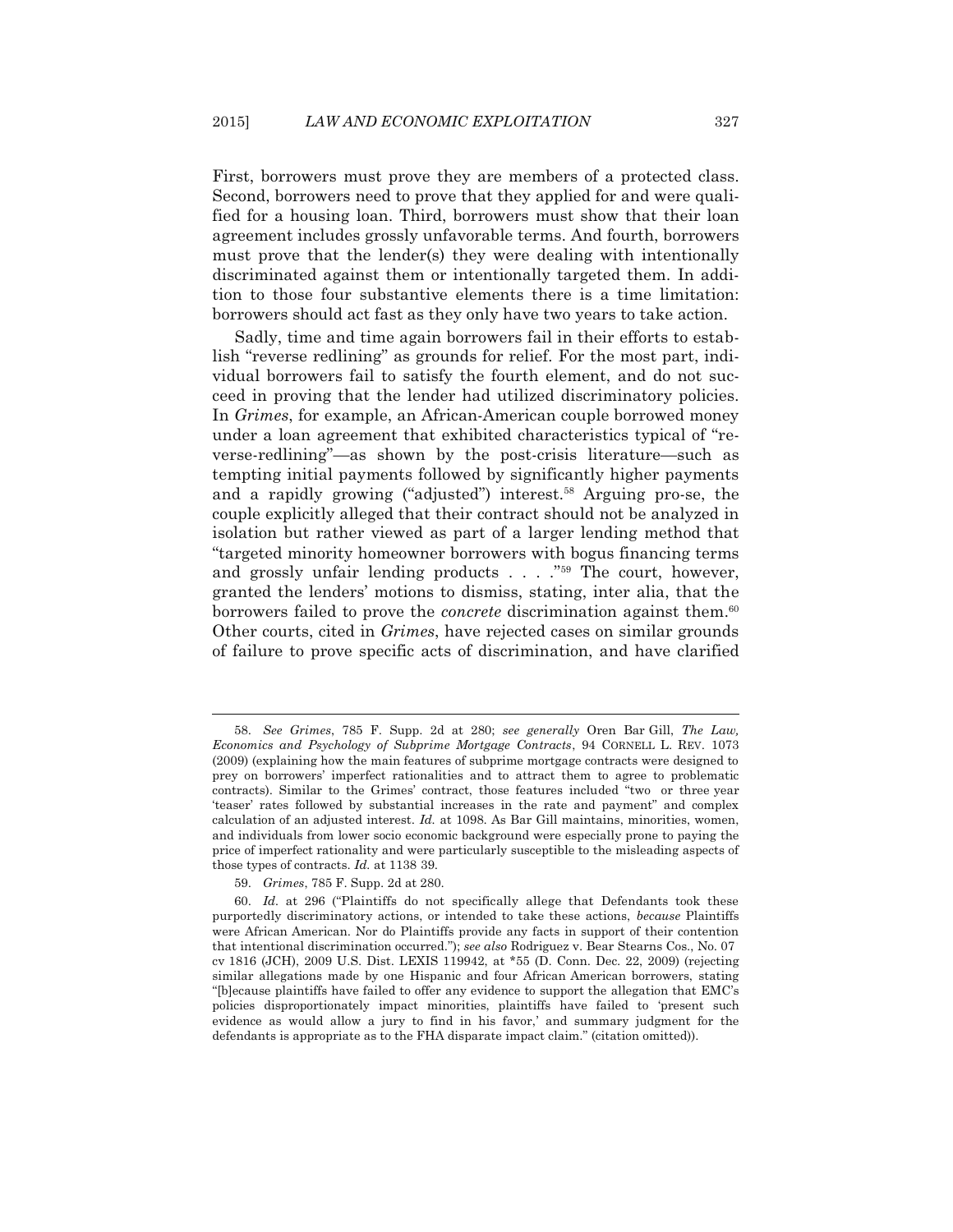that merely arguing that particular lenders were involved in reverse redlining will not suffice.<sup>61</sup>

 Given the mounting evidence of lenders' predatory policies, which especially targeted previously redlined areas, the question is: why are borrowers failing to prove what is generally known to all? Scholars so far have pointed out several leading reasons for such systematic failure.<sup>62</sup> First, many borrowers cannot afford legal representation and fail in court simply because they try to argue pro-se and lose due to their inability to satisfy procedural requirements, such as suing in a timely manner.<sup>63</sup> Even those who manage to find a lawyer usually get one lacking the expertise required to handle complex civil rights litigation. Second, many borrowers are lacking crucial information and misunderstand the general phenomenon of "reverse redlining." Further, they are too isolated and lack access to people who have a better understanding of the complex techniques used by sophisticated lenders. Third, the borrowers' task is almost a mission impossible due to extreme information asymmetries. Namely, how can a poor and uneducated individual-borrower successfully reveal, and then prove, that a sophisticated credit company utilized predatory marketing schemes? This difficulty is compounded by the efforts often made by credit companies to *conceal* any information regarding unsound methods.64 Fourth, even if revealed, economic information is complex and borrowers generally cannot succeed where many experts have failed—in proving that economic data shows intentional discrimination or even intentional targeting. Fifth, borrowers are routinely failed by heightened pleading standards, which impose on them an

 <sup>61.</sup> *Grimes*, 785 F. Supp. 2d at 292 n.33 ("Plaintiffs' allegations of disparate treatment are also very generalized, as they fail to plead that any specific similarly situated non African American applicant received a better loan."); *see also* Ng v. HSBC Mortg. Corp., No. 07 CV 5434 (RRM) (VVP), 2009 U.S. Dist. LEXIS 125711, at \*27 (E.D.N.Y. Dec. 15, 2009) (dismissing reverse redlining claim because the facts were "alleged in far too conclusory a fashion to satisfy the current pleading requirements" of *Iqbal* and *Twombly* and "the claims [we]re alleged with little more than buzzwords and conclusory labels, in the absence of the requisite factual allegations[] . . . ."); Williams v. 2000 Homes Inc.*,* No. 09 CV 16 (JG) (JMA), 2009 U.S. Dist. LEXIS 65433, at \*13 17 (E.D.N.Y. July 29, 2009) (allegations that the plaintiff was induced to sign less favorable loans than those given to Caucasians, and that the defendants targeted him as part of this scheme based on his race and engaged in a practice that had a disparate impact to the detriment of non white buyers, were too conclusory to state a plausible FHA claim under *Iqbal*).

 <sup>62.</sup> Lichtenstein, *supra* note 15, 1373 74.

 <sup>63.</sup> *See, e.g.*, *Grimes*, 785 F. Supp. 2d at 290 (rejecting reverse redlining arguments made under the FHA and ECOA, because "the limitations period for this claim expired on October 12, 2007, approximately three and a half months before Plaintiffs filed this action"). The *Grimes* court also cited various other similar cases. *Id.* at 290 91.

 <sup>64.</sup> Falck, *supra* note 15 (describing the problem of information asymmetry, arguing that it is the main reason for borrowers' failure in litigating reverse redlining cases and suggesting a legal reform).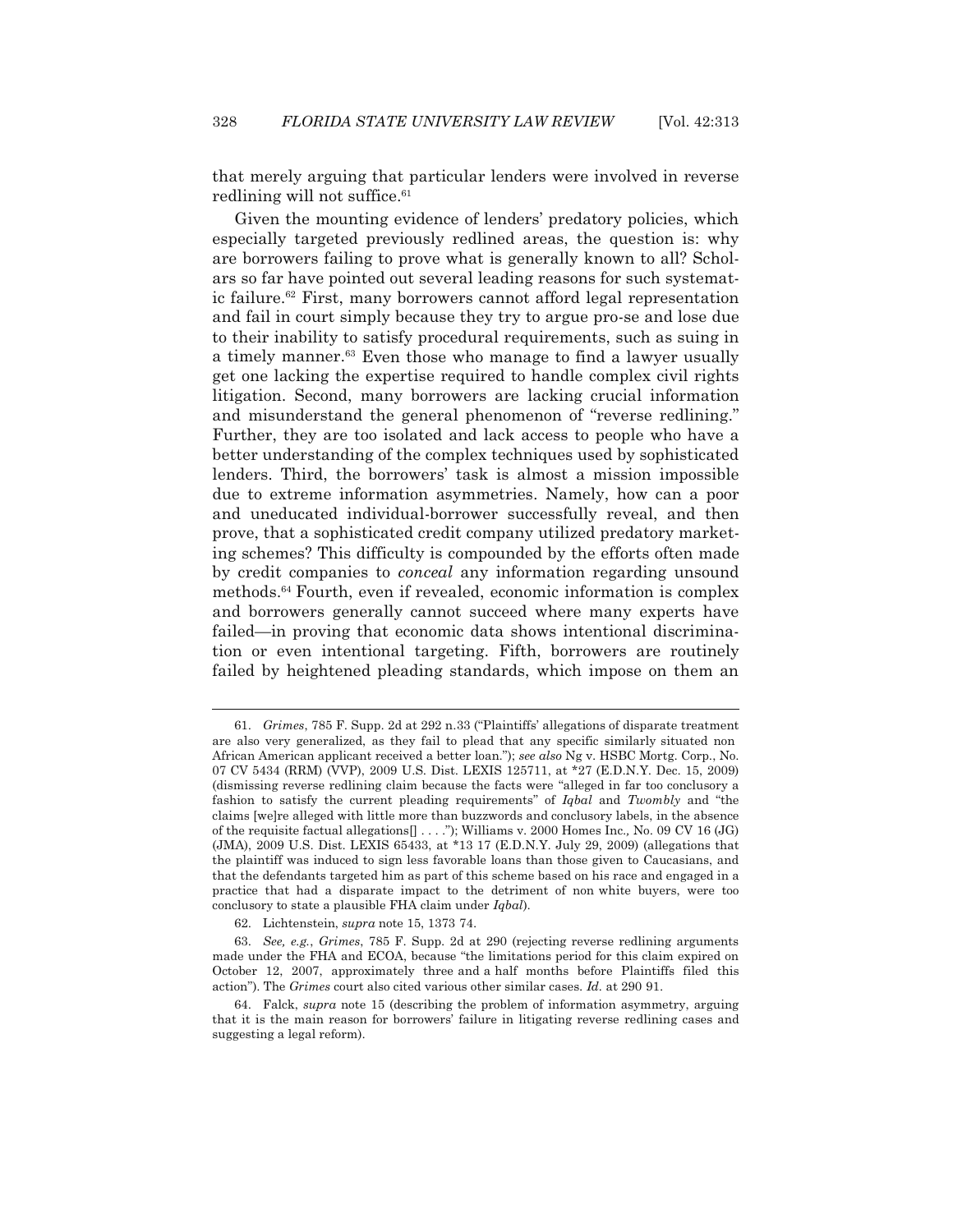additional and heavy burden, such as a need to allege with enough particularity "that [lenders] selected [borrowers] for maltreatment solely because of their color."65 For instance, in one case the court held that four affidavits from different African-American borrowers, who had fallen prey *to the same lender*, were insufficient.<sup>66</sup> Finally, the few borrowers who actually managed to overcome such obstacles and survive the early dismissal of their relief request, still failed to convince the lay people of the jury that reverse redlining took place. Even when jurors were convinced that a conspiracy to defraud vulnerable African-American borrowers indeed existed, they were still reluctant to see such conspiracy as discrimination.<sup>67</sup>

 In short, while it is simple to prove both the borrowers' vulnerability and the predatory nature of the loan agreements, the borrowers' loss in court, for the most part, may be attributed to the discrimination argument. This severe problem, called here "the identity trap," means that borrowers cannot convince the court or a jury that it is necessarily their racial identity—and not other sources of vulnerability—that motivated and brought about the resulting unfair agreement. Based on this reasoning, the court doubted Leo White's ability to prevail when he tried to raise the reverse redlining argument.<sup>68</sup> Although the court acknowledged the predatory nature of the transaction, as well as White's racial identity and the fact that ninety percent of the lender's transactions were made with borrowers "in heavi-

 $\overline{a}$ 

 66. Steed v. EverHome Mortg. Co., 477 F. App'x 722, 726 27 (11th Cir. 2012) (affirm ing the district court's decision that rejected Steed's discrimination arguments for lack of appropriate evidence. The court explained that "[w]hat Steed presented were the affidavits of three other African Americans (in addition to his own testimony) who said that Ever Home engaged in practices similar to those Steed complained of. The [district] court held that this was not enough . . . . We find no fault in the district court's holding.").

 67. *See* Barkley v. United Homes, L.L.C., 848 F. Supp. 2d 248, 252 (E.D.N.Y. 2012) (noting that the jury rejected the discrimination allegations of the plaintiffs). It is im portant to note that in this case the plaintiffs were able to prove fraud and conspiracy to commit fraud claims in six similar cases of predatory lending to African Americans, all relating to properties in distressed neighborhoods of Brooklyn. *Id.* at 248. Given the evi dent pattern of the six stories, it is hard to understand how evidence that was sufficient to prove conspiracy to defraud was not enough to prove discrimination. In this case which is a very extreme case of fraud the borrowers were eventually awarded compensation and punitive damages, even despite the rejection of their discrimination allegations. *Id.* at 248 49. However, the rejection of the discrimination allegations is disconcerting for all other cases in which less extreme circumstances of fraud are available.

 68. M & T Mortg. Corp. v. White, 736 F. Supp. 2d 538, 574 (E.D.N.Y. 2010) ("The plaintiffs contend, however, that the defendants practice a form of discrimination by lending or providing housing to a group of persons on less favorable terms than those borrowers would have received if they were outside that particular class of persons.").

 <sup>65.</sup> *Grimes*, 785 F. Supp. 2d at 296 n.39 (clarifying that "after *Twombly*, Plaintiffs must sufficiently plead that they 'are African Americans, describe[ ] [D]efendants' actions in detail, and allege[ ] that [D]efendants selected [P]laintiffs for maltreatment solely because of their color.' " (citing Boykin v. KeyCorp., 521 F.3d 202, 215 (2d Cir. 2008) (alter ations in original))).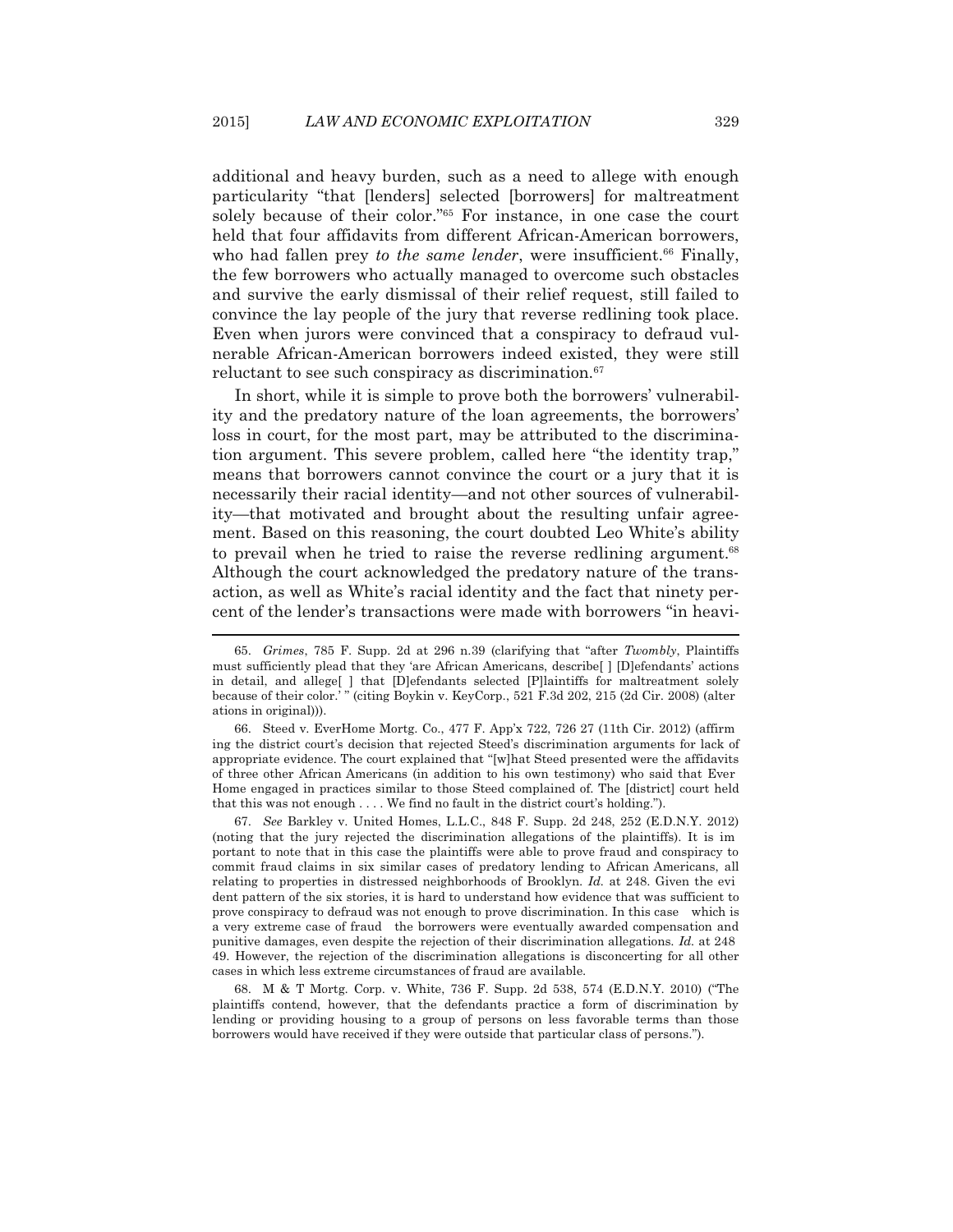ly minority neighborhoods," the court was skeptical of White's ability to prove that race was the *sine qua non* for the exploitation. To fully appreciate the difficulty of satisfying the fourth element of the *Hargraves* test, it is worth highlighting judicial efforts made to distinguish between harms to African-Americans that may be attributed to their race and harms to African-Americans which occur for "other" (non-racial) reasons. Describing the difficulty the court said, "[a] jury might well conclude that [the borrowers] were targeted not on the basis of being African-Americans, but because they were vulnerable . . . first-time home buyers who *happened* to be African-American."69 These words capture the identity trap inherent in the "reverse redlining" cause of action. Borrowers relying on a cause of action that emphasizes racial discrimination by reference to the historical problem of "redlining," are probably going to fail at showing that their modern credit problem necessarily stems from their racial identity. In other words, it is precisely the borrowers' allegation that they were preyed upon *as minorities* and that these lending practices were racially motivated that fails them.

 Although the vulnerability is evident and undisputed, and the lenders' exploitative practices are apparent from the terms of the predatory loan agreements and a host of other circumstances, these borrowers still battle doubt and disbelief. Courts and juries are still reluctant to accept the racial dimension of this issue and refuse to conceptualize the problem in terms of racial classification. These borrowers face a colorblind judiciary,<sup>70</sup> which accordingly raises the bar for proving discrimination.

 The Grimes' litigation demonstrates exactly how high the bar has been set. In 2011, the court dismissed their "reverse redlining" allegations, which they argued under the FHA and ECOA. The court allowed them, however, to amend their complaint to a similar discrimination argument made under the Civil Rights Act, thereby guiding the Grimes, who still argued pro-se, to include factual proofs of discrimination in the amended complaint. The Grimes included data regarding discrimination of African-American borrowers from other litigations across the country, and in response the court dismissed the discrimination argument and declared that the "allegations lack any plausible factual basis."71 The court's condemnation of the Grimes' efforts to tell the story of reverse redlining by relying on other cases is

 <sup>69.</sup> *Id*. at 576.

 <sup>70.</sup> In the legal context, the term "color blind," goes back at least as far as Justice Harlan's dissent in *Plessy v. Ferguson*, 163 U.S. 537, 559 (1896) (Harlan, J., dissenting) ("Our Constitution is color blind . . . ."), *overruled by* Brown v. Bd. of Educ. of Topeka, 347 U.S. 483 (1954).

 <sup>71.</sup> Grimes v. Fremont Gen. Corp., 933 F. Supp. 2d 584, 600 (S.D.N.Y. 2013).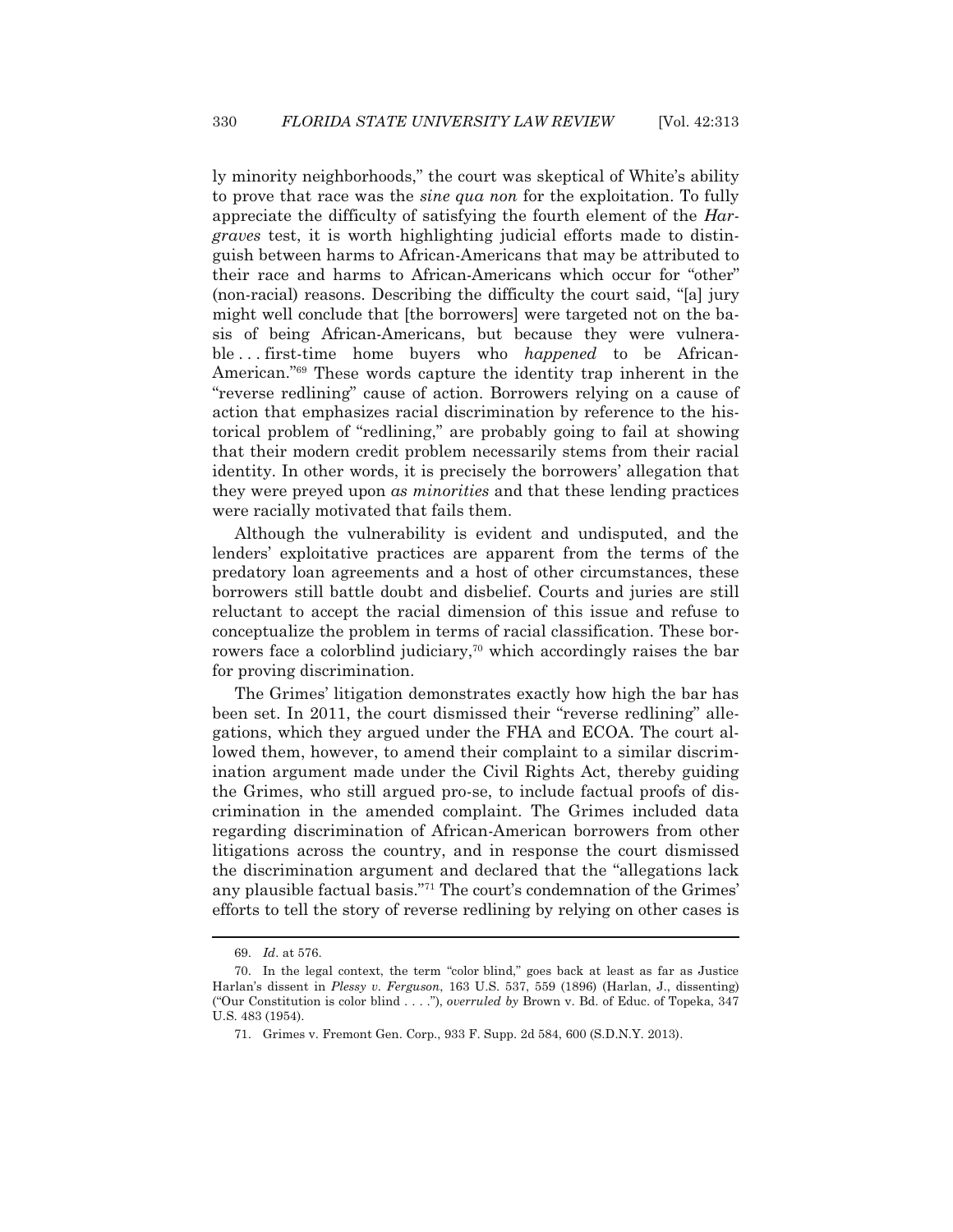critical to our understanding of the trap and the extent of borrowers' difficulties in litigating claims based on racial discrimination:

The Second Amended Complaints' facial characteristics—the font, the spacing, and stylistic inconsistencies, such as footnote call numbers with no footnotes—led the Court to suspect that Plaintiffs had block[-]copied and pasted paragraphs from other complaints and court documents into their complaint. A few Internet searches confirmed that suspicion.<sup>72</sup>

Given that reverse redlining is, to a great degree, a judge-made law, why is it so hard to convince judges that concrete discrimination has taken place when the general story of reverse redlining is so widely accepted?

## *B. The Impact of an Anti-Classification Age*

 The judicial reluctance to frame predatory loan agreements as stories of discrimination mirrors the Supreme Court's shifting jurisprudence of the Equal Protection Clause. Helping borrowers by seeing them as victims of reverse redlining requires courts to take race into account in a remedial manner, which resembles approving institutional affirmative action programs. To assist the underprivileged based on their racial affiliation, courts would be expected to award relief to African-American or Latino borrowers as victims of discrimination, while white borrowers—who consented to similar predatory agreements—would not be eligible for similar relief. This inconsistency is justified by the need to remedy the negative impact of decades of public and private subordination created by redlining policies. However, in accordance with the anti-classification principle, the current leading interpretation of the Equal Protection Clause, courts—like any other government entity—are expected to show a "commitment to protect individuals against *all forms* of racial classification, including 'benign' or 'reverse.' "73 Some have even argued that the Court has demonstrated an "anti-antidiscrimination agenda."74 Similarly, when faced with the reverse redlining argument, lower courts find themselves in their own version of the identity trap where they are asked to engage in race-based classifications, which conflicts with their inclination to adhere to the Supreme Court's anti-

 <sup>72.</sup> *Id.* In telling the Grimes' story I do not mean to suggest that their technique was in accordance with current legal procedure. My main goal is to demonstrate how challenging is the task of a borrower, let alone and unrepresented borrower, who is trying to prove discrimination in courts and how reliance on the general phenomenon even in 2013, after much information became public knowledge is not an option.

 <sup>73.</sup> Reva B. Siegel, *Equality Talk: Antisubordination and Anticlassification Values in Constitutional Struggles over* Brown, 117 HARV. L. REV. 1470, 1473 (2004) (emphasis added).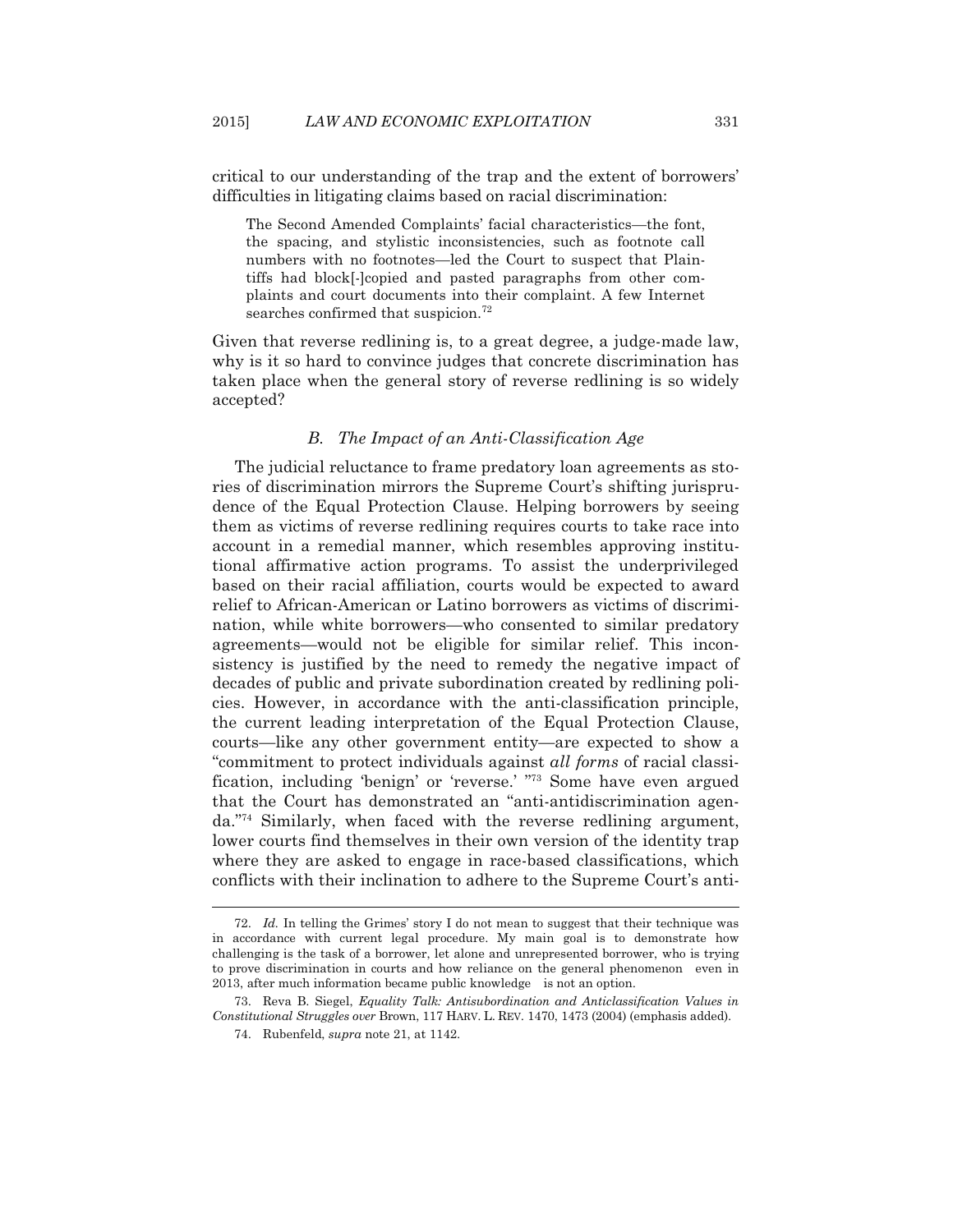classification principle.75 Such an identity trap leads to judicial hesitation, and leaves them reluctant to award relief based on the reverse redlining cause of action, thereby threatening to empty this cause of action from any practical meaning or utility.

 Alternatively, Professor Yoshino has described these constitutional tendencies broadly as the process of "shutting down traditional equality jurisprudence."76 This "shutting down" process has two different manifestations. The first is also the one that has drawn most scholarly attention: the Court's refusal to *add* categories of classification to the five that are currently subject to the Court's heightened scrutiny.<sup>77</sup> The second relates directly to the five protected categories. With regard to these categories the Court has decreased its willingness to accept classification-based arguments, even when they were founded on suspicious grounds such as race.

 The most relevant feature of this judicial trend is related to the efforts to prove state discrimination in the constitutional setting and under the Equal Protection Clause. In this context, the Supreme Court established a principle very similar to the one that was applied, years later and by a lower court, to Leo White. In *Personnel Administrator of Massachusetts v. Feeney*, 78 the Court significantly constricted the ways in which discriminatory intent could be established. Although earlier cases accepted a proof of disparate impact on a protected group as a way to establish discriminatory purpose,<sup> $79$ </sup> the *Feeney* court required much more, stating: " '[d]iscriminatory purpose' . . . implies more than intent as volition or intent as awareness of consequences. It implies that the decisionmaker . . . selected . . . a particular course of action at least in part 'because of,' not merely 'in spite of,' its adverse effects upon an identifiable group."<sup>80</sup>

 Evidently, the requirement to prove the reason behind any act resulting in a disparate impact has made it much harder for victims of discrimination to win in courts. Additionally, other decisions of the Court have limited the standard of heightened scrutiny to facially discriminating actions, according judicial deference to other—less

 <sup>75.</sup> Some have noted that courts are more sensitive than other institutions to the problem of classification partially because they "find a principled way" of making distinctions among groups. *See* Yoshino, *supra* note 23, 758 59 (citing Justice White in City of Cleburne v. Cleburne Living Center, Inc*.*, 473 U.S. 432 (1985)).

 <sup>76.</sup> *Id.* at 749 n.17.

 <sup>77.</sup> *Id.* at 756 ("The Supreme Court has formally accorded heightened scrutiny to clas sifications based on five characteristics race, national origin, alienage, sex, and nonmarital parentage." (citations omitted)).

 <sup>78. 442</sup> U.S. 256 (1979).

 <sup>79.</sup> Yoshino, *supra* note 23, at 764.

 <sup>80.</sup> *Feeney*, 442 U.S. at 279 (emphasis added).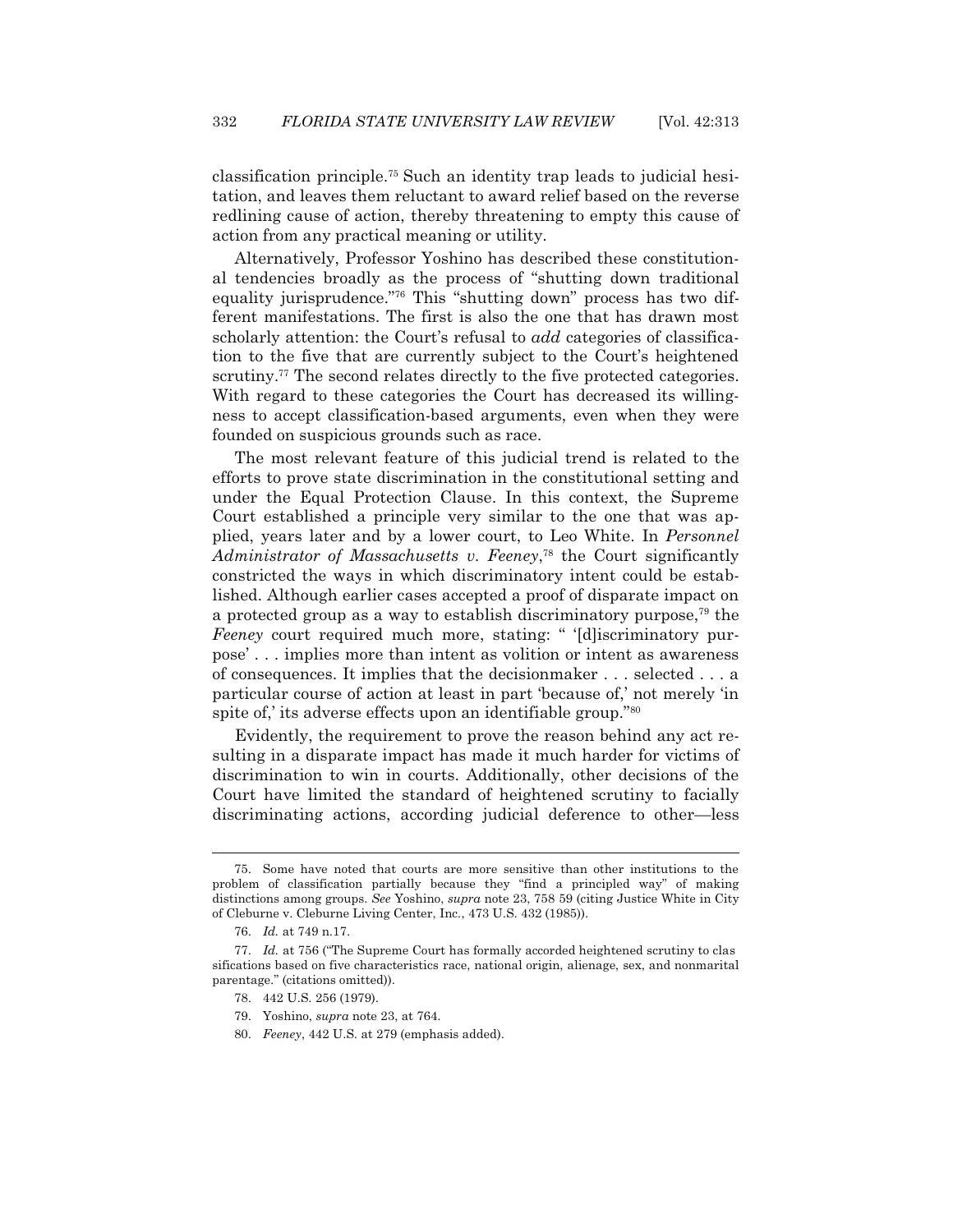obviously discriminatory—acts that have a disparate impact on protected groups. As a whole, these changes had indeed "shut down" many classification-based battles and had particularly significant adverse effects on minorities. Since most acts of discrimination are concealed and not facially discriminatory, and almost all affirmative action programs are explicitly relying on race-based classifications, minorities end up losing twice. They are deprived of both their protection from discrimination and their affirmative action-based rights.<sup>81</sup>

 To summarize: for reasons connected to broader constitutional processes, reliance on the reverse redlining cause of action and discrimination arguments creates an identity trap. This identity trap severely limits both borrowers' and courts' ability to cope with predatory lending. Therefore, in the coming section I step out of the legal arena and focus on the redlined neighborhoods related to these loan agreements. Such a geographical focus seeks to break away from an identity-based framework, and instead develop a better understanding of the borrowers' vulnerability. Shifting the focus from the lenders' discriminatory behavior to that of the problematic environment that yielded the borrowers' consent carves out a potential escape from the identity trap.

#### II. FOCUSING ON DISTRESSED NEIGHBORHOODS

*Nearly 9 million Americans live in extreme-poverty neighborhoods, places that also tend to be racially segregated and dangerous.*<sup>82</sup>

 The first Part told the story of Leo White, who failed to prove that he was racially discriminated against. Setting discrimination aside, while not denying it occurred, there remains much to learn from White's situation, which may reveal an alternative justification for awarding him relief. The judicial decision contains invaluable information about White's immediate environment, including the address of the property that Mr. White bought with the money he borrowed: 164 Macon St. in Brooklyn, NY 11216. Significantly, out of the six African-American borrowers in *Barkley,* one—an older woman named Mary Lodge—used her loan to purchase a house *at the same zip code* as Leo White, while the other five predatory loans in this litigation related to properties in neighboring zip codes, all in east Brooklyn.<sup>83</sup>

 <sup>81.</sup> Yoshino, *supra* note 23, 767 68.

 <sup>82.</sup> Jens Ludwig et al., *Neighborhood Effects on the Long Term Well Being of Low Income Adults*, 337 SCI. 1505, 1505 (2012).

 <sup>83.</sup> Barkley v. Olympia Mortg. Co., Nos. 04 CV 875(RJD)(KAM), 05 CV 187(RJD)(KAM), 05 (CV) 4386(RJD)(KAM), 05 CV 5302(RJD)(KAM), 05 CV 5362(RJD)(KAM), 05 CV 5679(RJD)(KAM), 2010 U.S. Dist. LEXIS 95060, at \*7 26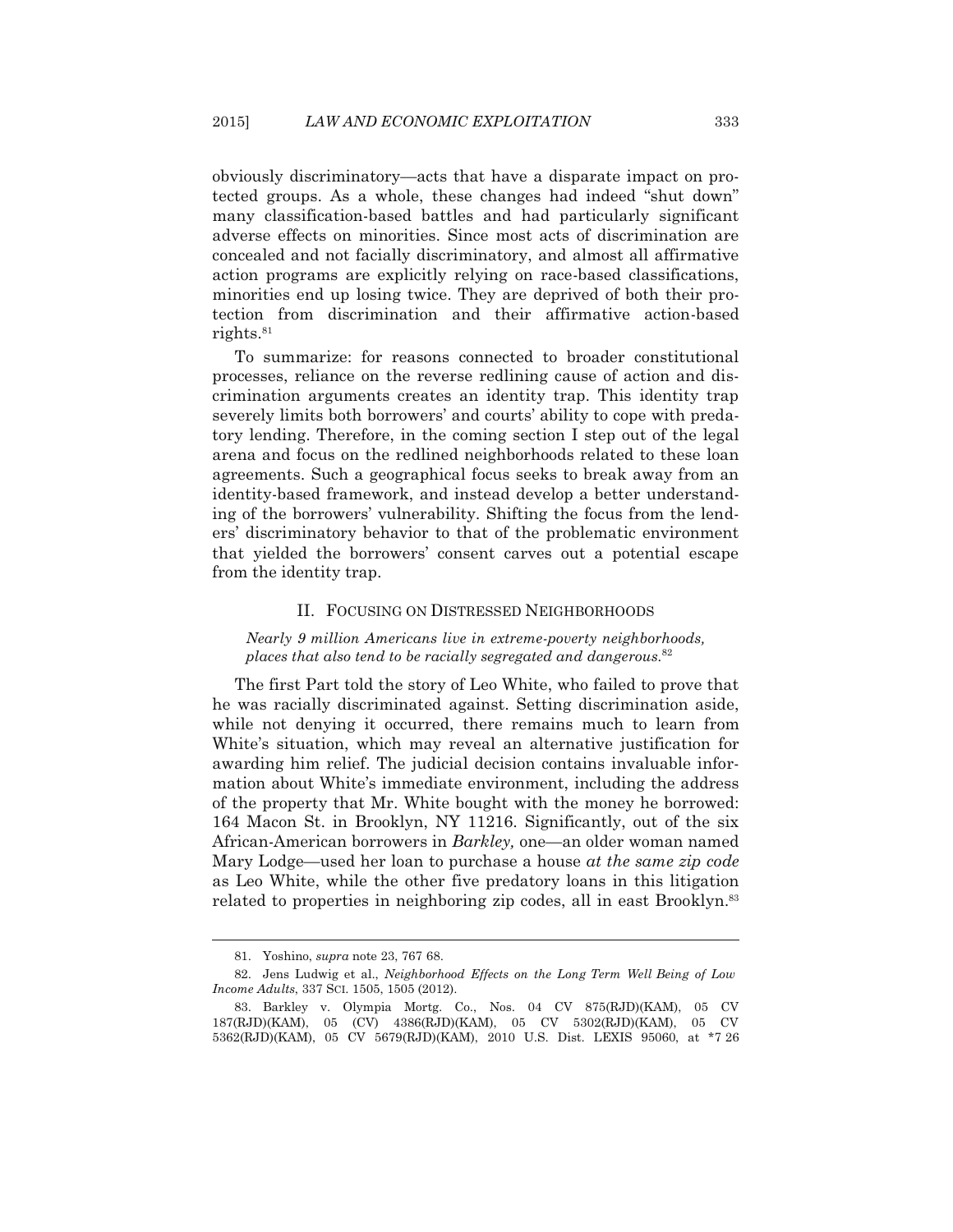When read in conjunction, the *White* and *Barkley* cases provide a clearer pattern of predatory lending in Brooklyn's distressed neighborhoods.

The most basic web search<sup>84</sup> of zip code 11216 offers some context regarding Leo White's (and Mary Lodge's) neighborhood at around the time White signed his loan agreement: a densely crowded and very poor urban neighborhood, predominately populated by minorities<sup>85</sup> and with high levels of reported crime<sup>86</sup>—the kind of neighborhood that sociologists regularly define as a "distressed neighborhood" or "disordered neighborhood."87 It is the particularly harsh reality of

 $\overline{a}$ 

 86. According to one website, "Brooklyn (zip 11216), NY, violent crime, on a scale from 1 (low crime) to 100, is 82. . . . The US average is 41.4. Brooklyn (zip 11216), NY, property crime, on a scale from 1 (low) to 100, is 80. . . . The US average is 43.5." *Crime in Brooklyn (zip 11216), New York*, SPERLING'S BEST PLACES, http://www.bestplaces.net/crime/zip code/new york/brooklyn/11216 (last visited Dec. 18, 2014).

 87. The terms "distressed neighborhood," "disadvantaged neighborhood," and "disordered neighborhood" are used here interchangeably to refer to the most embattled neighborhoods of our country and without adopting a particular definition. *See, e.g.*, Terrence D. Hill et al., *Neighborhood Disorder, Psychophysiological Distress, and Health*, 46 J. HEALTH & SOC. BEHAV. 170, 175 (2005) (defining neighborhood disorder as the "conditions and activities, both major and minor, criminal and noncriminal, that residents perceive to be signs of the breakdown of social order."). It should be noted, however, that researchers have developed and applied a new tool to assess neighborhood disorder the "Neighborhood Inventory for Environmental Typology" (NIfETy). Adam J. Milam et al.,

<sup>(</sup>E.D.N.Y. Sept. 13, 2010). The loans of the other five African American borrowers related to three other zip codes: 11233 (three out of six borrowers), 11207 and 11212. *Id.*

 <sup>84.</sup> For a discussion of conducting a judicially acceptable and even desired basic web search method, see Richard A. Posner, *Judicial Opinions and Appellate Advocacy in Federal Courts One Judge's Views*, 51 DUQ. L. REV. 3 (2013).

 <sup>85.</sup> Zip code 11216 ranks fortieth in the nation in population density. *Population Den sity in Brooklyn, NY by Zip Code*, ZIP ATLAS, http://zipatlas.com/us/ny/brooklyn/zip code comparison/population density.htm (last visited Dec. 18, 2014). It is part of Brooklyn's known Bedford Stuyvesant neighborhood. Parts of this broader area have been going through gentrification in recent years, but despite this process the neighborhood it is still described as populated by many low income families. For example, one report that relates to the neighborhood states, "The income levels of our population are either non existent or derisory." Community Board No. 3, *District Needs Statement Fiscal Year 2014*, CITY OF N.Y. 6, http://www.nyc.gov/html/dcp/pdf/lucds/bk3profile.pdf (last visited Dec. 18, 2014). Another website reports that in 2004 the average Adjusted Gross Income (AGI) of residents in zip code 11216 was less than half of the state average (\$27,152 versus \$59,519). *11216 Zip Code Detailed Profile*, CITY DATA, http://www.city data.com/zips/11216.html #ixzz3MHjGSZFM (last visited Dec. 18, 2014). The same website reports that this zip code has a "[b]lack race population percentage significantly above state average." *Id.* Conditions were apparently even more difficult in 1999, when White signed his loan agreement and purchased his home. Relying on the U.S. 2000 Census, one website, for example, reports that income per household in zip code 11216 is currently \$25,135 per annum. *11216 Zip Code*, http://zipcode.org/11216 (last visited Dec. 18, 2014). For comparison, the state mean income per household at the time White signed his loan agreement was more than double (\$56,604). *Table DP 1 Profile of General Demographic Characteristics: 2000*, U.S. CENSUS BUREAU, http://censtats.census.gov/data/US/01000.pdf (last visited Dec. 18, 2014). At that time zip code 11216 had eighty five percent non white residents. *11216 Zip Code*, http://zipcode.org/11216 (last visited Dec. 18, 2014).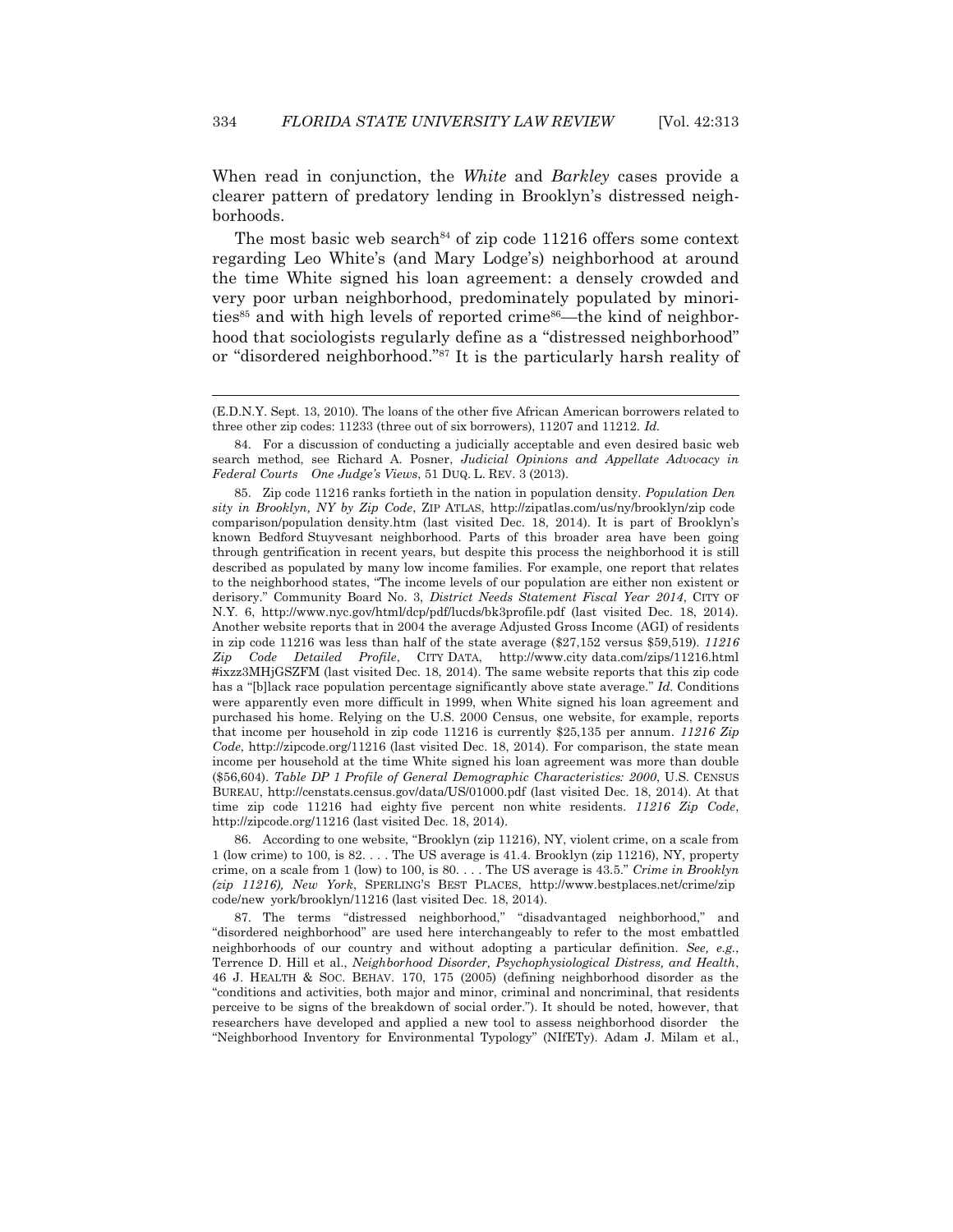these distressed neighborhoods that may later allow for a different conceptualization of the reverse redlining problem: one framed less as an identity question that hinges on racial discrimination and more as an issue of abuse of recognizable vulnerability.<sup>88</sup> Numerous nonlegal studies can and should teach legal actors about how and why the conditions in the worst neighborhoods of our country translate into acute individual vulnerability of their residents. Focusing on a borrower's living conditions, rather than their race, allows a way out of the previously described identity trap by making it easier for judges to concretely and empathetically relate to the borrower's human context. This shift in focus provides judges with an opportunity to equally help all similarly situated borrowers without resorting to racial classification.

 Moreover, emphasizing borrowers' living conditions will better answer the question of why such borrowers would ever agree to a loan that is against their interests, which remains an unresolved puzzle under rational decision-making hypotheses that are so fashionable in neoliberal legal analysis. The answer, offered by many non-legal disciplines, relates to stress as a leading cause of vulnerability, and the impact of stress on decision-making. This article develops the answer in two steps. First, it describes how residing in a distressed neighborhood imposes individual chronic stress on its residents. Next, it shows how the negative impact of chronic stress on one's decisionmaking process may render the borrower's consent to predatory loan agreements defective.

## *A. The Neighborhood Stress Process*

Many studies show a strong correlation between living in distressed neighborhoods and the poor physical and mental health of these neighborhoods' residents; few studies attempt to explain this association. Is this merely a reflection of the types of individuals who live in these places, or is there an additional explanation? Surely the personal characteristics of the disadvantaged residents in these neighborhoods, such as their hereditary health problems or childhood experiences, account for some of their reported health problems. Nonetheless, the association is too strong to be exhausted by such individualized explanations.<sup>89</sup> Recently, researchers suggested that a neighborhood's uniquely disadvantaged social context, particularly the stress it inflicts on its residents, more strongly links neighbor-

*Neighborhood Disorder and Juvenile Drug Arrests: A Preliminary Investigation Using the NIfETy Instrument*, 38 AM. J. DRUG & ALCOHOL ABUSE 598, 598 (2012).

 <sup>88.</sup> *See infra* Part III.

 <sup>89.</sup> Hill et al., *supra* note 87, at 170, 173.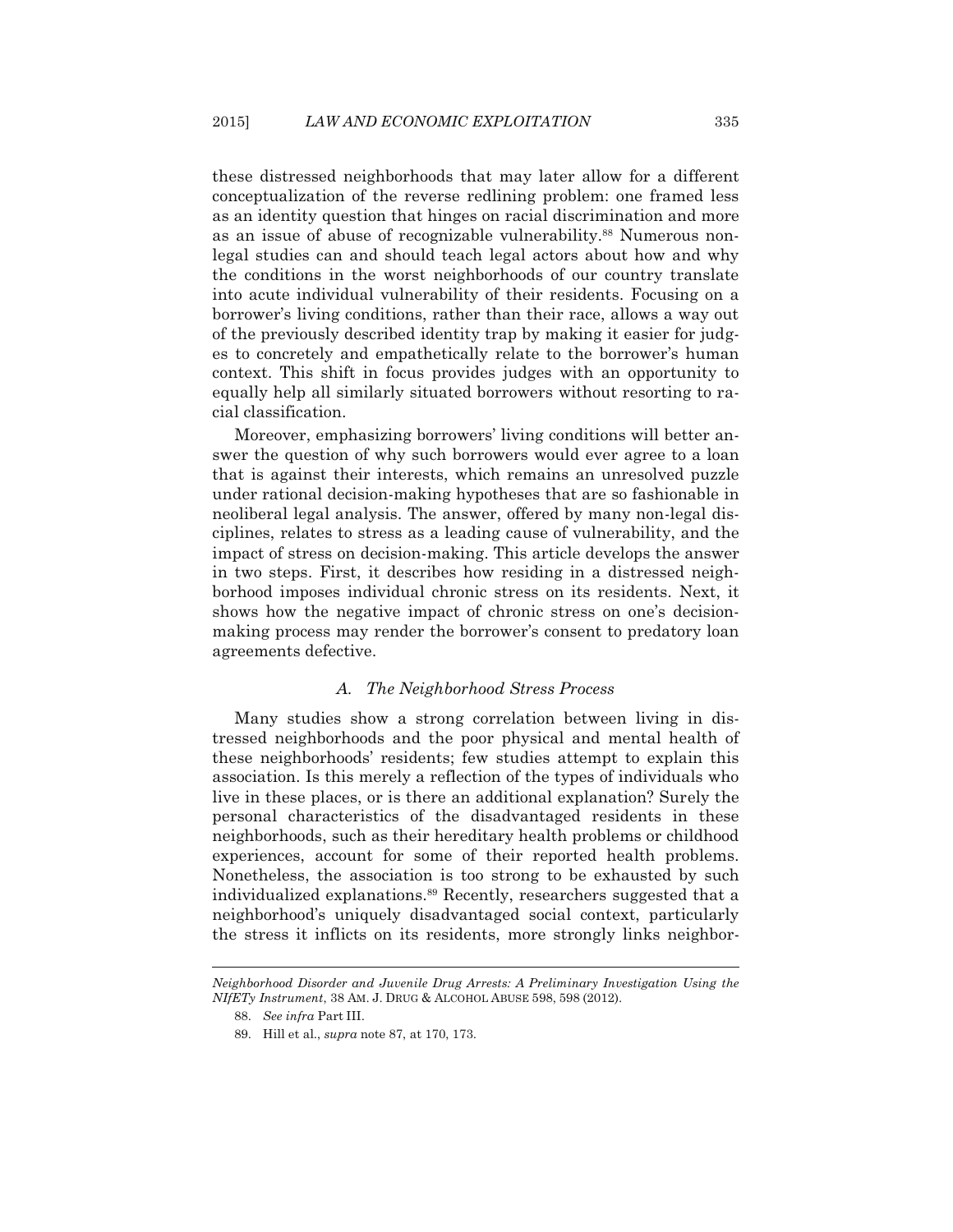hood conditions to their residents' health than the residents' individual characteristics.<sup>90</sup> Simply put, life in disordered neighborhoods causes chronic stress and chronic stress increases illness.

 The leading professional understanding is that stress is a process rather than a given condition. In brief, the stress process is tripartite—comprised of (1) stressors; (2) coping mechanisms; and (3) outcomes, both physical and mental, which emerge when stressors outweigh coping resources.<sup>91</sup> Applying the framework of stress as a process is an invaluable component in delineating how the conditions in distressed neighborhoods expose their residents to chronic stress and its consequences. As described below, living in the worst neighborhoods exposes residents to the most intense clusters of stressors, while depleting residents' coping resources, thus leaving many with enhanced individual chronic stress and with all the resulting health problems and impaired capabilities. Understanding the important link between living conditions and individual constraints counters the public sentiment often reflected in legal analysis, that individuals are solely responsible for their situation in life.92 This link suggests that at times an individual's status is attributable to deleterious aspects of their environment.<sup>93</sup> The discussion below follows the structure of the stress process and uses it to explain the unique operation of stress in the neighborhood setting. It describes the particular stressors that are a part of life in such an environment, the reasons for shortage of resources to cope with such stressors, and the outcomes of this disproportion between stressors and means of coping with them. Further, it elucidates the perpetuation of neighborhood distress, which makes the problem even more inescapable.

## *1. Stressors*

 $\overline{a}$ 

 Residents of disordered neighborhoods suffer from many *environmental* stressors, in addition to extreme poverty and any personal

 <sup>90.</sup> *See id.*; Joongbaeck Kim, *Neighborhood Disadvantage and Mental Health: The Role of Neighborhood Disorder and Social Relationships*, 39 SOC. SCI. RES. 260, 260 (2010) (describing findings which "indicate that residents of disadvantaged neighborhoods have significantly higher levels of psychological distress than do residents of more advantaged neighborhoods . . . .").

 <sup>91.</sup> Leonard I. Pearlin, *The Sociological Study of Stress*, 30 J. HEALTH & SOC. BEHAV. 241, 241 (1989). What is known as "Pearlin's Stress Process" has inspired much study of stress using his model and understanding. *See, e.g.*, ADVANCES IN THE CONCEPTUALIZATION OF THE STRESS PROCESS: ESSAYS IN HONOR OF LEONARD I. PEARLIN (William R. Avison et al. eds., 2010). For a deeper discussion of the stress process, see Keren, *supra* note 30.

 <sup>92.</sup> Carol S. Aneshensel et al., *The Urban Neighborhood and Cognitive Functioning in Late Middle Age*, 52 J. HEALTH & SOC. BEHAV. 163, 175 76 (2011).

 <sup>93.</sup> Richard G. Wight et al., *Urban Neighborhoods and Depressive Symptoms in Late Middle Age*, 33 RES. ON AGING 28, 30 (2011).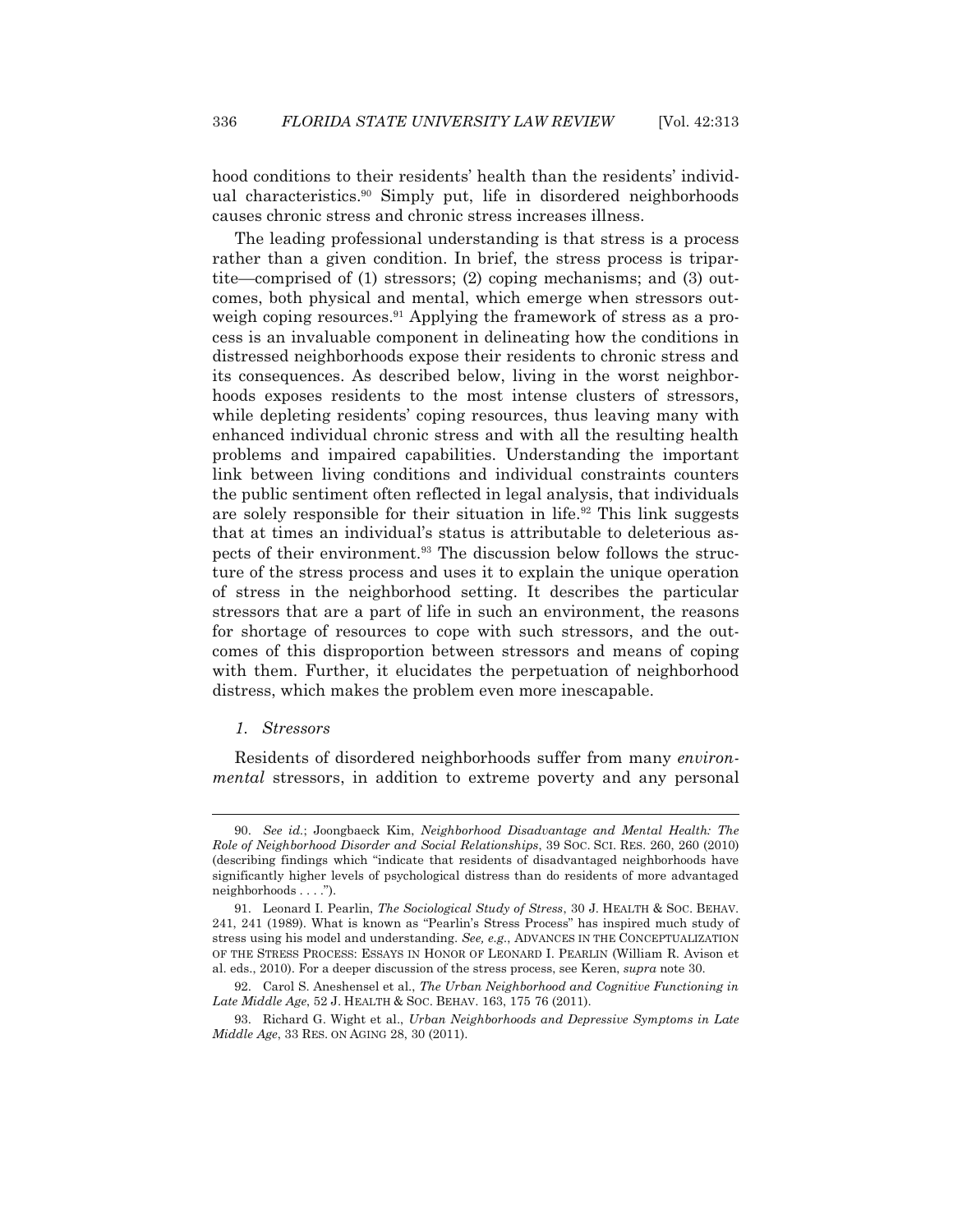sources of stress, such as sickness or divorce. Residents are exposed daily, and without pause, to events, conditions, and behaviors that carry a potential for danger and harm. Some stressors are social and stem from human behavior, such as a high exposure to crime, violence, drug abuse, drinking in public, loitering of unsupervised youth, vandalism, and the relentless presence of panhandlers and homeless people. Other stressors stem from exposure to negative physical conditions, such as poor sanitation, run-down and abandoned buildings, high levels of noise and pollution, graffiti, and neglected public facilities. In general, residents of such disordered neighborhoods also experience the decay of their surrounding environment and a loss of civic control. The aforementioned words fail to fully capture the daily horror that is inflicted on the people who live in any of the (too) many distressed neighborhoods across the country. Therefore, I make use of less traditional texts to vividly portray and illuminate how the stress process manifests itself in the neighborhood context.

 First of all, the name. What a sociologist refers to as a distressed neighborhood is to others simply a "ghetto"—a crowded and isolated urban setting, from which escape is unimaginable.<sup>94</sup> In this "urban" nightmare"<sup>95</sup> work has disappeared.<sup>96</sup> In this war zone "helicopters" circle constantly overhead."97 "I'm from the city of death . . ." says Lil Wayne,98 while Ice T states, "I was born in America too. But does South Central look like America to you?"99

 The weight that these stressors bear on residents and the resulting sense of threat they endure is a phenomenon known as the clustering of stressors—i.e., when independent stressors, such as vandalism and noise, accumulate, converge, and proliferate.<sup>100</sup> As one study described it, "highly impoverished neighborhoods may be the source of *numerous chronic stressors*."101 Additionally, studies show the cu-

 <sup>94.</sup> Hence the term "ghetto loans." City of Memphis v. Wells Fargo Bank, N.A., No. 09 2857 STA, 2011 U.S. Dist. LEXIS 48522, at \*7 (W.D. Tenn. May 4, 2011).

 <sup>95.</sup> D. Marvin Jones, Fear of a Hip Hop Planet 38 (2013).

 <sup>96.</sup> WILLIAM JULIUS WILSON, WHEN WORK DISAPPEARS: THE WORLD OF THE NEW URBAN POOR xiii (1996).

 <sup>97.</sup> JONES, *supra* note 95, at 3.

 <sup>98.</sup> *Id.*

 <sup>99.</sup> *Id.* at 99.

 <sup>100.</sup> RICHARD S. LAZARUS & SUSAN FOLKMAN, STRESS, APPRAISAL, AND COPING, 113 (1984) (explaining that the situation should "be considered in the context of the person's overall functioning, and in relation to what else is going on in the person's life.")*; see also* Pearlin, *supra* note 91, at 246 47.

 <sup>101.</sup> Carl A. Latkin & Aaron D. Curry, *Stressful Neighborhood and Depression: A Prospective Study of the Impact of Neighborhood Disorder*, 44 J. HEALTH & SOC. BEHAV. 34, 36 (2003) (emphasis added).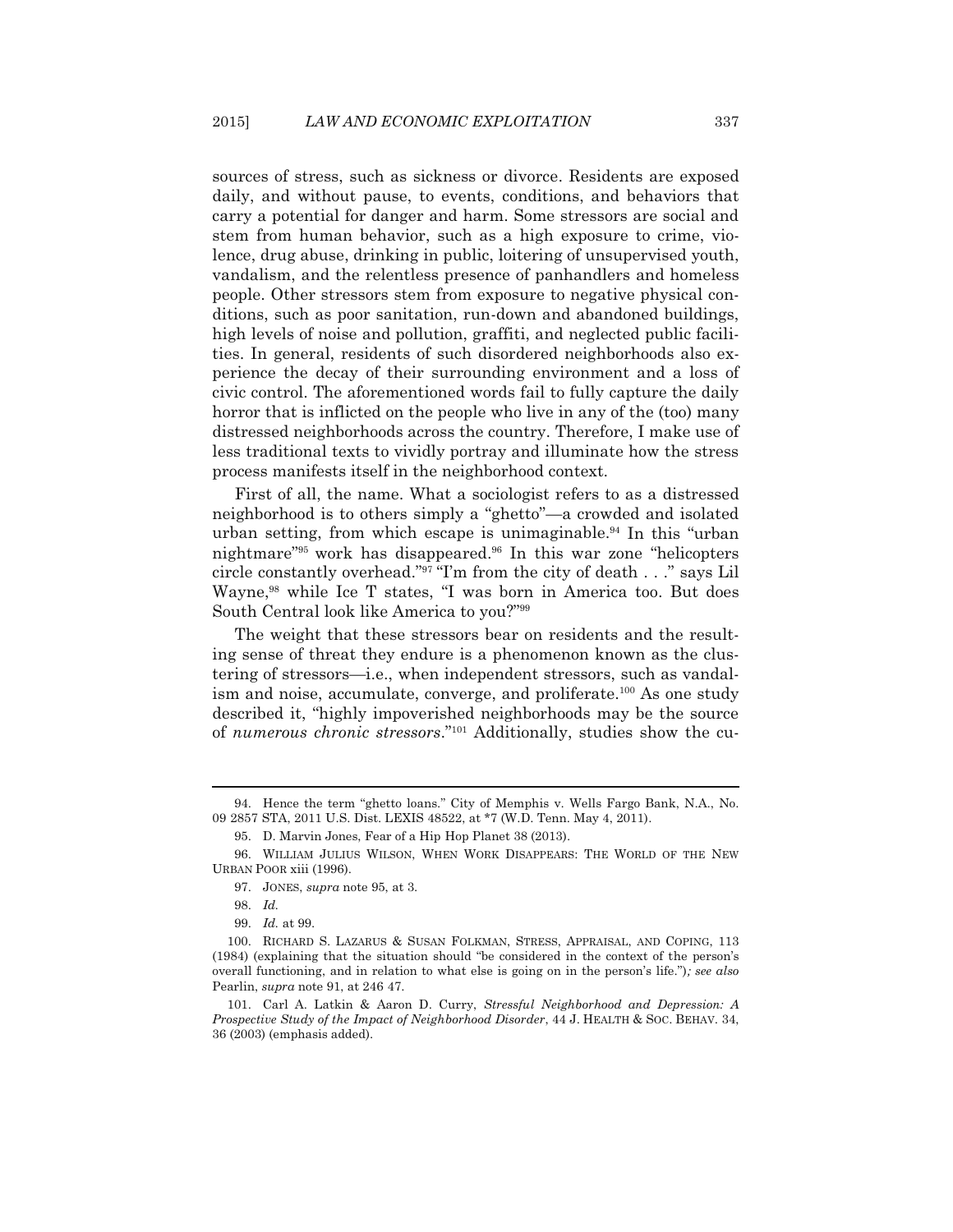mulative effect of stressors over time and indicate that the longer the exposure to neighborhood stressors, the greater their impact.<sup>102</sup>

 By and large, residing in disordered neighborhoods creates what some scholars have called "ambient threat"—signs and cues of impending danger. Ambient threat results from living in a noxious environment, being subject to constant signals of awaiting harm, and experiencing community chaos, as well as other incivilities associated with a breakdown of social control.<sup>103</sup> In a rich, ethnographical account of a north Philadelphia ghetto, Alijah Anderson describes such "ambient threat:"

Here, phrases like "watch your back" take on a literal meaning. . . . On corner after corner, young men peddle drugs the way a newsboy peddles papers. . . . As we continue down the avenue, more and more gaps in the rows of houses appear; these gaps represent places where buildings have burned down, have been torn down, or have simply collapsed. . . . We pass a large building . . . gaily decorated with graffiti art, including a freshly painted "memorial" for a young victim of street violence. . . . The idea of a war zone springs to mind. Indeed, gunshot marks are evident on some of the buildings.<sup>104</sup>

Needless to say, the emotional toll of this kind of life is significant and is compounded by emotions of fear, anxiety, and anger that can be interpreted as additional stressors or, as explained below, factors that work to impair residents' resilience.<sup>105</sup>

 Finally, race surely plays a role in the neighborhood context. It does so, not as a sole factor that drags us back to the identity problem, but as an additional stressor that augments the other stressors and amplifies the individual stress of residing in a distressed neighborhood.106 Since minorities are the majority in neighborhoods of con-

 <sup>102.</sup> *See, e.g.*, Philippa Clarke et al., *Cumulative Exposure to Neighborhood Context: Consequences for Health Transitions Over the Adult Life Course*, 36 RES. ON AGING 115, 116 (2014); *see also* LAZARUS & FOLKMAN, *supra* note 100, at 98 (explaining that where a stressful situation persists over time, it is more likely to "wear the person down psychologically and physically").

 <sup>103.</sup> *See, e.g.*, Catherine E. Ross & John Mirowsky, *Neighborhood Disorder, Subjective Alienation, and Distress*, 50 J. HEALTH & SOC. BEHAV. 49, 50 (2009).

 <sup>104.</sup> ELIJAH ANDERSON, CODE OF THE STREET: DECENCY, VIOLENCE, AND THE MORAL LIFE OF THE INNER CITY 26, 30 31 (1999).

 <sup>105.</sup> *See, e.g.*, Carol S. Aneshensel, *Neighborhood as a Social Context of the Stress Pro cess*, *in* ADVANCES IN THE CONCEPTUALIZATION OF THE STRESS PROCESS 35 (Avison et al. eds., 2010).

 <sup>106.</sup> *See* Elizabeth Brondolo et al., *Racism as a Psychological Stressor*, *in* THE HANDBOOK OF STRESS SCIENCE: BIOLOGY, PSYCHOLOGY AND HEALTH 167 (Richard J. Constrada & Andrew Baum eds., 2011); *see also* Shelly P. Harrell, *A Multidimensional Conceptualization of Racism Related Stress: Implications for the Well Being of People of Color*, 70 AM. J. ORTHOPSYCHIATRY 42, 45 46 (2000).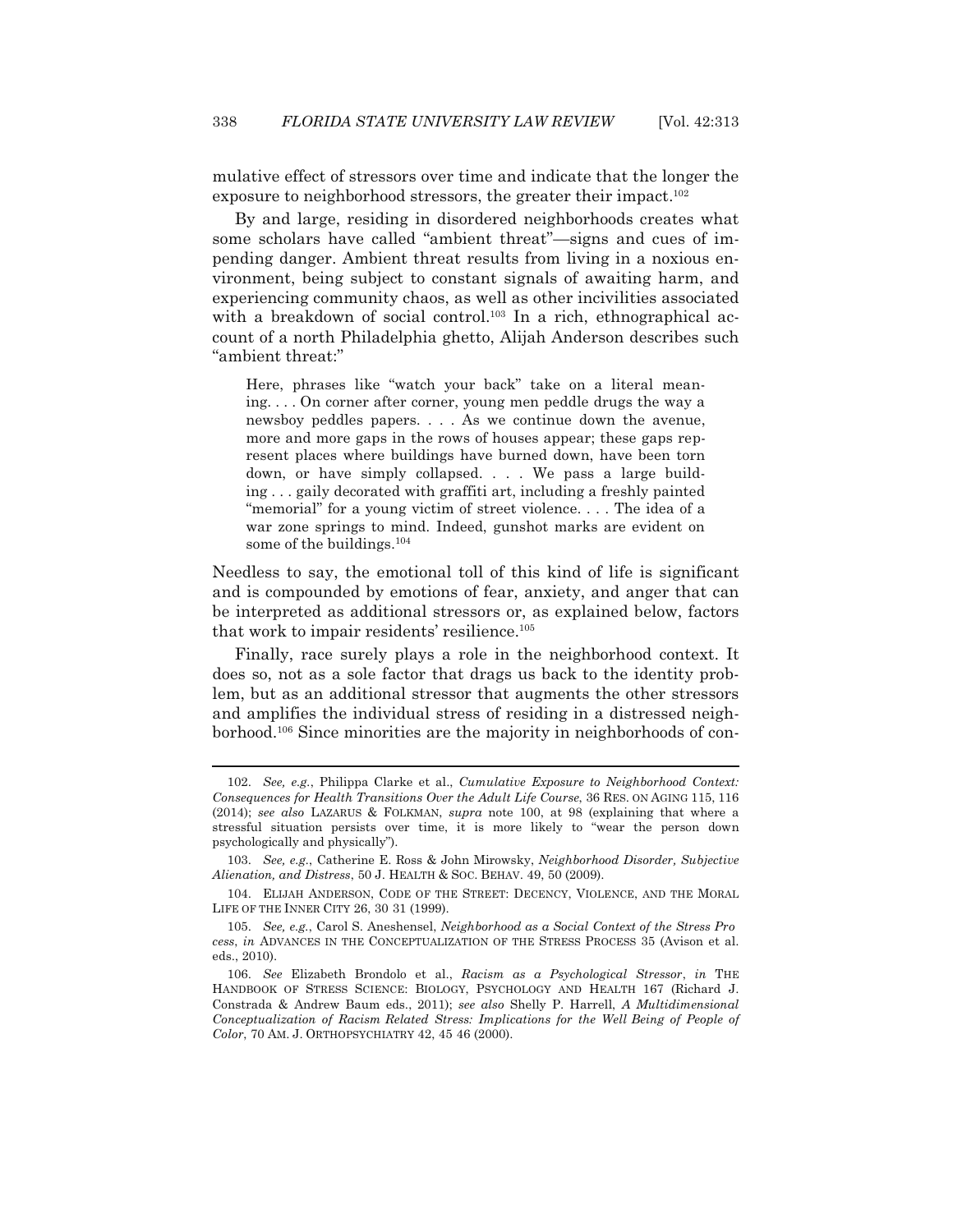centrated poverty and mobility (leaving the neighborhood) is nearly impossible, one result is lasting racial segregation.<sup>107</sup> Such segregation reinforces racial differences in access to opportunities and resources outside the neighborhood. This disparity adds one more layer to any given level of stress, and increases exposure to the intense stressor of discrimination. Overall, there is a growing consensus that residents of distressed neighborhoods endure a prolonged exposure to a uniquely intense combination of stressors.

## *2. Coping*

 When people are exposed to similar stressors, the resulting stress they experience still varies, and is mainly attributed to differences in their access to the resources available for coping with such stressors. Neighborhood distress not only intensifies residents' exposure to stressors, it also has a significant negative impact on residents' ability to cope with those stressors. As studies explain, there are various ways in which neighborhood distress works to deplete residents' material, social, and mental resources—all of which are essential resources for both alleviating and coping with the impact of stressors. In fact, some scholars have defined distressed neighborhoods as areas that suffer from the "simultaneous absence of economic, social, and family resources."108

 First, even seemingly "personal" coping resources one possesses are highly influenced by the environment in which a person lives. Neighborhoods play a determinative role in one's education, income, social ties, attitude, and level of confidence. For example, growing up in a disadvantaged neighborhood limits one's educational opportunities and may damage one's self-esteem, both of which are crucial to one's ability to cope with stressors.109 To illustrate, when schools look and feel like high security prisons and have no libraries or even working bathrooms,<sup>110</sup> fewer personal coping resources are accumulated.

 Second, the ambient threat discussed earlier, or the perceived dangerousness of distressed neighborhood streets, creates a fear of walking around one's neighborhood. This increases residents' tendency to retreat socially and psychologically from their communities by remaining indoors, staying away from certain sites, avoiding

- 108. Aneshensel, *supra* note 105, at 36.
- 109. Solow, *supra* note 107, at 493 95.
- 110. JONES, *supra* note 95, at 108 09.

 <sup>107.</sup> *See, e.g.*, Sara Aronchick Solow, *Racial Justice at Home: The Case for Opportunity Housing Vouchers*, 28 YALE L. & POL'Y REV. 481, 491 (2010) (describing the "phenomenon of racial ghettoization" and explaining that "[i]n 2000, African Americans were the strong majority, constituting 60% or more of the population, in nearly half of the country's 'high poverty' areas").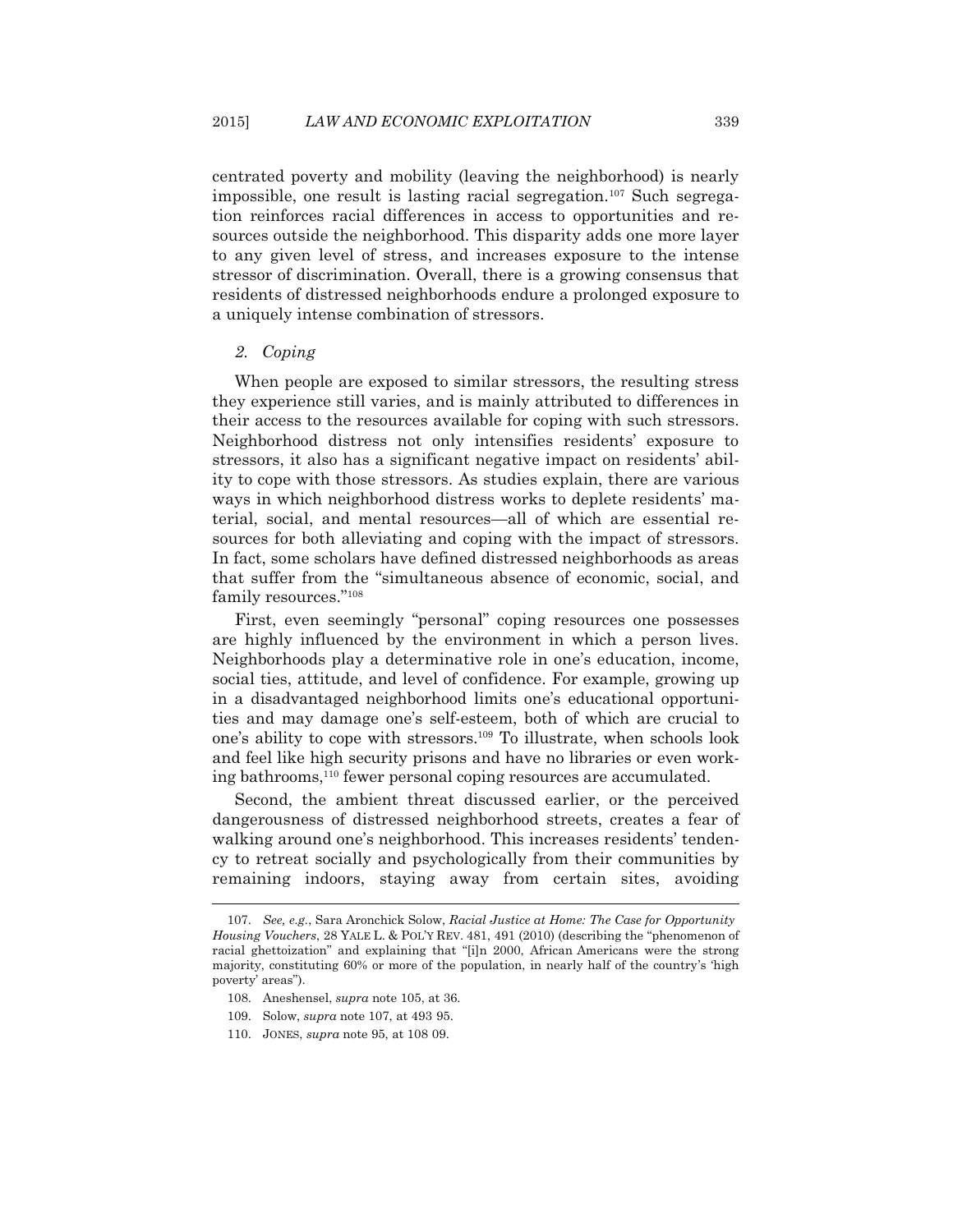strangers, and generally keeping to themselves.<sup>111</sup> Parents who want to keep their kids alive and out of trouble keep them at home. A twenty-five-year-old woman who grew up in a drug-infested neighborhood reflected about her social life, saying: "I didn't have too many friends in the community, because, like I said, my mother kept me inside the house. . . . I didn't really go outside."112 The resulting isolation deprives residents of a leading resource in coping with stressors: an effective social support system. Such an impeding alienation is further enhanced by the neighborhood's physical conditions, especially by the typical scarcity of safe and inviting public gathering places that are abundant in better neighborhoods—such as lush green parks, vibrant community centers, rich libraries, shiny shopping malls, and well-maintained sports facilities. Therefore, residents of deprived neighborhoods have very meager opportunities to comfortably meet with each other and engage in conversations and other social exchanges that are a must for coping with stress.113

 Third, many of the stressors typical to distressed neighborhoods such as crime and decay—are beyond individual residents' control. Residents' inability to exercise control over such stressors adds to these stressors' negative impact by depleting the residents' specific ability to cope.114 Further, the lack of control present in such chaotic conditions broadly suggests a breakdown of social control and abandonment by the authorities. In the face of such cues, residents often develop an intense sense of helplessness<sup>115</sup> and powerlessness<sup>116</sup> that further undermines their resilience. This psychological internalizing process, sometimes called "structural amplification,"117 also sabotages hope—an affective disposition that is indispensable for any effective

 $\overline{a}$ 

 115. *See* ROBERT M. SAPOLSKY, WHY ZEBRAS DON'T GET ULCERS: THE ACCLAIMED GUIDE TO STRESS, STRESS RELATED DISEASES, AND COPING 494 95 (3d ed. 2004) (offering a review of learned helplessness literature in the context of stress and depression); *see generally* MARTIN E. P. SELIGMAN, HELPLESSNESS: ON DEPRESSION, DEVELOPMENT, AND DEATH (1975) (one of the most influential works in psychology in general and the definitive book on the subject of learned helplessness in particular).

 116. Ross & Mirowsky, *supra* note 103, at 51 (defining "perceived powerlessness" as "the learned and generalized expectation that one has little control over meaningful circumstances in one's life").

 117. Catherine E. Ross & John Mirowsky, *The Sense of Personal Control: Social Structural Causes and Emotional Consequences*, *in* HANDBOOK OF THE SOCIOLOGY OF MENTAL HEALTH 393 (Carol S. Aneshensel et al. eds., 2d ed. 2013).

 <sup>111.</sup> *See, e.g.*, Allison T. Chappell et al., *Broken Windows or Window Breakers: The Influence of Physical and Social Disorder on Quality of Life*, 28 JUST. Q. 522, 522 23 (2011).

 <sup>112.</sup> ANDERSON, *supra* note 104, at 54.

<sup>113</sup>**.** *See* Agnes E. van den Berg et al., *Green Space as a Buffer Between Stressful Life Events and Health, 70 Soc. Sci. & MED. 1203 (2010).* 

 <sup>114.</sup> Flora I. Matheson et al., *Urban Neighborhoods, Chronic Stress, Gender and Depression*, 63 SOC. SCI.&MED. 2604, 2612 (2006) ("Uncontrollable stressors are documented to undermine health more so than controllable ones.").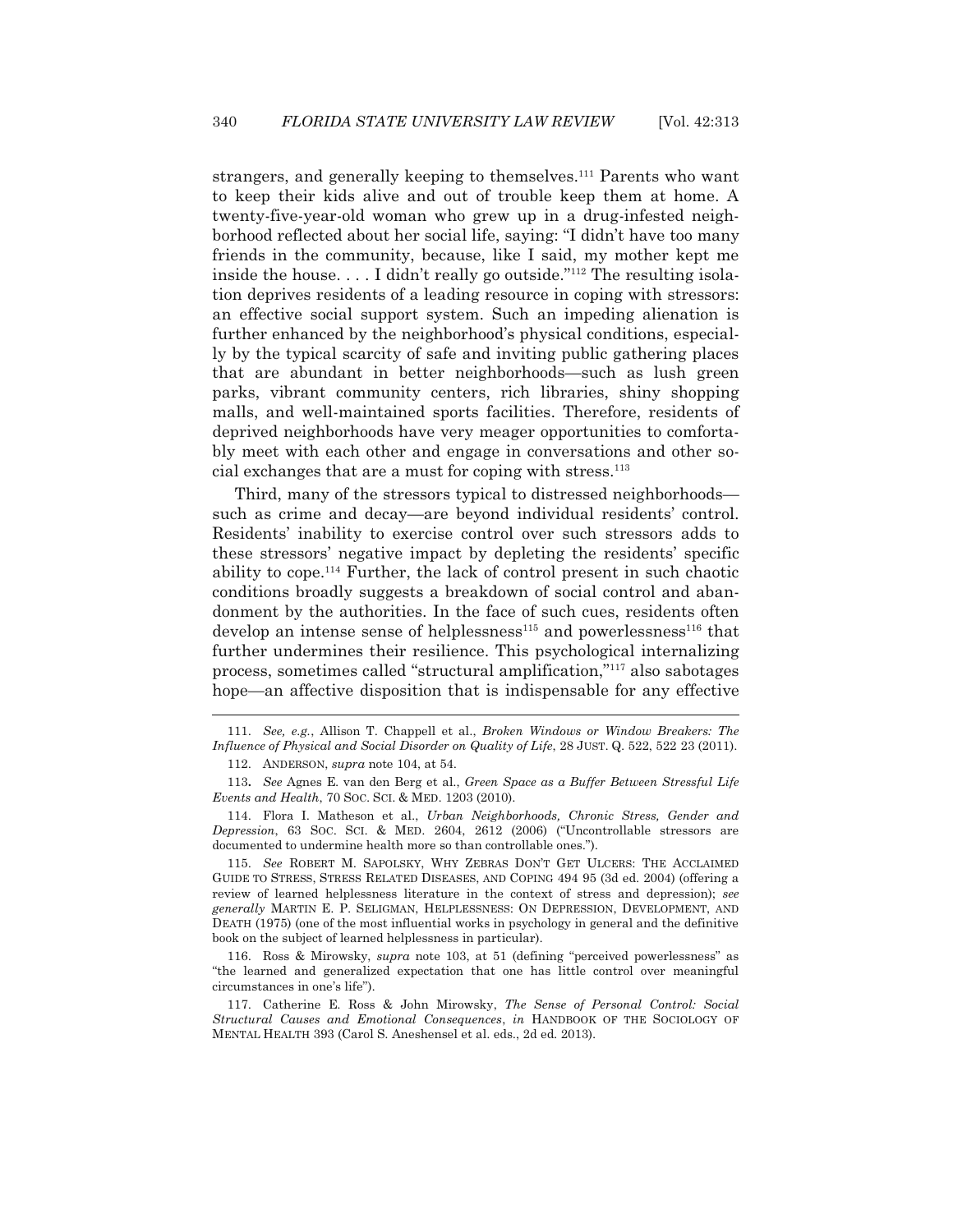coping.118 After all, "[i]f one can't influence conditions and events in one's own life, what hope is there for the future?"119 Most pertinent to our engagement with predatory lending to residents of distressed neighborhoods, studies show that in an atmosphere where residents constantly feel powerless, residents may also feel "unable to fend off attempts at exploitation."120

 Finally—linked to both the problem of social isolation and the sense of powerlessness—residents of distressed neighborhoods often feel further alienated, because they cannot trust civil institutions and private members of their own community. One major problem is the residents' complex relationship with the police. While residents of affluent neighborhoods view police as symbols of law and order, the case is profoundly different in disordered neighborhoods. Despite these being high-crime areas characterized by frequent emergencies and violent events, the innocent residents "sometimes fail to call the police because they believe that the police are unlikely to come  $\dots$ ."<sup>121</sup> "911 is a joke", declares Public Enemy, "Don't you see how late they're reactin'[?]"122

 Or, if the cops do come, residents are often afraid that they may "harass the very people who called them."123 Such police misconduct is frequently described by hip-hop artists, who regularly voice the concerns of the younger residents of "the 'hood."124 For example, Akil b STRANGe recently responded to the notorious "stop-and-frisk" policy in *American Secrets: New York City*, by explicitly referring to its resulting stress.<sup>125</sup> He raps: "I became aware of the inequities between them . . . and me. Like how much tenser I would be with cops in the vicinity?"126

126. *Id.*

 <sup>118.</sup> Kathy Abrams & Hila Keren, *Legal Hopes: Enhancing Resilience Through the External Cultivation of Positive Emotions*, 64 N. IRELAND L. Q. 111 (2013).

 <sup>119.</sup> Ross & Mirowsky, *supra* note 103, at 51; *see also* Latkin & Curry, *supra* note 101, at 41.

 <sup>120.</sup> Ross & Mirowsky, *supra* note 117, at 393.

 <sup>121.</sup> ANDERSON, *supra* note 104, at 321.

 <sup>122.</sup> PUBLIC ENEMY, *911 is a Joke, in* FEAR OF A BLACK PLANET (Def Jam Recordings 1990).

 <sup>123.</sup> ANDERSON, *supra* note 104, at 321.

 <sup>124.</sup> *See* MURRAY FORMAN, THE 'HOOD COMES FIRST: RACE, SPACE, AND PLACE IN RAP AND HIP HOP (2002) (describing the specific emphasis on real neighborhoods and streets in rap music and hip hop culture as an urgent response to the cultural and geographical ghettoization of black urban communities).

 <sup>125.</sup> Sarah Barness, *Stop and Frisk Rap Video Sends Powerful Message About NYPD and Racial Profiling*, THE HUFFINGTON POST (Oct. 16, 2013, 12:37 PM), http://www.huffingtonpost.com/2013/10/15/stop and frisk rap n 4101842.html.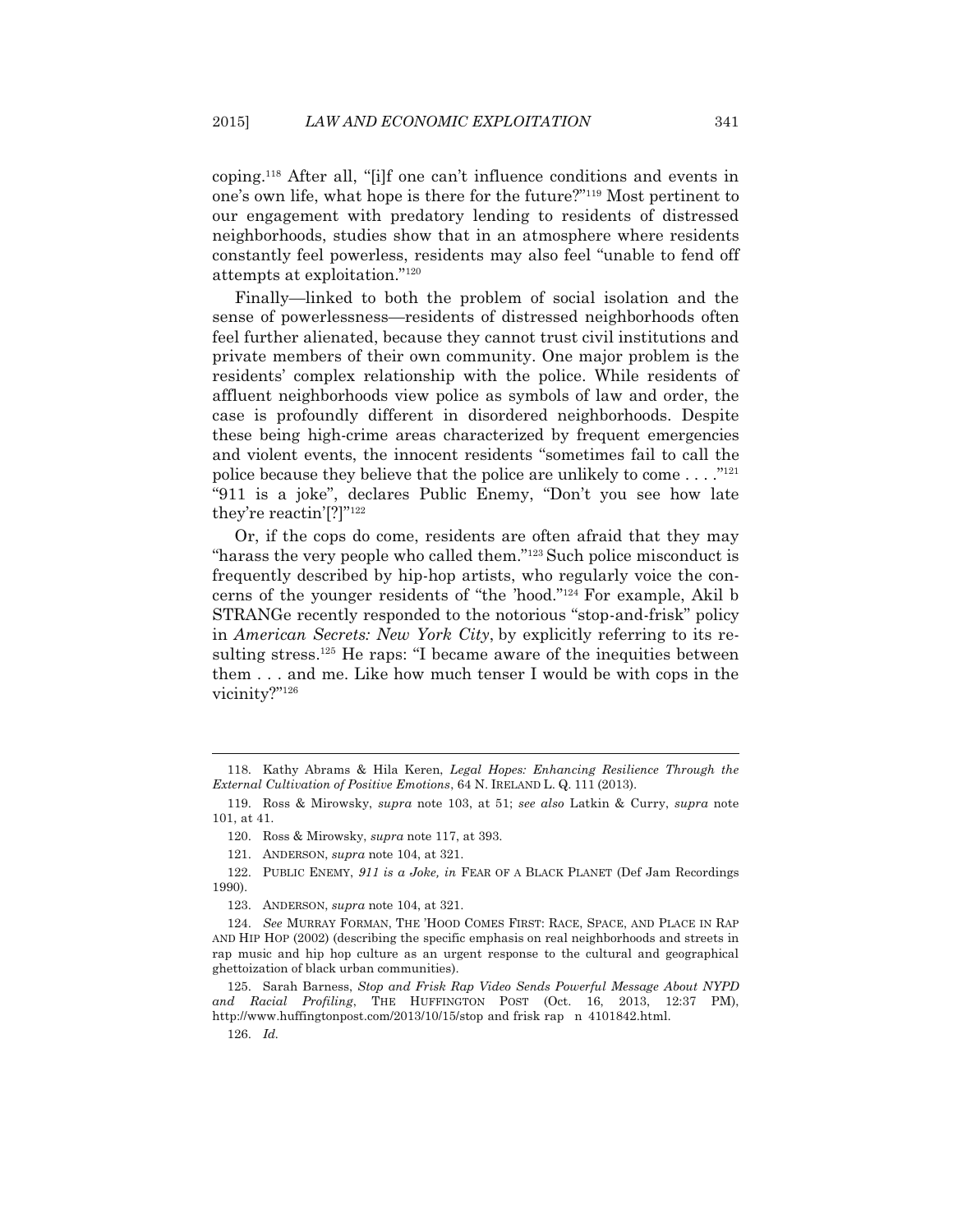Often, there is an additional anxiety resulting from the belief that engaging with the police or seeking police assistance will be perceived by other neighbors as snitching and will trigger social condemnation or even acts of retaliation. For example, Nickie, a twentysix-year-old resident of a distressed neighborhood and a mother of four, "is fearful of being labeled a "snitch" or "hot."127 She explains: "Around here, if you snitch on somebody, especially if you go to court and testify, you're a done deal."128

 Generally, sentiments of fear and distrust of the police and other legal institutions are perpetuated by a reality of lawlessness and lack of civil order, "most-notably in the presence of open-air drug dealing and the prevalence of functioning crack houses."129 The resulting lack of civil order exacerbates feelings of isolation and on the whole takes its toll on residents. It particularly may explain why residents who faced exploitation by lenders would feel powerless to cope with the pressure and indisposed to formally complain or otherwise seek legal aid.

#### *3. Outcomes*

 The link between residing in impoverished neighborhoods and suffering from individual chronic stress is not only explained by the fact that such localities are replete with excessive stressors and lack the necessary resources to buffer them. It is further validated by many findings of a strong association between such residency and the known *outcomes* of the individual condition of distress. At the individual level, prolonged stress can produce both immediate and longterm consequences, which run the gamut from the physiological, to the cognitive, and to the psychological. In many disciplines, the study of stress has focused mainly on the negative effect of distress on people's health and well-being. Years of studies have produced a body of findings too vast to be summarized here.130 Significantly, the leading symptoms of the individual condition of distress are strikingly com-

 <sup>127.</sup> Monica C. Bell, *From Legal Cynicism to Situational Trust* 13 (Harvard Univ., Working Paper, 2014), *available at* http://papers.ssrn.com/sol3/papers.cfm?abstract id= 2310016.

 <sup>128.</sup> *Id.*

 <sup>129.</sup> ANDERSON, *supra* note 104, at 321.

 <sup>130.</sup> It shows, inter alia, that distress is strongly associated with a variety of severe diseases, with speeding the aging and the death of brain cells, and with the development of mental illness. *See, e.g.*, SHAWN M. TALBOTT, THE CORTISOL CONNECTION: WHY STRESS MAKES YOU FAT AND RUINS YOUR HEALTH AND WHAT YOU CAN DO ABOUT IT 81 (2007); *see also* Keren, *supra* note 30 (reviewing and explaining the most known symptoms of distress).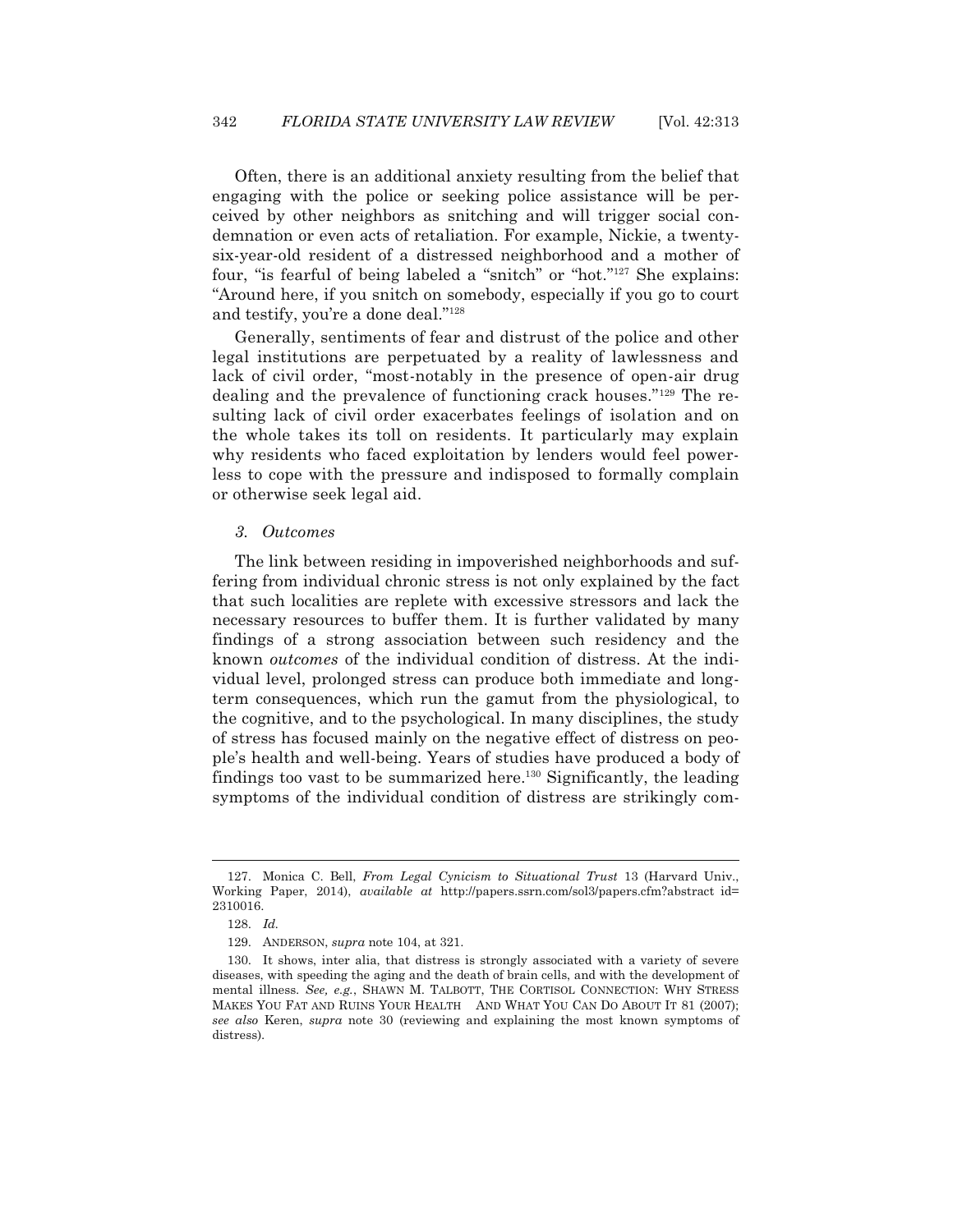mon among residents of disordered and disadvantaged neighborhoods, even when controlling for personal circumstances.<sup>131</sup>

 Perhaps the most salient findings in this context are those regarding depression. Many works highlight the strong bond between individual stress and depression and its ties to the secretion of stress hormones.<sup>132</sup> Critically, numerous studies show a sound association between perceived neighborhood disorder and subsequent depressive symptoms, even after adjusting for baseline depressive indicators.<sup>133</sup> Indeed, at least one study offered a neighborhood-based outlook at depression, suggesting that "it may be possible to identify neighborhoods, rather than individuals, that are at risk for depression."<sup>134</sup> Recently, another study suggested that neighborhood context "matters to depressive symptoms *over and above* individual characteristics."135 This finding is extremely relevant to the legal arguments made in the context of predatory lending. Indeed, some researchers have challenged the individualistic response of society to the problem of stress and the inclination to hold persons solely responsible for their health and mental condition. Instead, those researchers have suggested that society should be at least partially accountable and that a neighborhood-based intervention might be more apposite.<sup>136</sup>

 Overall, the findings regarding neighborhood-based depression have salience in the legal context of predatory lending. When people are under stress, further compounded by depression, there is very little they can actively do to resist exploitation by others. There is a

 133. Matheson et al., *supra* note 114, at 2604 ("[T]he daily stress of living in a neigh borhood where residential mobility and material deprivation prevail is associated with depression."); Ross & Mirowsky, *supra* note 103, at 49 (arguing that that living in such threatening, noxious, and dangerous contexts may lead individuals to experience negative affective states such as anxiety, depression, and anger); Wight et al., *supra* note 93, at 44 (reporting findings from empirical work that showed "that neighborhood socioeconomic disadvantage is significantly and positively associated with depressive symptomatology among late middle age adults, controlling for individual level sociodemographic character istics a 'main effect' finding").

 $\overline{a}$ 

135. Wight et al., *supra* note 93, at 46 (emphasis added).

 136. *Id*. ("Our findings suggest that these individuals are not solely responsible for their emotional well being, but that some part of their mental health status is attributable to aversive aspects of their environment. Thus, our findings support expanding policy discussions to focus on community based interventions . . . . ").

 <sup>131.</sup> *See generally* Ana V. Diez Roux & Christina Mair, *Neighborhoods and Health*, 1186 ANNALS N.Y. ACAD. SCI. 125 (2010) (reviewing the literature).

 <sup>132.</sup> *See* SAPOLSKY, *supra* note 115, at 271 309 (discussing the strong ties between stress and depression); *see also* TALBOTT, *supra* note 130, at 23 (describing the link between over and under exposure to cortisol and stress related depression); David A. Gutman & Charles B. Nemeroff, *Stress and Depression*, *in* THE HANDBOOK OF STRESS, *supra* note 106, at 353 ("It is evident that inexorable link exists between stress and depression, and new research has dramatically increased our understanding of the relationship between the two.").

 <sup>134.</sup> Latkin & Curry, *supra* note 101, at 41.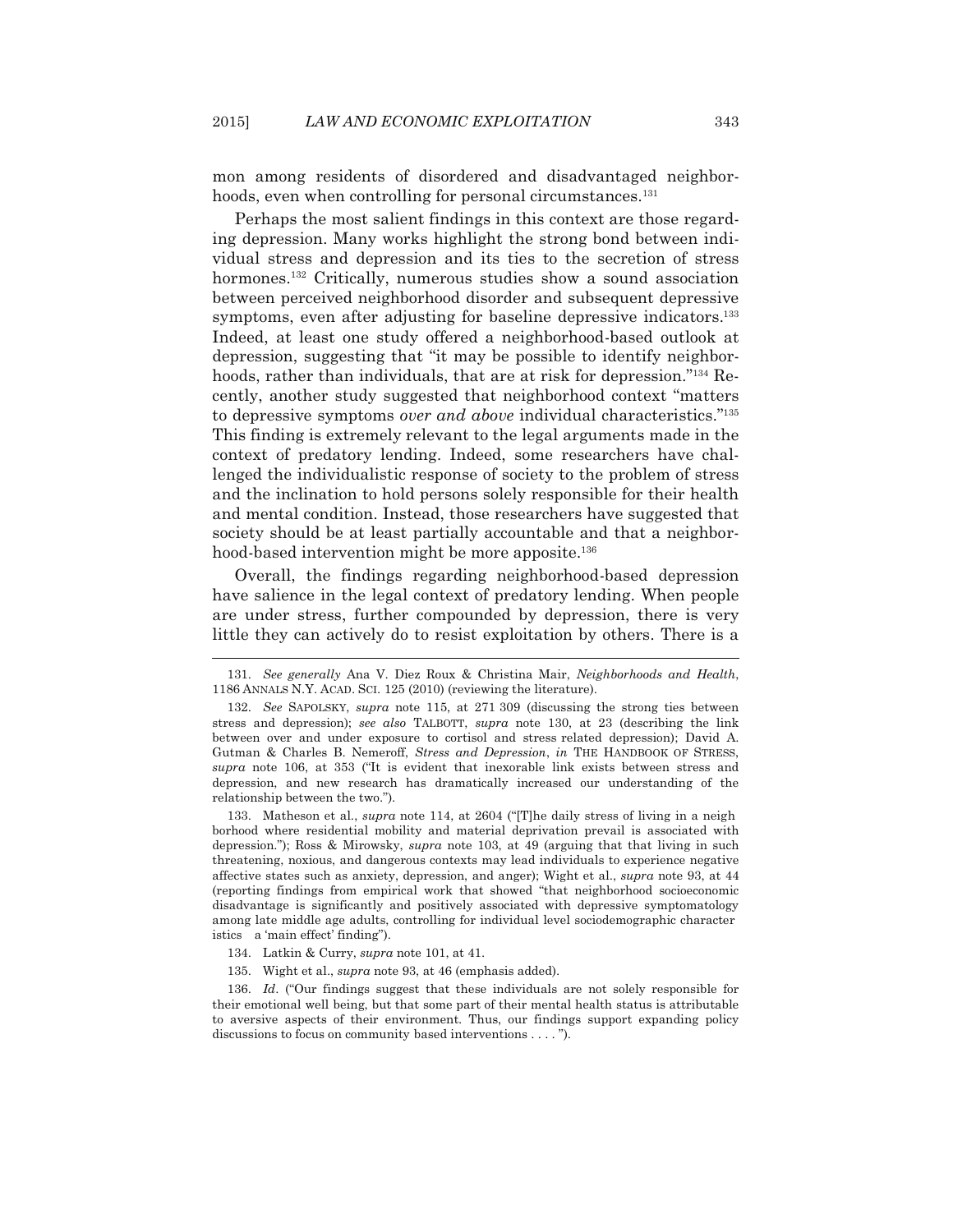proven connection between stress, depression, and impaired agency. A frequent feature of major depression is "psychomotor retardation"—a severe decrease in the ability to concentrate or act, which makes even simple activities, such as making an appointment or getting dressed in the morning, exhausting and nearly impossible to accomplish.137

 To summarize: residing in a distressed neighborhood is associated with all the leading individual outcomes, which typify the chronic stress condition. While these unfortunate outcomes appear to be individual, their source is mainly social: a result of living in a toxic environment as opposed to the consequence of individual choice-making.

#### *4. A Vicious Cycle*

 The distressed neighborhood's bleak reality reinforces itself in a vicious self-perpetuating cycle of stress. The conditions of the neighborhood create stressors, deplete coping resources, and create harmful outcomes that in turn function as new clusters of stressors and an additional cause of depletion of coping capabilities, leading to more outcomes of illness and impairment of agency and decision-making capabilities. Stress and depression, for example, often lead to drug use and increased alcohol consumption.<sup>138</sup> Drug use and alcoholism foster neighborhood disorder, which then leads to more stress and depression within the neighborhood.139 Furthermore, the empty streets phenomenon, created by mistrust and social withdrawal, and a neighborhood's general lack of institutional control and supervision, allows for more social disorder, crime, and violence in the streets. This naturally adds to residents' apprehensions and reinforces the initial tendency to disconnect.140 As a result of this downward spiral, residents of distressed neighborhoods are very vulnerable and particularly attractive prey for geographically based exploitation.<sup>141</sup>

 <sup>137.</sup> SAPOLSKY, *supra* note 115, at 275.

 <sup>138.</sup> For drugs, see, for example, Milam et al., *supra* note 87. For alcohol consumption, see, for example, Terrence D. Hill & Ronald J. Angel, *Neighborhood Disorder, Psychological Distress, and Heavy Drinking*, 61 SOC. SCI.&MED. 965 (2005).

 <sup>139.</sup> Latkin & Curry, *supra* note 101, at 41.

 <sup>140.</sup> *See, e.g.*, Chappell et al., *supra* note 111, at 152 ("According to Wilson and Kelling's broken windows theory, physical and social disorder lead to fear and cause citizens to retreat into their homes. This breaks down informal social control mechanisms and may lead to more serious crime.").

 <sup>141.</sup> Ross & Mirowsky, *supra* note 103, at 53 ("Mistrusting individuals help create and maintain the very conditions that seem to justify their beliefs. Their preemptive actions may elicit hostile responses, and their diminished ability to participate in networks of reciprocity and mutual assistance may have several consequences: Without allies they are easy targets of crime and exploitation; when victimized or exploited they cannot share their economic or emotional burden with others; and, by not providing aid and assistance to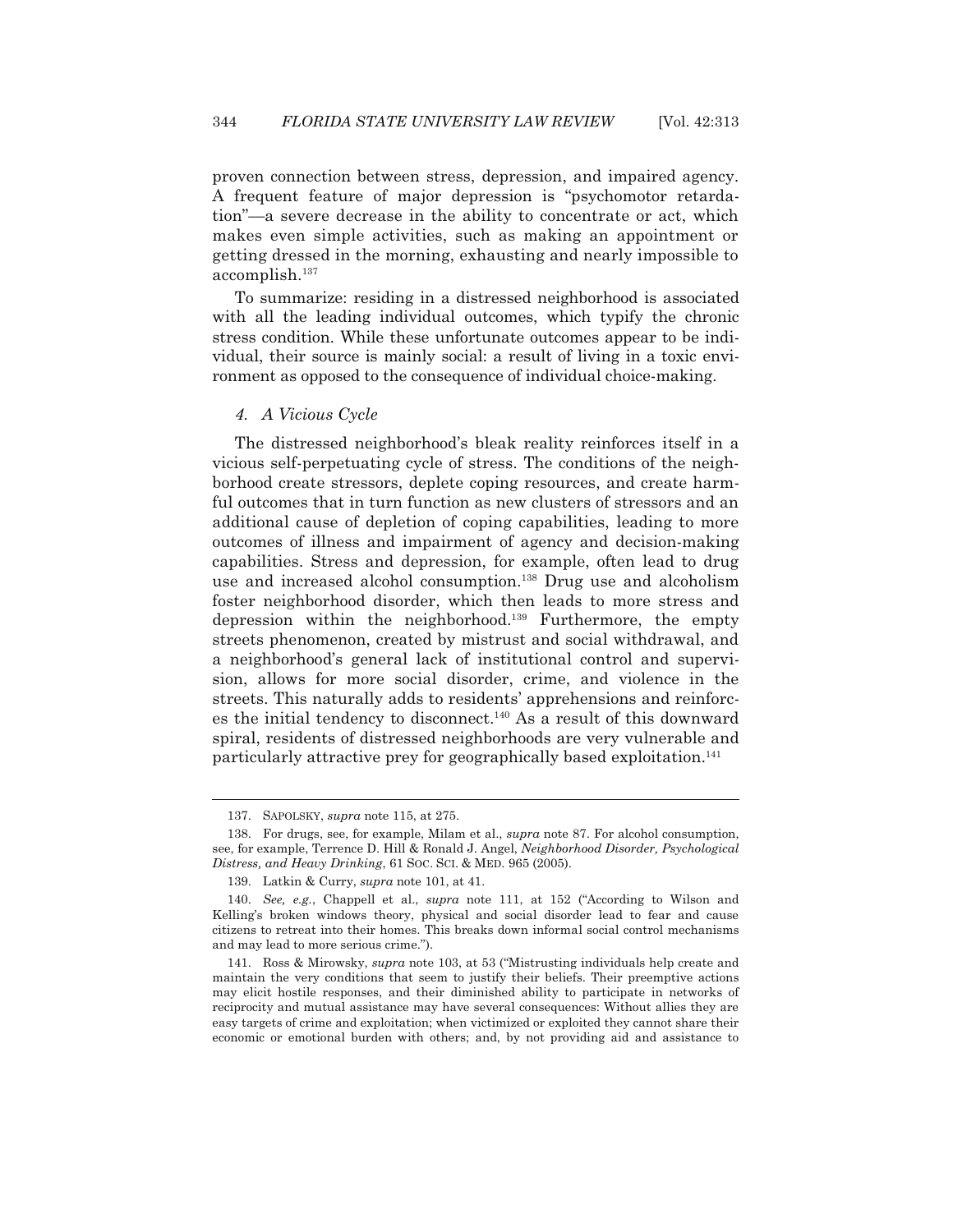The main take-away from a non-legal investigation of the connection between life in a distressed neighborhood and chronic stress is the social nature of the problem. Greedy lenders targeted these individuals because of their apparent vulnerability, a vulnerability which stems from social conditions for which society should be held accountable. To the legal system, this insight identifies a need to take social aspects into account, rather than framing the predatory lending issue in terms of individualistic decisions in a free-market game. Recognizing that the lenders' motivation was to make *private* profits out of a *social* problem can offer courts justification for intervention. Such justification is based on a specific reality, in a particular neighborhood. As such it does not trigger the classification problem and the identity trap that results from it. Rather, it creates a need for judicial response that discourages predatory lending. The next section will further draw on non-legal studies to explain how the social problem of distressed neighborhoods can end in defective individual decisions to agree to patently predatory contracts.

## *B. Chronic Stress and Impaired Decision-Making*

One of the leading effects of stress is on cognitive processes. Stress is described as interfering with such processes and studies particularly show that prolonged stress can "wreak havoc with decisionmaking."142 This is particularly true of the impact of chronic stress associated with life in a distressed neighborhood.143 Since consenting to contracts like the predatory loan agreements discussed here is the product of a decision-making process, this symptom is especially deserving of our attention. What impact may individual chronic stress have over the effectiveness of the decision-making processes?

## *1. Stress and Decision-Making*

 $\overline{a}$ 

 Although the intersection of decision-making models and stress theories has yet to be fully developed,<sup>144</sup> stress theorists believe that

others they weaken the community's power to forestall victimization and exploitation and to limit its consequences.").

 <sup>142.</sup> HENRY L. THOMPSON, THE STRESS EFFECT: WHY SMART LEADERS MAKE DUMB DECISIONS AND WHAT TO DO ABOUT IT 117 (2010). This section is based on my former work regarding the general impact of stress. *See generally* Keren, *supra* note 30.

 <sup>143.</sup> *See, e.g.*, Philippa Clarke et al., *supra* note 102, at 119 ("Increased stress exposure in disadvantaged neighborhoods . . . may result in a prolonged elevation of stress response systems that produces physiologic changes in a body's immune system, brain function, and inflammation[] . . . .").

 <sup>144.</sup> KENNETH R. HAMMOND, JUDGMENTS UNDER STRESS 25 27 (2000) (describing the "gulf" that separates theorists of stress from decision making researchers).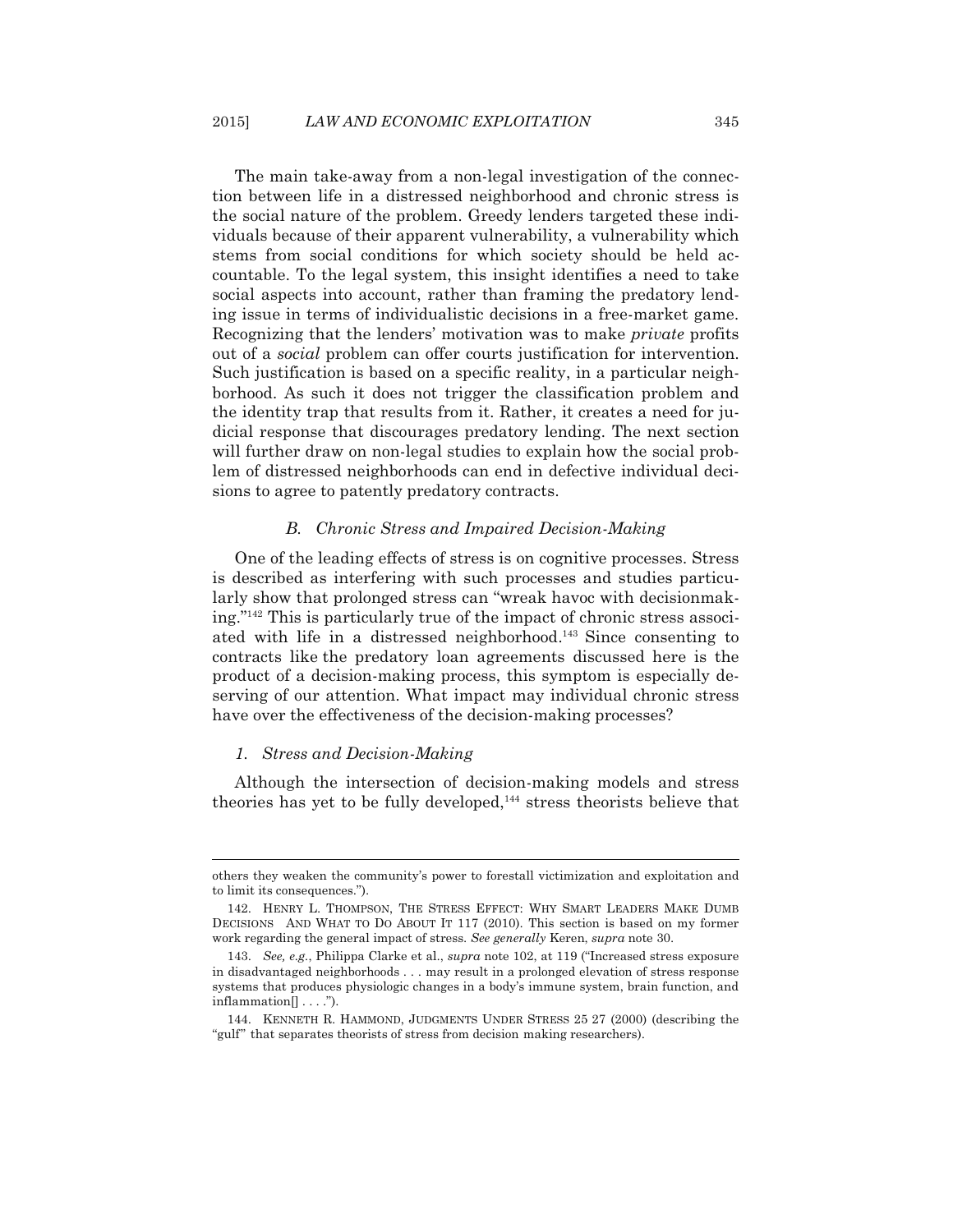"chronic stress can lead to dysfunctional decision-making."145 Specifically, judgments made while under stress are limited, because the brain is consumed by the need to cope with the stressors and their outcomes.

 For decades, scholars who research the cognitive impacts of stress have expressed a consensus of opinion that "[t]he competence of human judgment is decreased by stress."<sup>146</sup> However, only recent developments in neuroscience have allowed researchers access to the precise brain processes triggered by exposure to stress. The current findings, albeit not conclusive, reveal how stress impairs high-order brain abilities that are essential for effective decision-making, specifically those operations performed by the prefrontal cortex (PFC). Under non-stress conditions, the PFC orchestrates the "intelligent regulation of behavior, thought and emotion."147 Under conditions of psychological stress, however, stress hormones interfere with that regulation. Evolutionarily geared to prepare the body for a "fight-or-flight" response,148 those hormones limit the ability of the brain to do other, less urgent, tasks. Specifically, they limit memory and attention regulation, as well as other complex brain activities the PFC performs. Therefore, under stressful conditions, the amount and quality of information we can recall, process, and store declines.149 On the other hand, the high levels of stress hormones strengthen the function of other regions of the brain; the hormones released under stress "switch the brain from thoughtful, reflective regulation by the PFC to more rapid reflexive regulation by the amygdala and other subcortical structures."150 While such brain processes may be efficient when people are coping with a physical threat, when expected to make rational choices that require analysis, self-control, and long-term thinking, this type of brain function is fundamentally detrimental.151 It can lead to dysfunctional decision-making.152

 <sup>145.</sup> Eduardo Dias Ferreira et al., *Chronic Stress Causes Frontostriatal Reorganization and Affects Decision Making*, 325 SCI. 621, 625 (2009).

 <sup>146.</sup> HAMMOND, *supra* note 144, at 6; *see generally* IRVING L. JANIS & LEON MANN, DECISION MAKING: A PSYCHOLOGICAL ANALYSIS OF CONFLICT, CHOICE, AND COMMITMENT (1977) (discussing, inter alia, the impact of stress on the decision making process).

 <sup>147.</sup> Amy F. T. Arnsten*, Stress Signalling Pathways that Impair Prefrontal Cortex Structure and Function*, 10 NAT'L REV. NEUROSCI. 410, 411 (2009).

 <sup>148.</sup> *See id.* at 415.

 <sup>149.</sup> THOMPSON, *supra* note 142, at 136.

 <sup>150.</sup> Arnsten, *supra* note 147, at 415.

 <sup>151.</sup> *Id.* In addition, chronic, prolonged stress may even lead to structural, longer term changes in the PFC. *Id.* at 418 19.

 <sup>152.</sup> *See generally* Dias Ferreira et al., *supra* note 145.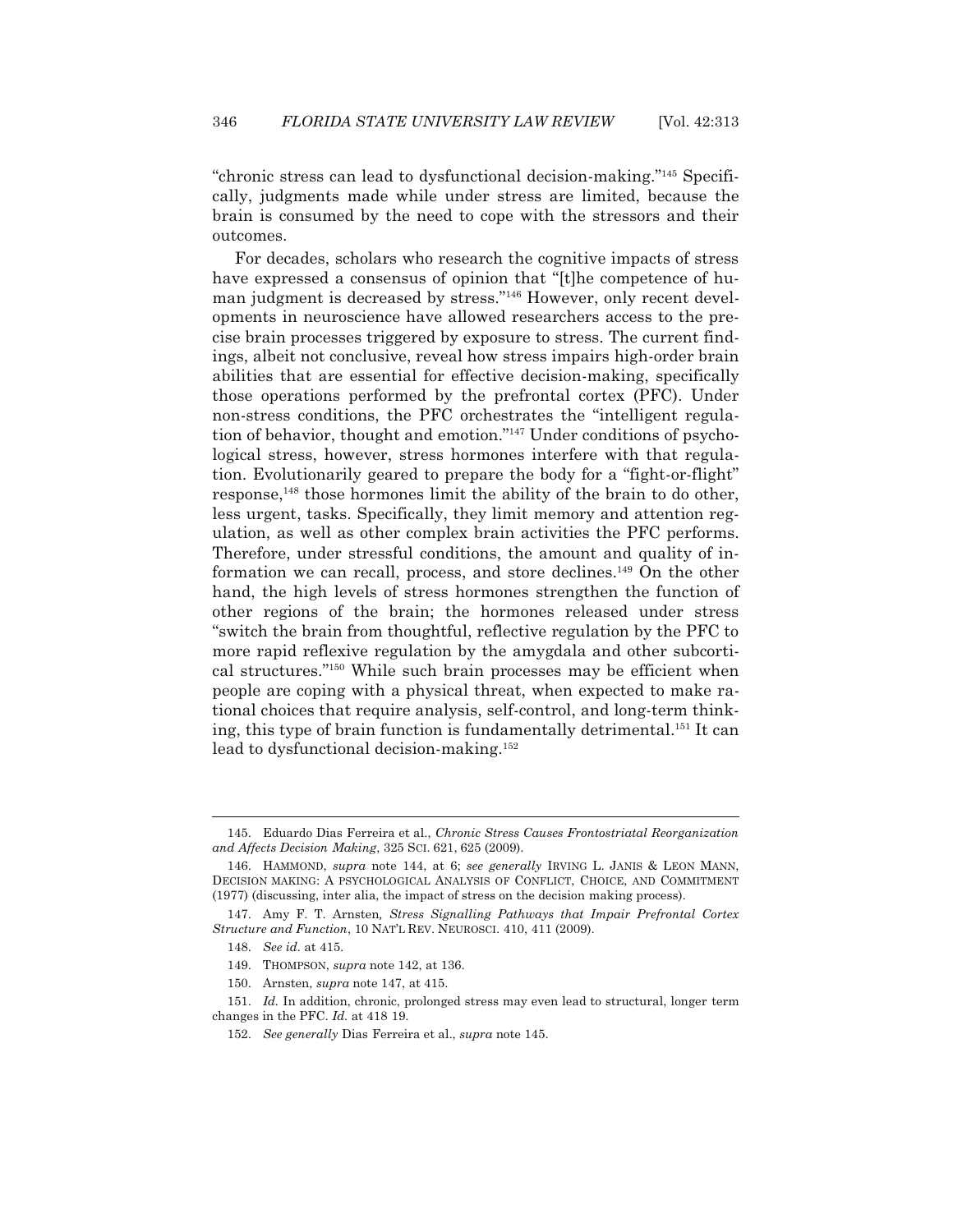#### *2. Stress and the Consideration of Alternatives*

 Under contract law, the enforcement of predatory loan agreements signed under stress depends, inter alia, on the existence of reasonable alternatives.153 Thus, it is imperative to understand the impact of stress not only on the final decision, but also particularly on one's ability to recognize and assess existing alternatives before signing the contract. While careful appraisal of alternatives is essential to every decision-making process,<sup>154</sup> it is very difficult to fully consider other options while under stress when one "can't think straight."155 As noted, the problem stems from the release of stress hormones that cause arousal, which in turn creates hasty and impulsive patterns of behavior that lead to ineffective decision-making. Such impulsive patterns were observed in an experimental study that focused specifically on the way stress influences a person's ability to scan and consider available alternatives.

 This alternatives study, which compared "the manner in which stressed and unstressed individuals consider and scan decision alternatives,"156 is often cited in the decision-making literature to explain how stress limits the ability to choose between alternatives.<sup>157</sup> One hundred and one students participated in the study and took a computerized multiple-choice analogies test containing fifteen questions.158 Students were asked to choose the correct answer out of six alternatives that were presented separately on the screen.<sup>159</sup> They were able to navigate freely between the reviewable alternatives and to control both the order and the speed of their review.160 To choose

 <sup>153.</sup> The doctrines of duress and unconscionability that are often considered as possible sources of relief (non enforcement) both require the party seeking relief to show lack of reasonable alternatives. In other words, when a reasonable alternative existed and one consented to a specific contract instead of following this alternative, the legal assumption is that such consent was valid and the contract should therefore be enforced.

 <sup>154.</sup> Irving L. Janis, *Decisionmaking Under Stress*, *in* HANDBOOK OF STRESS: THEORETICAL AND CLINICAL ASPECTS 60 (Leo Goldberger & Shlomo Breznitz eds., 2d ed. 1993) (describing the vigilance that is required to cope with stress and stating that vigilance exists when "[t]he decisionmaker searches painstakingly for relevant infor mation[] . . . and appraises alternatives carefully before making a choice").

 <sup>155.</sup> THOMPSON, *supra* note 142, at 159.

 <sup>156.</sup> Giora Keinan, *Decision Making Under Stress: Scanning of Alternatives Under Controllable and Uncontrollable Threats*, 52 J. PERSONALITY & SOC. PSYCHOL. 639, 640 (1987).

 <sup>157.</sup> *See, e.g.*, HAMMOND, *supra* note 144, at 170, 172, 176, 216; Dan Zakay, *The Impact of Time Perception Processes on Decision Making Under Time Stress*, *in* TIME PRESSURE AND STRESS IN HUMAN JUDGMENT AND DECISION MAKING 59, 60 (Ola Svenson & A. John Maule eds., 1993).

 <sup>158.</sup> Keinan, *supra* note 156, at 640 41.

 <sup>159.</sup> *Id.* at 640.

 <sup>160.</sup> *Id.*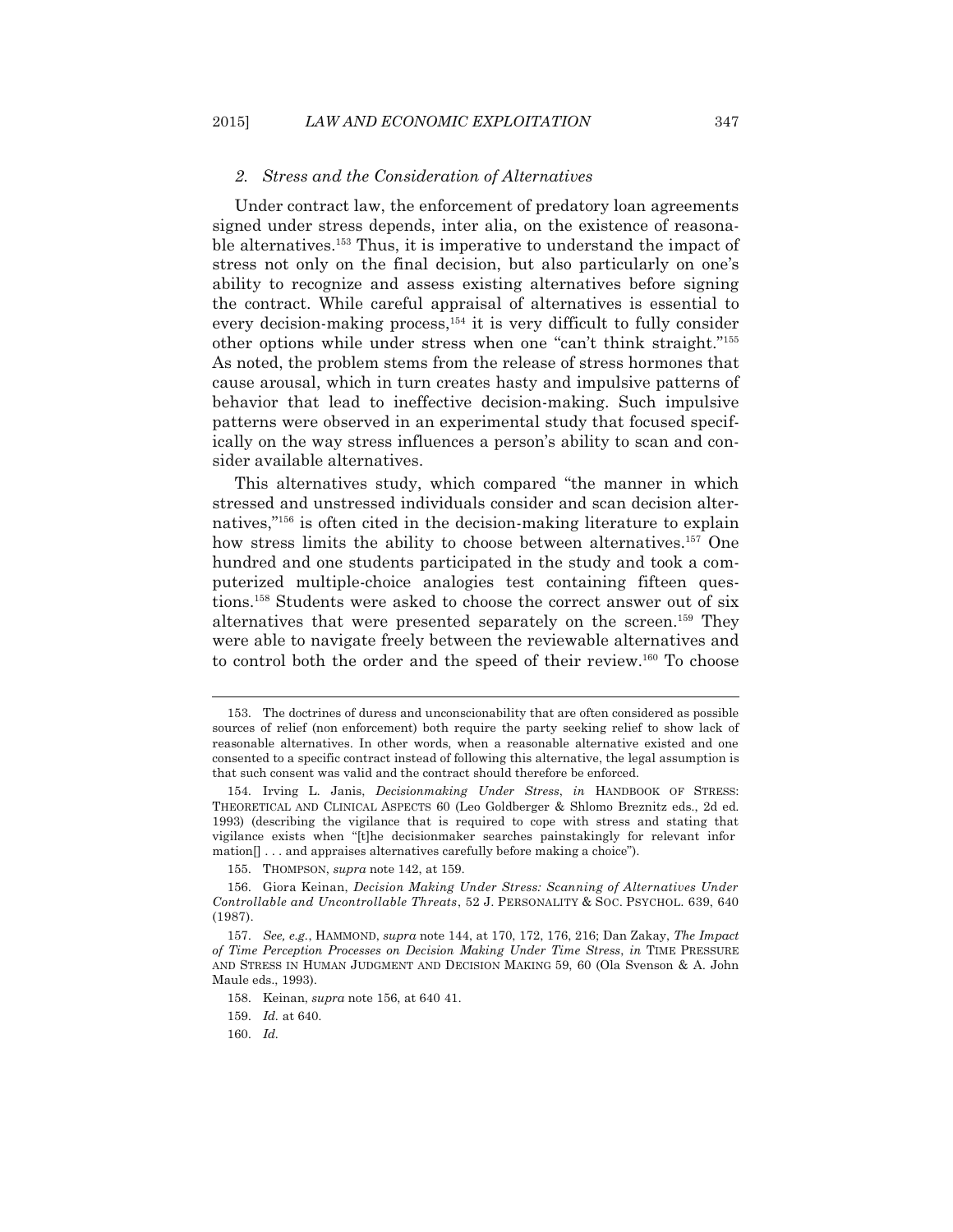one of the alternatives, the students had to press the "enter" key, which then prompted the display of the next question on the screen.<sup>161</sup> The study recorded the time that the students spent reviewing each alternative, as well as the sequence by which the alternatives were visited.162 The main goal was to trace the method of the decision-making process, rather than to simply measure the quality of the end result.163 The participants were randomly divided into two groups: some were only asked to do their best, while others had to take the test under stress created as part of the experiment.<sup>164</sup>

 The results of the alternatives study were remarkable. The participants under stress demonstrated a significantly inferior performance compared to their non-stressed counterparts. First, stress had the detrimental effect of "premature closure," defined as making a decision before all available alternatives were considered.165 Although few non-stressed participants engaged in premature closure, 80% of the cases where alternatives were ignored occurred among the distressed subjects.166 In fact, many of those subjects "chose an answer before they had even seen the correct alternative."167

 Second, stress also caused "nonsystematic scanning," defined as a disorganized and scattered method of review in which the stressed decision-maker "searches frantically for a way out of the dilemma, and rapidly shifts back and forth between alternatives."168 Recording every departure from a serial sequence of review,<sup>169</sup> the study demonstrated significantly deficient scanning patterns in the distressed groups. Compared to the non-stressed participants, subjects under stress visited the alternative answers in a much more scattered and disorderedly fashion.<sup>170</sup>

 Finally, in terms of "quality of performance," defined as choosing the right answers, subjects under stress decided incorrectly at a higher rate than their counterparts. Notably, the distressed did not

 <sup>161.</sup> *Id.*

 <sup>162.</sup> *Id.* at 641.

 <sup>163.</sup> *Id.* at 640.

 <sup>164.</sup> Notably, time pressure was not used to stress the participants: they were free to review each alternative for as much time as they needed and to revisit alternatives that seemed to require more attention. Instead, this study utilized the threat of electric shock as a stressor. Keinan, *supra* note 156, at 641. While time pressure would predictably yield a rushed style of decision making, it is not as readily apparent how being under a different kind of stress impacts one's ability to analyze alternatives.

<sup>165.</sup> *Id.* at 639.

 <sup>166.</sup> *Id.* at 642.

 <sup>167.</sup> *Id.* at 643.

 <sup>168.</sup> *Id.* at 639 (citing Janis, *supra* note 154, at 72).

 <sup>169.</sup> *Id.* at 641 (explaining the measurement of that aspect of the performance).

 <sup>170.</sup> *Id.* at 642.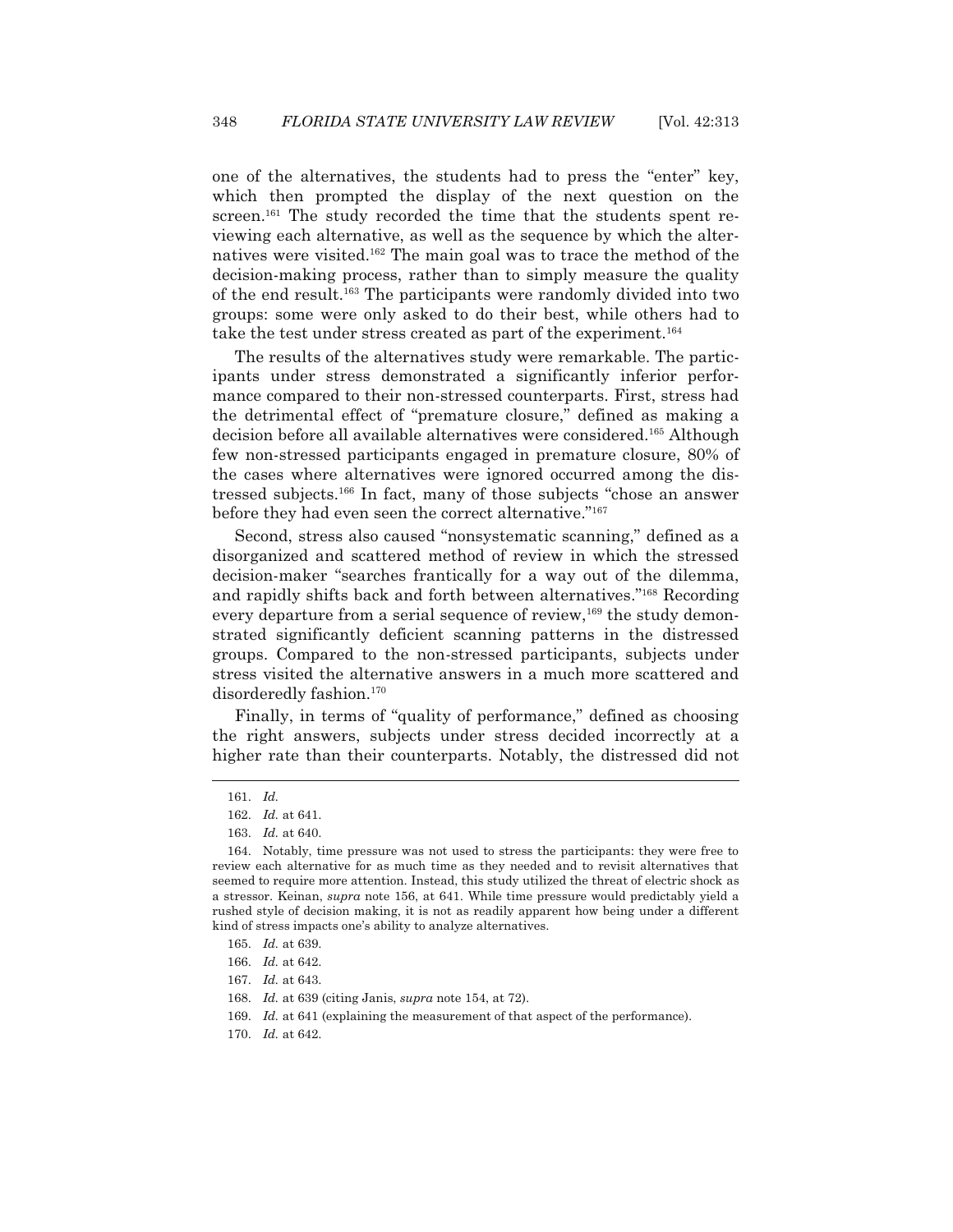simply choose the wrong answer more often. Rather, the study showed a strong correlation between incomplete patterns of the scanning of alternatives and decreased quality of performance; 67% of the cases of premature closure, for example, led to choosing an incorrect answer.171 The alternatives study thus demonstrates that stress significantly impairs the ability to consider alternatives and leads to flawed decision-making.172

### *3. Back to the Neighborhood*

 To reside in a distressed neighborhood potentially increases the cumulative impact of stress on cognitive functioning. The neighborhood's challenging conditions not only result in *individual* chronic stress, which interferes with cognitive functioning, but also directly operate at the environmental level to constrain cognitive performance. As researchers of neighborhood distress have compellingly argued, "impoverished neighborhoods foster poor cognitive functioning because such neighborhoods restrict opportunities for socially derived cognitive stimulation."173 Importantly, such lack of stimulation is tightly linked to the previously discussed neighborhood stressors. To illustrate, when residents isolate themselves socially in response to environmental threats, it limits their interaction with others, and often causes reduced cognitive performance.174 The limited stimulation available to residents of distressed neighborhoods can be further attributed to the lack of other institutional sources, which are commonly available in more affluent neighborhoods, such as public libraries, concert halls, and museums.

 Thus, when we combine the findings regarding the impact of both individual and neighborhood stress on cognitive functioning, it becomes apparent that residents of distressed neighborhoods are especially prone to manipulation by sophisticated and powerful actors. Since this particular susceptibility is *not* the product of individual flaws, but rather a socially created phenomenon that has been facilitated by long years of public neglect, it necessitates measures of protection.

 <sup>171.</sup> *Id.*

 <sup>172.</sup> Although the nature of the experiment did not require lengthy consideration of each of the alternatives other works also demonstrate that stress shortens the time dedicated to the assessment of each alternative. *See id.* at 640, 642 43 (discussing "temporal narrowing").

 <sup>173.</sup> Carol S. Aneshensel et al., *The Urban Neighborhood and Cognitive Functioning in Late Middle Age*, 52 J. HEALTH & SOC. BEHAV. 163, 164 (2011).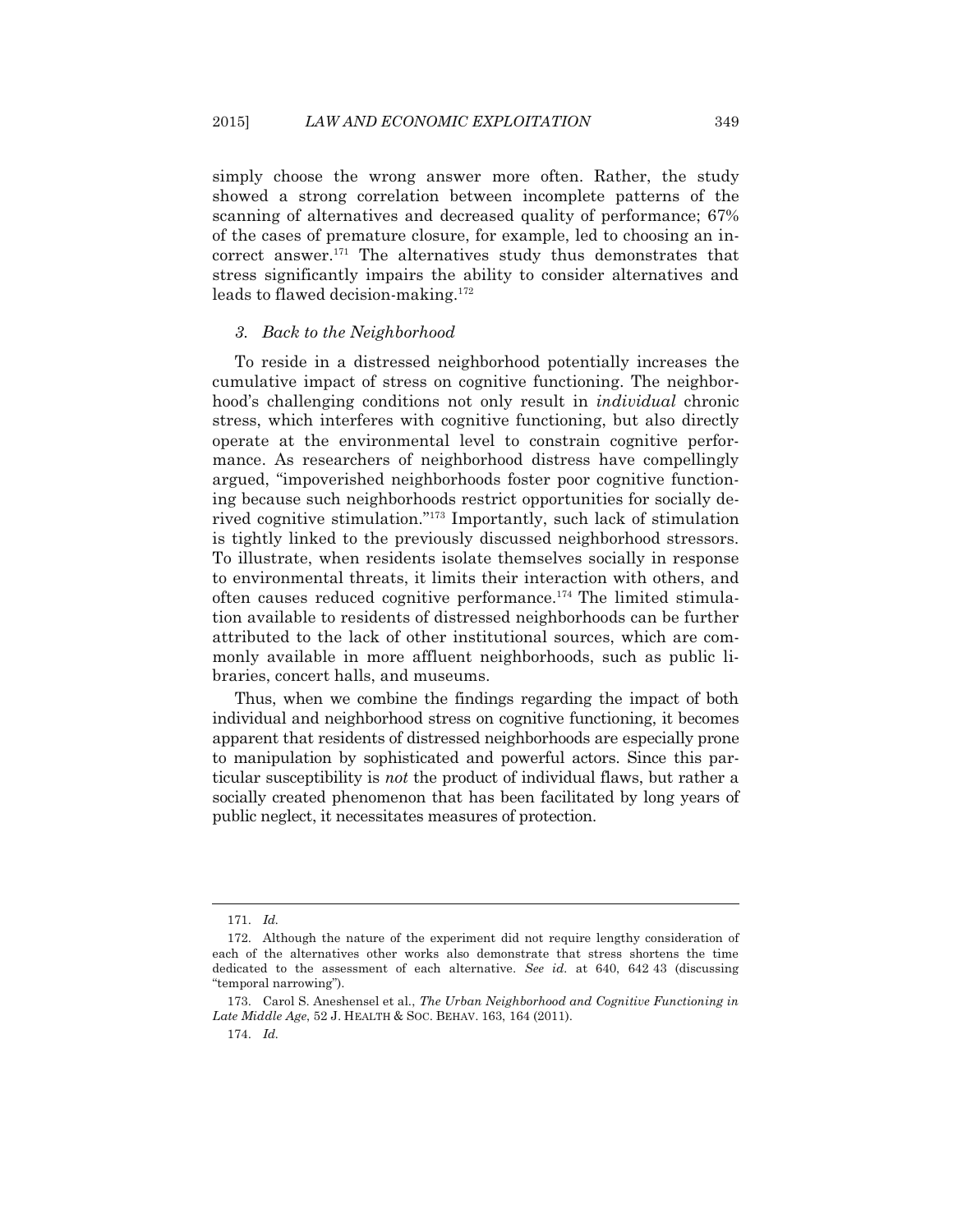#### III. AN ALTERNATIVE: PROTECTION WITHOUT CLASSIFICATION

*Identity has become local, defined less by race than by whether or not you are from the hood.*<sup>175</sup>

 If the reverse redlining cause of action creates an identity trap (as argued in Part I) for those in need of relief, and historically redlined neighborhoods contribute to individual vulnerability (as argued in Part II), how should the legal system respond to exploitation that occurs as a result of such vulnerability? To answer this complex question I find it necessary to deviate from the neoliberal paradigm and draw on the vulnerability theory. The neoliberal paradigm conceptualizes people as autonomous, self-sufficient, freethinking, and rational beings, who therefore should be held accountable for their mistakes and not rely on the state for help.<sup>176</sup> In contrast, the vulnerability theory creates a causal relationship between the conditions of individuals in their respective communities and the state's actions and deficiencies (or inactions), which therefore require the state to respond to such inequalities and vulnerabilities.<sup>177</sup>

 As a starting point, it is imperative to identify an effective legal reaction to predatory lending, because the state has a duty to respond in a manner that recognizes its accountability for the creation and enhancement of socially produced vulnerabilities. In fact, one court has even stated, albeit in a different context, that the state has more than a duty: "the State has *an interest* in protecting vulnerable groups—including the poor, the elderly, and disabled persons—from abuse, neglect, and mistakes."178 A responsive state ought to find legal solutions to the problem of predatory loan agreements; it should not leave people who were preyed upon, like Leo White, to fend for themselves after they were exploited due to their vulnerability.

 As shown in Part III, the state played an integral part in creating borrowers' vulnerability by failing to rehabilitate distressed neighborhoods and allowing them to grow unchecked. In addition, the state has deregulated the financial markets and has therefore permitted and even incentivized the use of predatory lending techniques against the residents of these distressed neighborhoods. Moreover, the state simultaneously acted to urge poor residents of these neighborhoods to take out loans and become homeowners. In the same

 <sup>175.</sup> JONES, *supra* note 95, at 4.

 <sup>176.</sup> *See, e.g.*, Fineman, *The Responsive State*, *supra* note 33, at 251 52 ("[I]n the United States, the state is restrained from interference in the name of individual liberty, autonomy, and paramount principles such as freedom of contract.").

 <sup>177.</sup> Fineman, *The Vulnerable Subject*, *supra* note 33, at 10 (explaining the vulnerability theory).

 <sup>178.</sup> Washington v. Glucksberg, 521 U.S. 702, 731 (1997) (emphasis added).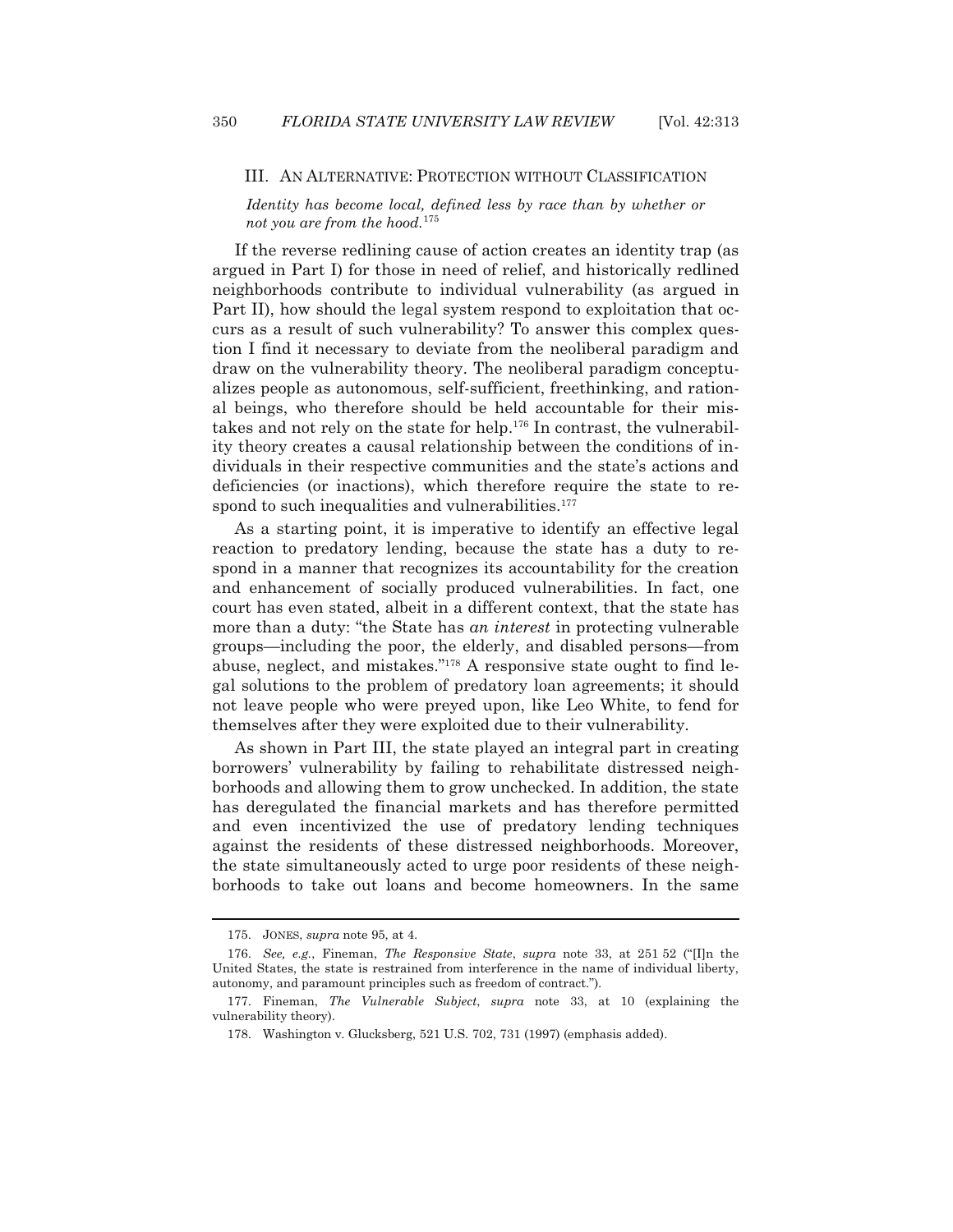vein, reverse redlining can be seen as governmental "greenlining,"179 where a green light is given for any "creative" method of lending.

 Accordingly, since the state has played its part in creating the problem, a responsive state should intervene, take legal action, and seek to alleviate the resulting consequences. Notably, by not responding appropriately, the state is not simply refraining from interfering in the market, as suggested by the neoliberal paradigm. Rather, a lack of intervention means that the state plays both an active and negative role: it exacerbates inequalities and promotes exploitation. Accordingly, when the anti-classification approaches have decreased the use of reverse redlining as a cause of action, another doctrine must be found to facilitate a response to predatory loan agreements.

 To avoid the identity trap, an alternative legal theory should be based on a contextual analysis of the conditions that allowed the proliferation of predatory loan agreements. One essential component, which was explained in Part II with compelling scientific support, is the association between the areas that were targeted by lenders and the vulnerability of the borrowers residing in those areas. To focus on vulnerability as a universal human condition—the fact that as human beings we are all vulnerable but in different ways—may allow important progress.<sup>180</sup> It can free us from the jurisprudential concerns that are increasingly ascribed to the traditional categories of classification. Beyond this, courts can then truly examine the concrete condition of the borrower seeking relief and take into account a combination of circumstantial factors which are not captured by the borrower's racial identity. To illustrate, and without denying the conditions unique to women or minorities, a vulnerable borrower who deserves legal help may as well be an elderly white man who resides in a distressed neighborhood, even if the neighborhood is admittedly primarily consists of minorities.

 Therefore, a more promising approach is a context-based analysis of borrowers' vulnerability and the ways in which it was exploited by lenders, especially given the poor results of the efforts to utilize a reverse redlining cause of action.181 The field of law that both fits the

 <sup>179.</sup> I borrow the term from Hernandez, *supra* note 39, at 188.

 <sup>180.</sup> This insistence on "beyond identity" analysis is an essential component of the vulnerability theory. *See* Fineman, *The Responsive State*, *supra* note 33, at 254 (explaining the "troubling aspects of the identity approach to equality," especially since "in the United States there is no constitutional guarantee to basic social goods, such as housing, education, or health care" and proposing the broader concept of vulnerability as an alternative).

 <sup>181.</sup> Reverse redlining could have been interpreted on geographical basis as referring to the conditions in the historically redlined areas and therefore not as an identity based cause of action. However, courts have systematically required that borrowers will prove belonging to a minority group. See *supra* Part I for a description of elements.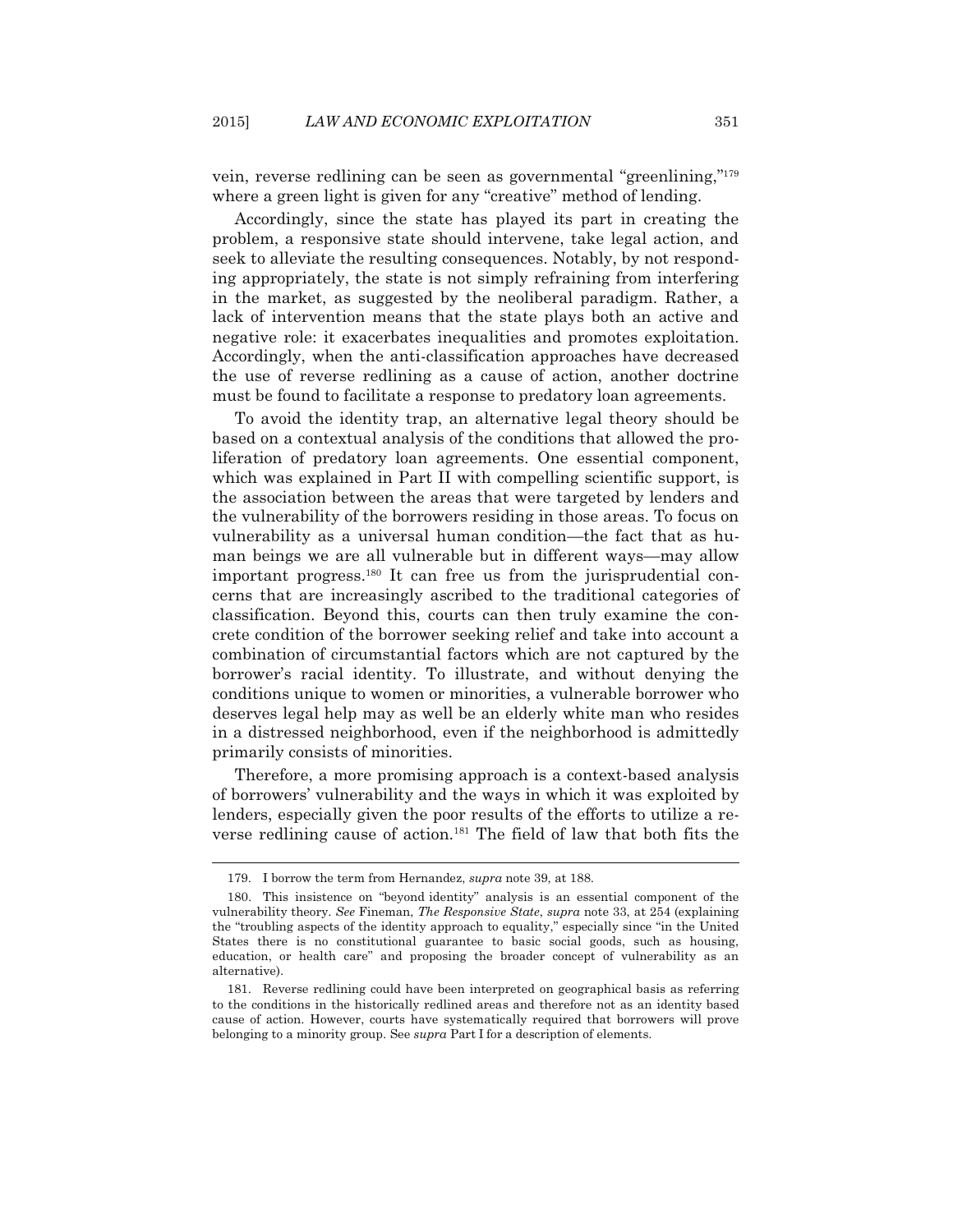problem of predatory agreements and offers doctrines that allow a contextual legal response to the problem, is contract law. Thus, the next section introduces a new contractual framework and discusses its pros and cons in comparison to the existing anti-discrimination model.

## *A. Using Contract Law to Address Exploitation*

 How can contract law help deal with predatory loan agreements struck between sophisticated lenders and borrowers who reside in distressed neighborhoods? I have elaborated elsewhere on the interplay of contracts and stress and the ways in which contract law should take into account the fact that stress can impair consent to a degree that justifies not legally enforcing the contract.182 Following this general framework, I now suggest that courts can and should engage in evaluating each borrower's concrete level of stress-based vulnerability at the time of consent to an exploitive loan agreement. Focusing on the personal vulnerability at a specific point in time, rather than on fixed categories of identity, can facilitate a judicial review that is uniquely tailored to the individual seeking relief, while and this is crucial—not failing to consider the social context to which this individual was subjected.

 To accomplish this individualized but socially-sensitive review, a "totality of circumstances" style test should be carefully developed. It should include the neighborhood's conditions and the impact of living in such a challenging and disempowering environment. These environmental aspects should be combined with any personal information, such as the health or age of the borrower. Since "[i]dentity has become local,"<sup>183</sup> attention should be given, for example, to the length of exposure to the neighborhood's environment; the conditions of the specific neighborhood; the existence or absence of social services; and the individual symptoms of distress, such as diagnosed depression or medically treated insomnia, and so on.184 The more the analysis of the circumstances depicts the borrower's vulnerability, the greater the willingness to award relief. Most relevant to the problem of the identity trap discussed in Part II is that engaging in such concrete evaluation will free courts currently reluctant to consider discrimination arguments under the "reverse redlining" framework.

 Using contract law to cope with an exploitation of vulnerability that was done via use of *contracts* is a natural and candid legal re-

 <sup>182.</sup> *See* Keren*, supra* note 30.

 <sup>183.</sup> JONES, *supra* note 95, at 4.

 <sup>184.</sup> For a detailed discussion of why and how courts could pay attention to depression and insomnia as leading signs of stress, see Keren, *supra* note 30.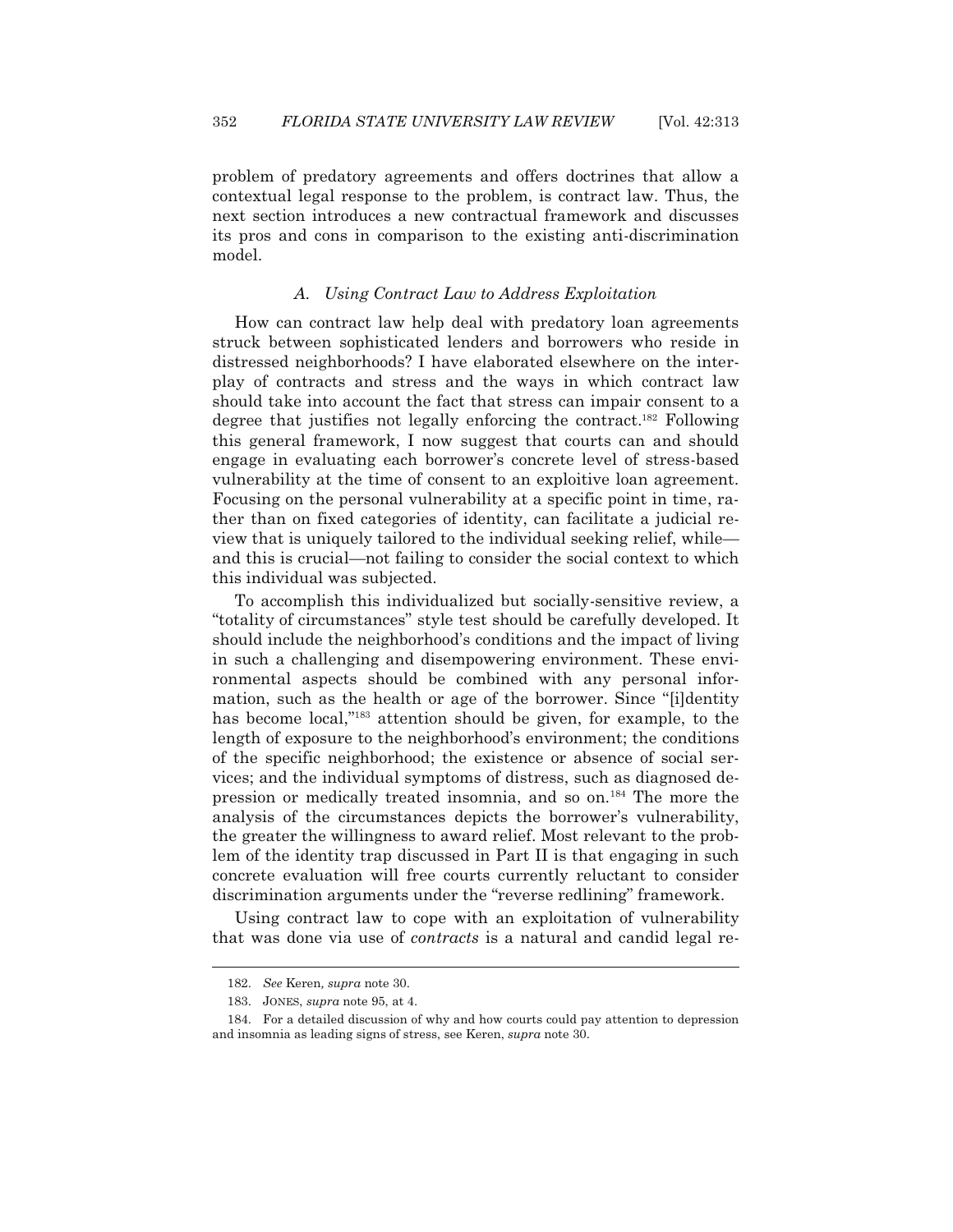sponse. It is also attainable and conveniently requires no legal reform. Courts can utilize existing doctrines that are already designed to prevent market misbehavior to directly deny the enforcement of inappropriately achieved contracts. The leading doctrines that serve this purpose are, in no particular order: duress, undue influence, unconscionability, and misrepresentation. Without delving into their particular elements and related case law, they all share three leading features: a gap of power between the parties; inappropriate behavior by the stronger party; and a resulting consent of the weaker party to a harmful agreement. By offering deserving weaker parties' relief in the form of non-enforcement or partial enforcement of contracts,185 courts have at their disposal both the authority and the tools necessary to properly respond to exploitation of vulnerability. Thus, they can prevent the exploiters from enjoying the fruits of their misbehavior.

 A judicial review that focuses on the exploitation of borrowers' vulnerability (for now, without regard to which specific contractual doctrine is used), should have yielded, for example, some relief in the case of Leo White. Without solely relying on White's race, but at the same time without ignoring it in a colorblind fashion, the court could have recognized White's vulnerability. In fact, such vulnerability was indeed expressly acknowledged by the court, which described White as a "vulnerable, low-income, unsophisticated, first-time home buyer," in addition to being African-American. Other parts of the decision detail White's limited education, his young age, his need to support his family, his occupation as a hotel bellman who earns only \$2100 a month, and so on. And yet, without proof of the intent to discriminate against White based on his race, the court doubted that legal meaning could be assigned to the above details. In contrast, under a contractual regime that forbids exploitation of vulnerability, those circumstances would be highly significant to any effort to evaluate White's vulnerability. Other circumstances should be taken into account as marking the exploitation of such vulnerability, even if the theory of intentional discrimination is rejected. Even if the lenders were not motivated by racial concerns, they were surely abusing White's depleted resources by convincing him to use their appraisal service, inflating the appraisal of the purchased property, exaggerating the income he could get from renting out parts of the house, and making hollow promises regarding the value-enhancing repairs.

 <sup>185.</sup> That is, to the extent that courts are willing to employ these protective doctrines. *See, e.g.*, Danielle Kie Hart, *Contract Formation and the Entrenchment of Power*, 41 LOY. U. CHI. L.J. 175, 184 (2009) ("Modern contract law precluded the policing doctrines from protecting the victims of contractual coercion.").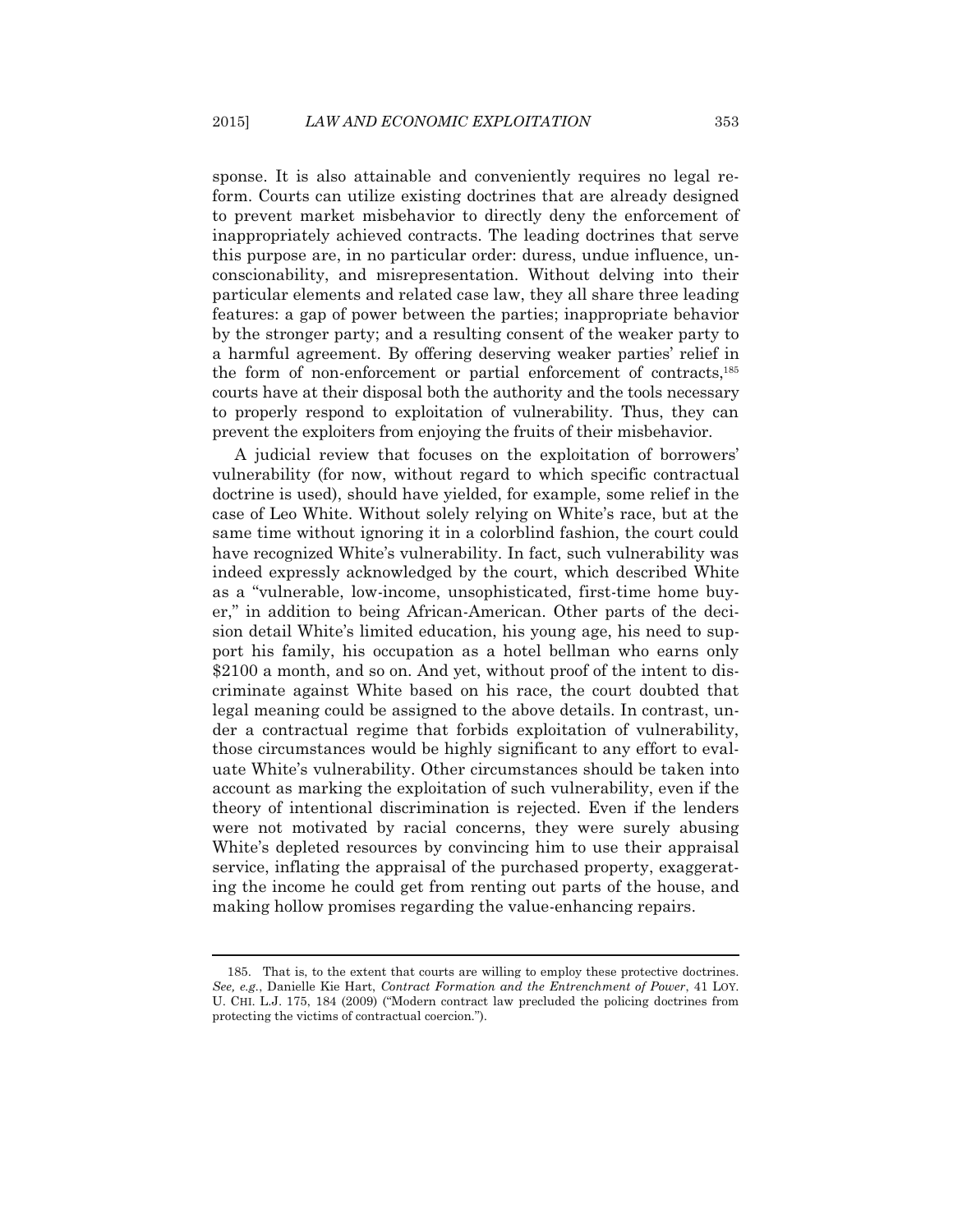Moreover, even if Whites's racial identity cannot in and of itself justify judicial relief, the racial aspects of his vulnerability are not meaningless. Race and segregation have been playing a major role in the story of distressed neighborhoods. They can limit residents' ability to escape stress by leaving their neighborhood for a better one. A comment in the court's decision in White's matter reflects some awareness of that reality: "It is no accident that Better Homes was not selling real estate on Park Avenue or Central Park West."186 In fact, Leo's loan related to a building in 164 Macon St. Brooklyn, which is part of a zip code that is populated by 89.9% minorities:  $79\%$ African-Americans and 10.9% Hispanic.<sup>187</sup> Furthermore, 90% of the loans made by the lenders in White's case were made to African-Americans in distressed neighborhoods.<sup>188</sup> As a result, the racial dimension ought not to disappear and the review cannot be colorblind. Rather, race should be taken into account as one of many factors that created Leo's vulnerability and subsequent exploitation.

 Overall, after reading the case and supplementing it with basic information regarding Leo's address, we know that Leo White was a resident of one of the distressed neighborhoods of our country.189 We also know that not only was he black, but he was also very young, uneducated, poor, inexperienced, and pressured by the need to take care of his family. Although the court doubted that intentional racebased discrimination occurred, it should be easier to prove that the lenders exploited Leo's vulnerability. We know that the lenders used sharp techniques to make it difficult to evaluate the economic meaning of the loan's terms, such as telling Leo that part of the payments could be funded by finding paying tenants who would probably rent part of the property and allow him to repay the loan. We also know that the agreement's terms, all dictated one-sidedly by the lenders, were unreasonably harsh and were seemingly based on a grossly inflated appraisal of the value of the property. Leo White, I suggest, was vulnerable and his vulnerability was exploited. Although I think it all had much to do with him being a poor African-American man trying to function in a capitalist world dominated by elites, I believe there is an alternative legal way to analyze the situation. This way does not ignore race. It is not colorblind. It does, however, put race in a richer and more nuanced context with the aim of finding a path to possible relief for vulnerable populations, within the means of al-

 <sup>186.</sup> M & T Mortg. Corp. v. White, 736 F. Supp. 2d 538, 576 (2010).

 <sup>187.</sup> *11216 Zip Code*, http://zipcode.org/11216 (last visited Dec. 18, 2014).

 <sup>188.</sup> *White*, 736 F. Supp. 2d at 566.

 <sup>189.</sup> *See supra* Part II.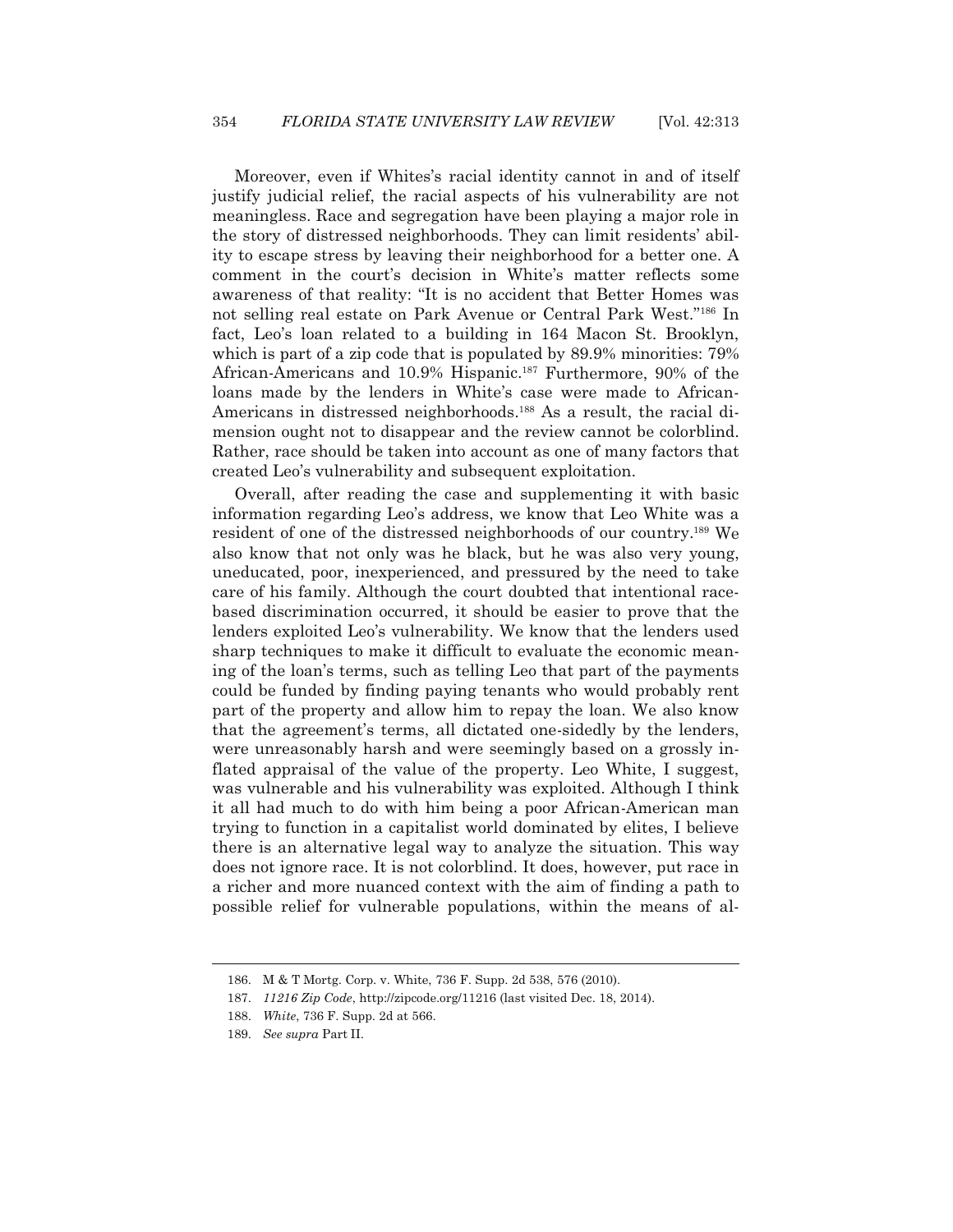ready existing legal doctrines, especially after finding antidiscrimination claims are no longer viable.

## *B. Utilizing the Unconscionability Doctrine*

Among the possible contractual doctrines (defenses) that can be used to take neighborhood stress into account, and more broadly legally restrain the exploitation of vulnerability, I would like to highlight here the potential of the unconscionability doctrine.<sup>190</sup> I focus on unconscionability for three main reasons. First, it is the broadest doctrine out of the four relevant ones, whereas each of the other three has a more specific focus (threat for duress, fraud for misrepresentation, and abuse of dependency for undue influence). Second, there is more uniformity among jurisdictions regarding the tests and elements of unconscionability, and thus the model suggested here can be more easily applied in different states. Third, as opposed to undue influence, unconscionability applies more readily to the commercial setting in which predatory loans belong. Additionally, I believe that at its core, economic exploitation is an issue of conscience and a transgression of morals on the part of the exploiters<sup>191</sup> an issue that is explicitly addressed by a doctrine whose name is "unconscionability" with its roots in the "courts of conscience."192

 <sup>190.</sup> Note, however, that stress sensitive courts have unsystematically used a variety of those doctrines to analyze consent that was given under distress and to award relief when consent was impaired. *See* Keren, *supra* note 30.

 <sup>191.</sup> It is important to note that another valuable doctrine that relates to morality might be the doctrine of good faith. Although not understood as a contractual defense, good faith similar to unconscionability enjoys a broad scope and direct link to issues of morality. Unfortunately, however, the current condition of the good faith doctrine is making it a less pragmatic solution to the problem at hand, mainly due to the general weakness of the idea in Anglo American legal systems. A specific difficulty in applying a good faith analysis to predatory loan agreements is that such analysis requires extending the doctrine to the pre contractual phase, where there is even less consensus regarding its applicability. That being said, I strongly believe that courts could and should use the standard of good faith more frequently. I also believe that exploitation of vulnerability via contracts, such as the use of predatory loan agreements, is outright bad faith behavior that should be treated as a breach of the duty of good faith. For a suggestion to use good faith in the context of the subprime crisis, see Chunlin Leonhard, *Subprime Mortgages and the Case for Broadening the Duty of Good Faith*, 45 U.S.F. L. REV. 621 (2011). For a suggestion to use good faith in the context of pre contractual discrimination to bypass problems related to anti discrimination laws, see Hila Keren, "*We Insist! Freedom Now": Does Contract Doctrine Have Anything Constitutional To Say?*, 11 MICH. J. RACE & L. 133, 171 72 (2005).

 <sup>192.</sup> *See, e.g.*, Dennis R. Klinck, *The Nebulous Equitable Duty of Conscience*, 31 QUEEN'S L.J. 206, 208 n.9 (2005) ("The courts of equity in England are, and always have been, courts of conscience." (citing Ewing v. Orr Ewing, (1883) 9 App. Cas. 34, 40)); *see also id.* at 211 ("No doubt historically conscience and equity were intimately allied, even syn onymous."); Amy J. Schmitz, *Embracing Unconscionability's Safety Net Function*, 58 ALA. L. REV. 73, 76 90 (2006) (describing the history of the unconscionability doctrine as rooted in ideas of equity and fairness).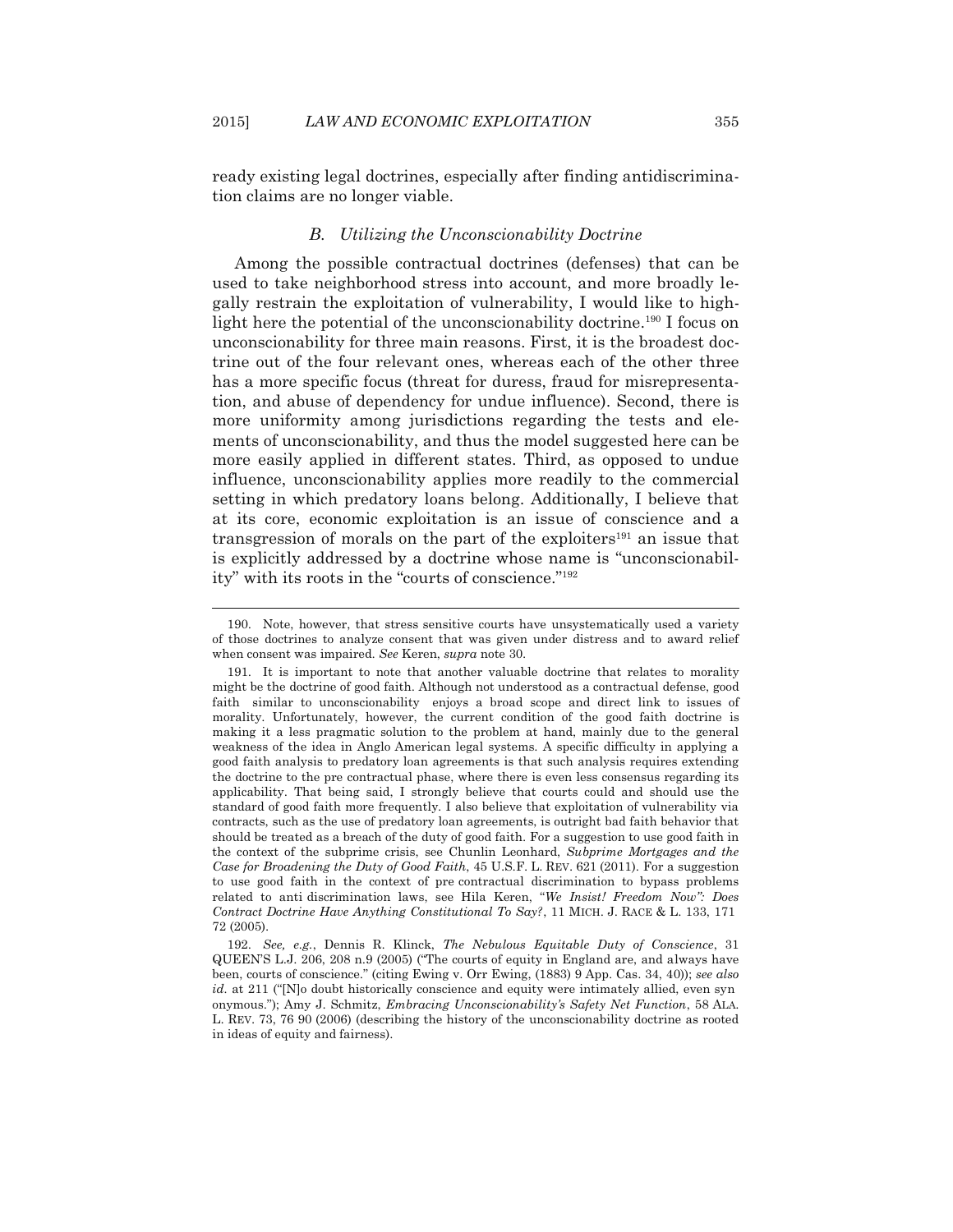How would the idea of unconscionability work in the context of predatory loan agreements? Although it might vary, most jurisdictions divide the discussion of unconscionability into two aspects, or two "prongs:" the procedural, and the substantive.<sup>193</sup> The procedural prong of unconscionability relates to the *process* of making the contract. Under this, courts should review the individual vulnerability of the borrower to determine whether they were able to make a meaningful choice under the circumstances, especially given the cognitive difficulties imposed by chronic stress. The court should also review the lender's behavior prior to the finalization of the loan agreement (I deliberately do not use the word "negotiation" as there is usually none in the process of finalizing predatory loan agreements), $194$  and check how exploitive the lender was in dealing with the vulnerable borrower. Here, targeting efforts, as well as every nondisclosure, hollow promise, inflated income or value, and tempting (too-good-to-betrue) entry rate—to name a few common tactics used by lenders should be taken into account. These are all manipulative techniques used to exploit the borrowers' vulnerability by intentionally reducing their ability to evaluate the quality of the offered transaction. Note that under such review, whether or not these manipulations were motivated by discriminatory beliefs or intentions matters less than the fact that they were used to take advantage of the borrower's isolation, limited financial means, and relative weakness. Evidence, for example, that the lenders reassured Leo White that he would be able to pay his loan despite his low income because he would have three tenants paying \$1200 each per month, while in fact he could only legally have two tenants at any one time, could be one concrete way of satisfying the procedural prong.

 Under the substantive prong of unconscionability, courts review the contract's specific terms and the overall fairness of the transaction. Courts should search for all the signs of predatory lending that mark the agreement as unfair and render the terms of the loan significantly worse than other loans available to less vulnerable borrowers. For that purpose, post-crisis literature can supply very clear, albeit disheartening, lists of "creative" terms that were in use during

 <sup>193.</sup> Melissa T. Lonegrass, *Finding Room for Fairness in Formalism The Sliding Scale Approach to Unconscionability*, 44 LOY. U. CHI. L. J. 1, 6 (2012) (offering a detailed description of the procedural and substantial prongs and their interaction under the case law of different jurisdictions).

 <sup>194.</sup> Leo White, for example, testified that there was no negotiation of the terms of the loan agreement. M & T Mortg. Corp. v. White, 736 F. Supp. 2d 538, 546 (2010) ("White was not represented by an attorney when he signed the contract of sale, and does not remember speaking with or consulting anyone about its terms prior to signing. He did not object to any of the contract terms, and testified that he had read through and understood the document.")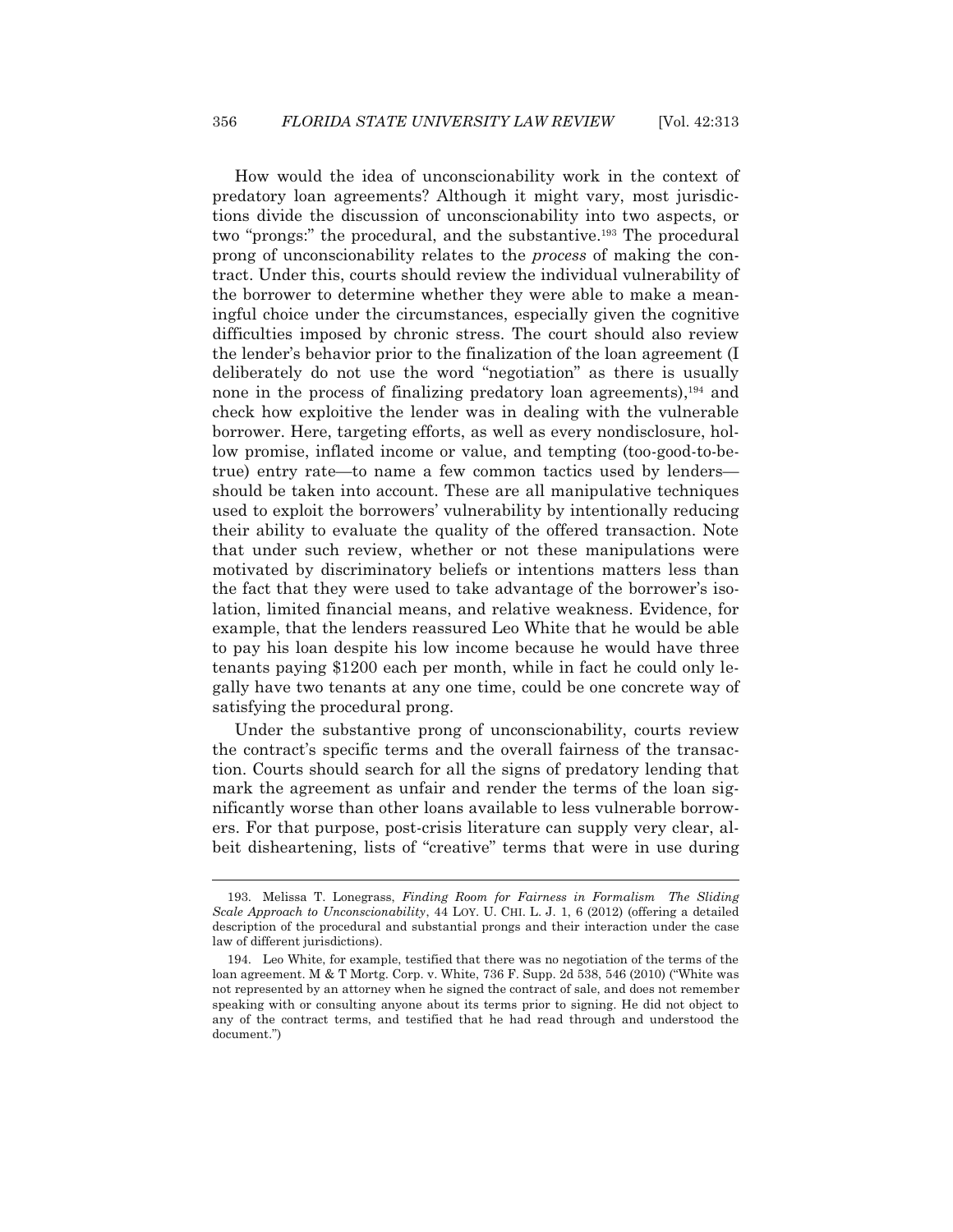the subprime crisis. As the government investigates and settles with more lenders, these lists, and others to come, can assist judges in recognizing and evaluating the concrete unfairness of the agreement and assess the need for relief. This list includes a very low or zero down payment accompanied by a very high loan-to-value (LTV) ratio, payment increases which start as teaser rates for the first few years, a first period of "interest only" or "below interest" rates followed by steeply escalating and changing ("adjusting") rate, prepayment penalties, and a long list of origination and post-origination fees.195

 Therefore, I suggest applying existent tools of contract law to the contractual issue of predatory loan agreements as an alternative to the reverse redlining cause of action. This alternative need not be restricted to borrowers in distressed neighborhoods,<sup>196</sup> but could be particularly valuable when coping with an argument that at its core relies on intentional targeting by stronger lenders. Cases of borrowers who couldn't prove race-based discrimination fall right within the conventional analysis of unconscionability, with abundant evidence of both procedural and substantive unconscionability to justify relief.

 As a matter of fact, there is indistinguishable litigation against the same lenders who exploited White, which can demonstrate the effectiveness of utilizing the unconscionability doctrine. In that case, the borrowers, Cedric and Elizabeth Miller, an African-American couple from another distressed neighborhood in Brooklyn, argued for relief using the unconscionability doctrine.<sup>197</sup> Rejecting a motion to dismiss by the lenders, the court explained how the Millers' unconscionability argument may be successful if the necessary facts could be proven at trial. Dividing the analysis into the customary twoprong test, the court decided that both appeared to be satisfied. In regards to procedural unconscionability, the court said:

A contract is procedurally unconscionable where the contract formation process is tainted by fraud or misrepresentation . . . and can be demonstrated through a showing of, among other things, "high pressure commercial tactics, inequality of bargaining power, deceptive practices and language in the contract, and an imbalance in the understanding and acumen of the parties." Here, Private Defendants actively sought out buyers like the Millers who lacked business experience and then effectively prevented the Millers

 <sup>195.</sup> OREN BAR GILL, SEDUCTION BY CONTRACT: LAW, ECONOMICS, AND PSYCHOLOGY IN CONSUMER MARKETS 135 45 (2012) (offering a data based description of the typical subprime contracts).

 <sup>196.</sup> I elaborate elsewhere on the idea of using contractual doctrines such as unconscionabilty to release other distressed victims of exploitation, in other contexts, such as release agreements made upon termination of employment relationships or last minute pre nuptial agreements. Keren, *supra* note 30.

 <sup>197.</sup> M & T Mortg. Corp. v. Miller, 323 F. Supp. 2d 405, 412 13 (E.D.N.Y. 2004).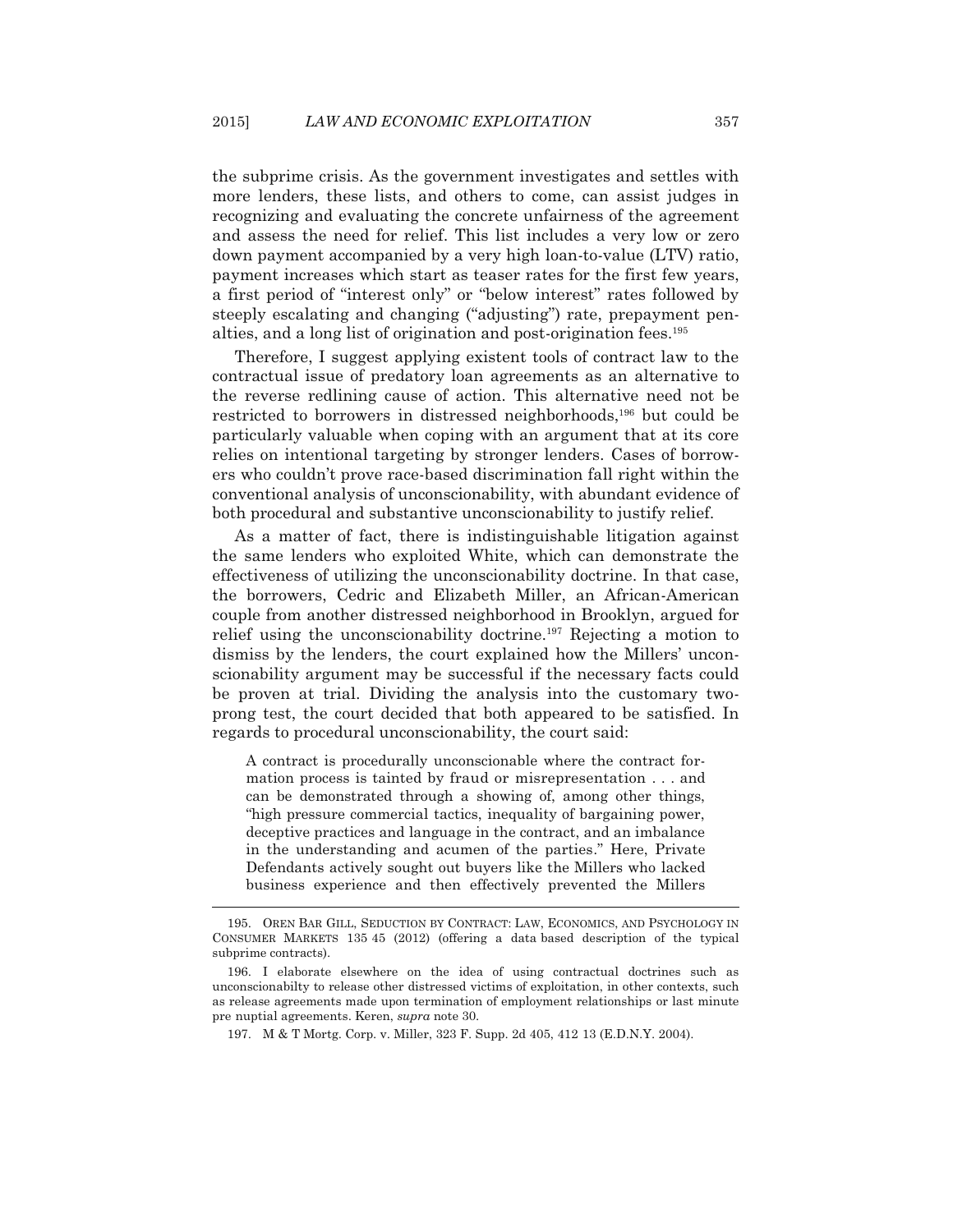from avoiding harm through the use of competent counsel or an independent lender.198

Next, moving on to the prong of substantive unconscionability, the court added that lenders' artificial inflation of the purchased home's value could satisfy the requirement.199 Then, concluding the twoprong analysis, the court emphasized how appropriate it is to employ the unconscionability doctrine in this context. It explained that "[w]hile a contract is not rendered unconscionable merely because one party made a poor business decision, where, as here, that decision was induced through fraud that effectively limited, if not eliminated, the aggrieved parties' ability to make an informed decision, a claim of unconscionability is proper.200

 Although the court did not take into account the effect of life in a distressed neighborhood, as suggested above, the Millers' case demonstrates that the use of the unconscionability doctrine in the predatory lending context flows naturally and might work well, especially when lenders have exploited the borrowers' impaired decisionmaking capabilities. Despite the fact that some other courts have refused to find potential unconscionability in reverse redlining scenari- $\cos$ ,<sup>201</sup> the path undeniably exists.<sup>202</sup> The coming section further discusses the advantages of utilizing unconscionability and considers possible objections.

## *C. Evaluating the Suggested Framework*

## *1. Advantages*

 $\overline{a}$ 

 First and foremost, utilizing contract law and its existing doctrines to invalidate the contractual exploitation of vulnerability is both a natural and feasible legal response and can be instantaneously applied.203 As such, it would efficiently establish an explicit norm,

 <sup>198.</sup> *Id.* at 413 (internal citations omitted).

 <sup>199.</sup> *Id.* ("A contract is substantively unconscionable where its terms are unreasonably favorable to the party against whom unconscionability is claimed. Here, the Millers paid a sales price that represented a 60% premium over [the] purchase price, which [the lenders] knew (as demonstrated by their misrepresentations in the mortgage insurance application) the Millers could not afford and which the Millers immediately defaulted on." (internal citation omitted)).

 <sup>200.</sup> *Id.* (emphasis added).

 <sup>201.</sup> *See, e.g*., Levey v. CitiMortgage, Inc., No. 07 C 2678, 2009 U.S. Dist. LEXIS 70210 (N.D. Ill. Aug. 10, 2009).

 <sup>202.</sup> *See* Frank Lopez, Note, *Using the Fair Housing Act to Combat Predatory Lending*, 6 GEO. J. POVERTY L. & POL'Y 73, 86 88 (1999) (recognizing the possibility of using unconscionability in this context but criticizing this path).

 <sup>203.</sup> *See, e.g.*, Arthur Allen Leff, *Unconscionability and the Code The Emperor's New Clause*, 115 U. PA. L. REV. 485, 537 (1967) (explaining the emergence of the doctrine as a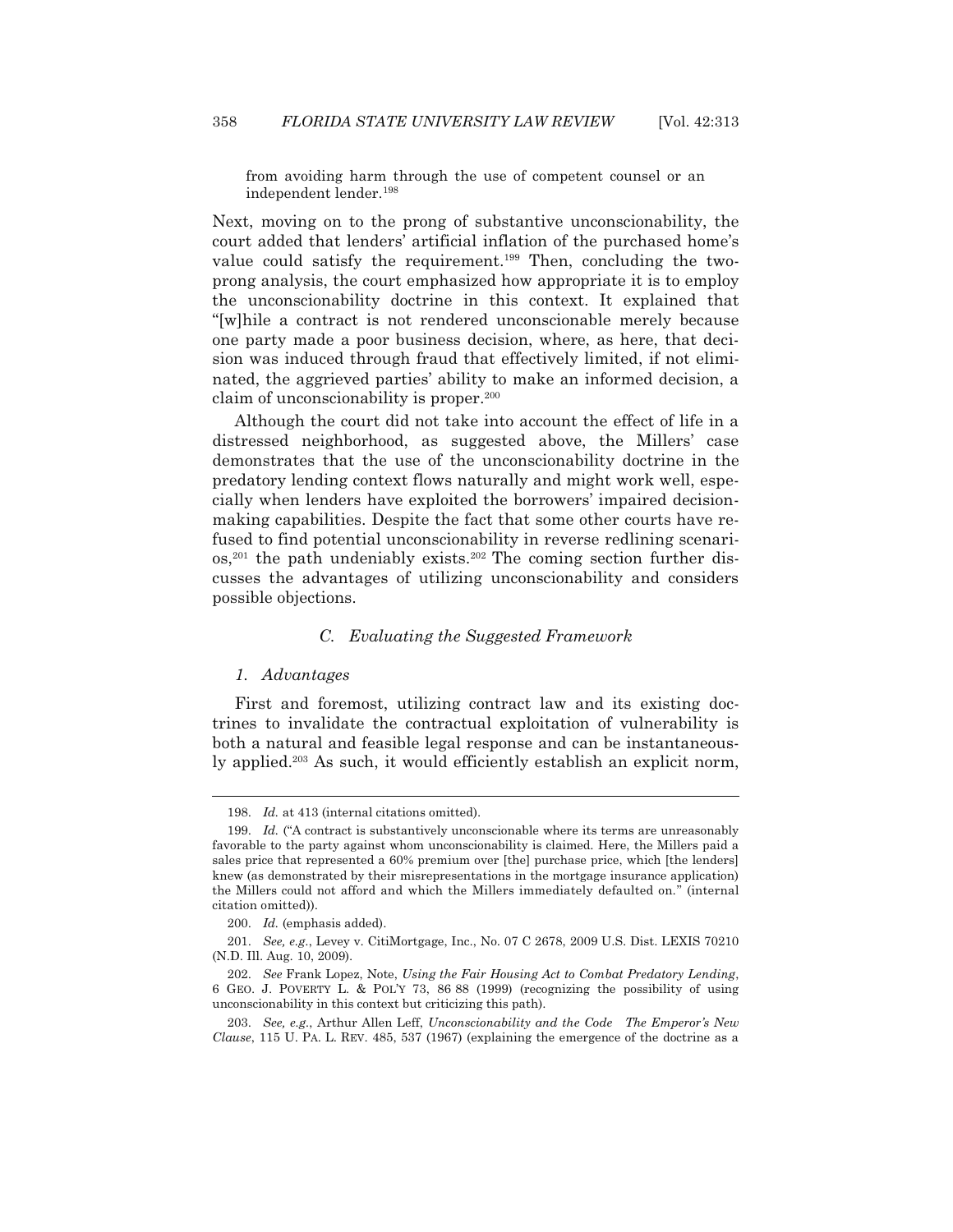with expressive powers, against such market behavior.<sup>204</sup> Once clearly established it can have a significant impact: many would simply obey the law for moral and/or economic reasons and the explicit existence of a legal norm would further support the already existing social norm against such behavior.<sup>205</sup>

 Furthermore, the proposed alternative offers protection without classification. As opposed to the reverse redlining cause of action, the contractual analysis does not rely on race-based categories and thus does not trigger the tension between the requested judicial intervention and the growing anti-classification tendencies discussed earlier. Indeed, "[u]nconscionability is an open-ended, undefined concept subject to judicial definition case-by-case."206 By its own definition the standard of unconscionability never depends on one factor. To the contrary, it "[t]ypically . . . results from a complex, variable set of grounds for relief, which causes the court to make a judgment in sum."207 In this "sum," race is at least one factor out of many, if not "a factor of a factor of a factor" to use the now-famous language used by the Supreme Court in *Fisher*. 208 For example, through the lenses of

 205. LYNN STOUT, CULTIVATING CONSCIENCE: HOW GOOD LAWS MAKE GOOD PEOPLE 21 (2011) (arguing that most people will obey "instructions from authority").

 206. Susan Randall, *Judicial Attitudes Toward Arbitration and the Resurgence of Unconscionability*, 52 BUFF. L. REV. 185, 194 (2004).

207. 1 10 Virginia Remedies § 10.11 (2012).

response to overreaching market behavior against vulnerable owners of land: "It is out of these special attributes of land, making up the *Gestalt* of real property (as opposed to the 'goods' of the Code), that there arise those repeated dramatic vignettes with which the Chancellors were continually faced the abused old and unsophisticated young, the slicker and the farmer, the money lender and the expectant heir. This cast of characters, to a large extent determined by the nature of the commodity, led to the various forms of overreaching which, while not quite adding up to fraud or duress, formed the pictures of bargaining pro cesses which the chancellors declared 'unconscionable.' "). For a suggestion to use the doc trine of unconscionability to protect property rights of African Americans, see McFarlane, *supra* note 47, at 917 ("Another place from which to construct or assemble a more open recognition of the implied right to keep should be through contract's unconscionability doc trine.").

 <sup>204.</sup> Compare this perspective to the European ban of contractual exploitation. For example, Article 51 of the European Commission's Proposal for a Common European Sales Law focuses on "unfair exploitation." The article reads as follows: "A party may avoid a contract if, at the time of the conclusion of the contract: (a) that party was dependent on, or had a relationship of trust with, the other party, was in economic distress or had urgent needs, was improvident, ignorant, or inexperienced; and (b) the other party knew or could be expected to have known this and, in the light of the circumstances and purpose of the contract, exploited the first party's situation by taking an excessive benefit or unfair ad vantage." *Proposal for a Regulation of the European Parliament and of the Council on a Common European Sales Law*, EUROPEAN COMMISSION 52 (Nov. 10, 2011), http://eur lex.europa.eu/legal content/EN/TXT/?uri=CELEX:52011PC0635.

 <sup>208.</sup> Compare the two variations in *Fisher v. University of Texas at Austin*, 133 S. Ct. 2411 (2013). According to Justice Kennedy, "[t]he University of Texas at Austin considers race as *one of various factors* in its undergraduate admissions process." *Id.* at 2415 (em phasis added). Justice Ginsburg chose to cite the lower court's famous expression: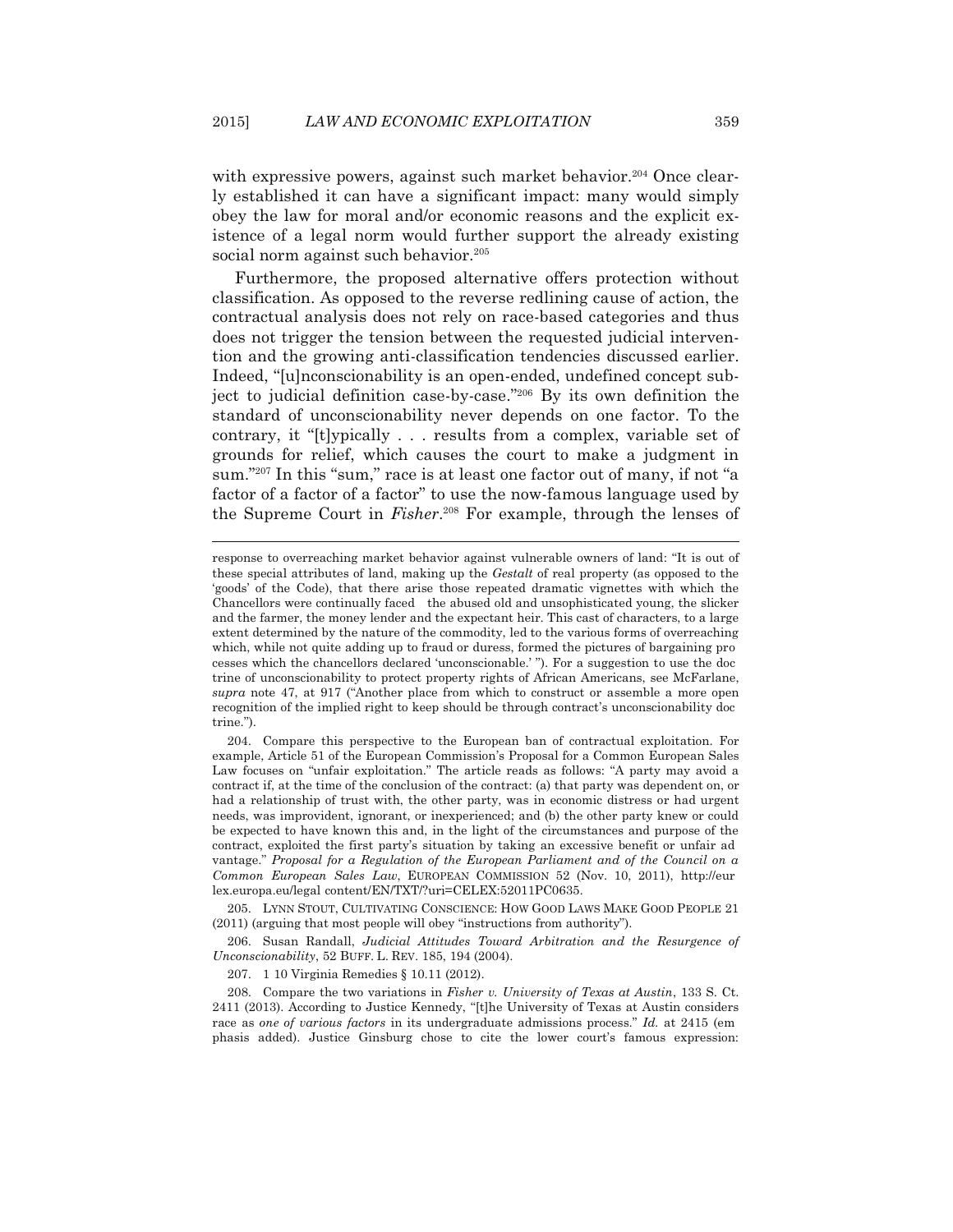unconscionability a middle class African-American borrower who used the loan to buy a home in an upscale neighborhood may not deserve relief while a poor white resident of a distressed neighborhood may deserve it.

 In fact, a move towards drawing on contract law as an alternative to the anti-discrimination paradigm mirrors recent shifts in the jurisprudence of the Equal Protection Clause, shifts that not only break away from classification, as described earlier, but also include an emergence of alternative solutions. Indeed, the injustice of predatory loans is not sustainable, and when the classification door is shut, another door must open. Scholars writing in the constitutional arena have suggested different descriptions and names to such progression.

 Instead of the dichotomous split between the anti-classification and anti-subordination voices at the Supreme Court (with the former having the upper hand), Professor Reva Siegel has identified a third approach. She named it "the anti-balkanization perspective," a name that alludes to the fact that, for some, the resistance to classification comes from a fear of social balkanization.209 Siegel's antibalkanization lies in the space between disregarding racial issues (nothing is about race) and emphasizing them (everything is about race). This approach, carved by "centrist" Supreme Court judges, aspires to help these populations and yet still resists treating people based on racial classifications. However, these judges do not resist taking race into account as part of a broader quest for diversity, where race is only one factor among others and is used to fully understand the effect of a segregated past and present.

 Anti-balkanization judges, who allow carefully-tailored classifications but resist general classifications, would probably feel better taking race into account in a contextual manner, as one out of many factors rather than as an independent source of relief. Consequently, even anti-classification judges, who usually find it difficult to award relief based on race (or other identity-based classifications), may feel comfortable applying a contractual doctrine to a variety of facts that have established a concrete and unique vulnerability.

 Like the anti-balkanization approach, the suggested contractual alternative does not advocate for, or require, colorblindness. Since race is a major individual stressor for minorities of all walks of life, no comprehensive legal response should try to deny its place in understanding the impact of distressed neighborhoods on their resi-

<sup>&</sup>quot;[UT] . . . considers race only as *a factor of a factor of a factor of a factor* . . . ." *Id.* at 2434 (citing Fisher v. Univ. of Tex. at Austin, 645 F. Supp. 2d 587, 608 (W.D. Tex. 2009) (em phasis added)).

 <sup>209.</sup> Siegel, *supra* note 22, at 1283.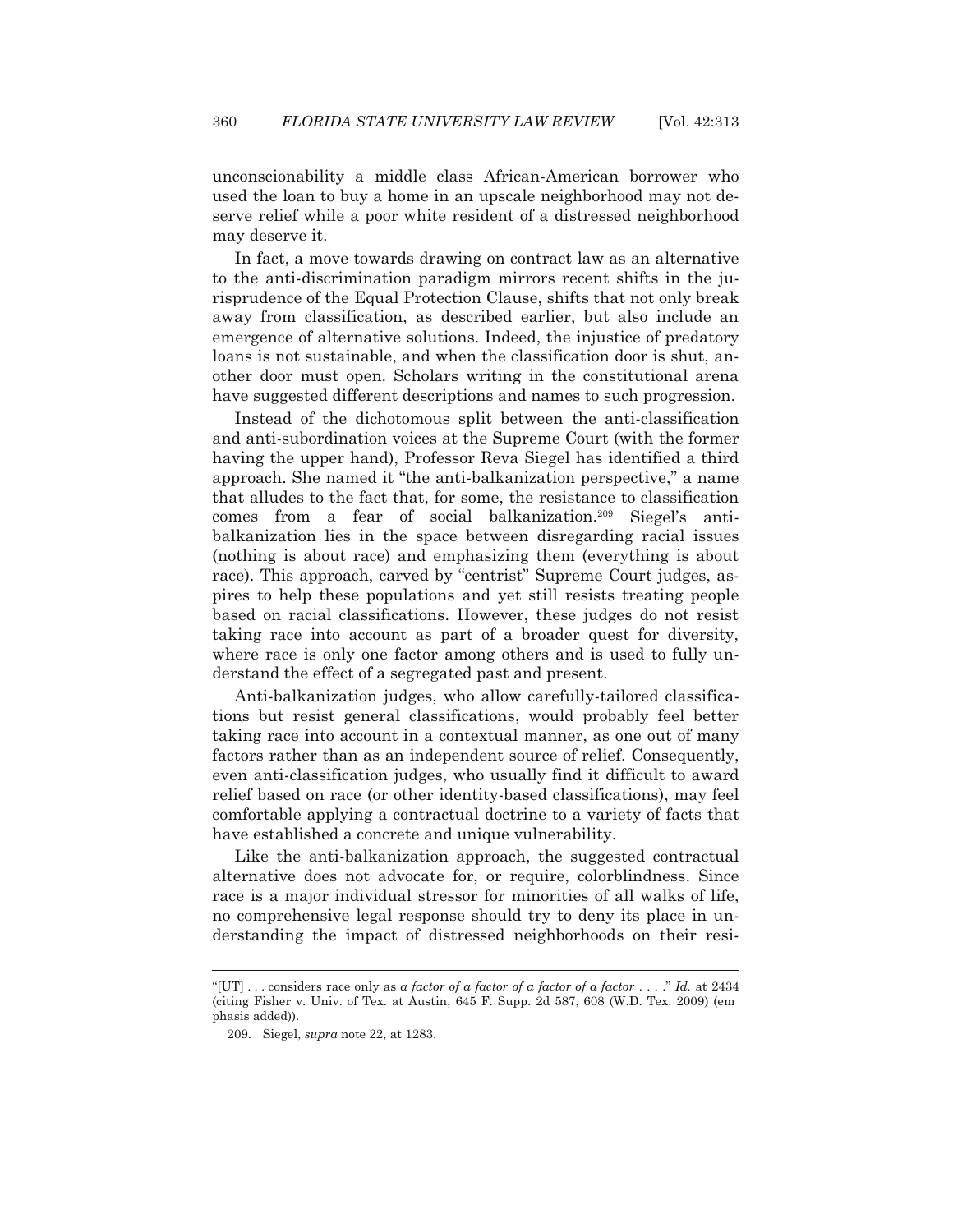dents' wellbeing. Rather, one of the advantages of applying unconscionability, in this context, is the distinction and space it offers between anti-classification and colorblindness.

 Although contributors to the constitutional discourse sometimes use the terms anti-classification and colorblindness interchangeably, anti-classification does not and should not mean colorblindness. The case of *Illinois v. Wardlow* demonstrates how judges' analyses can refrain from colorblindness and still adhere to anti-classification by utilizing the space between the two.<sup>210</sup> Although written in the criminal context, the case navigates relevant issues of race and distressed neighborhoods. The Supreme Court reviewed the forcible stop-andfrisk of Mr. Wardlow, who ran when he noticed the police. Justice Rehnquist wrote an analysis that confirmed the legality of the stop and omitted Mr. Wardlow's race, despite an amicus brief submitted by the NAACP that defined him as "a middle-aged African-American male."211 Taking the colorblindness approach, the Court decided in an abstract way that "[h]eadlong flight–wherever it occurs" justified "suspecting that Wardlow was involved in criminal activity."212 The Court explained that inferring guilt from an unprovoked flight is "based on commonsense judgments and inferences about human behavior."<sup>213</sup> Dissenting—and demonstrating the ability to avoid both colorblindness and classification—Justice Stevens resisted the generalization. Instead, he insisted that Warldlow's "human behavior" must be *contextualized* and the analysis should take into account both his neighborhood's conditions and his race. Without classifying but without ignoring the reality, Justice Stevens explained that "[a]mong some citizens, *particularly minorities and those residing in high crime areas*, there is also the possibility that the fleeing person is entirely innocent, but  $\lceil \cdot \rceil$ ... believes that contact with the police can itself be dangerous, apart from any criminal activity associated with the officer's sudden presence."214 Similar to Justice Stevens' approach, applying an unconscionability analysis to reverse redlining

 <sup>210.</sup> Illinois v. Wardlow, 528 U.S. 119 (2000).

 <sup>211.</sup> Justin Driver, *Recognizing Race*, 112 COLUM. L. REV. 404, 452 (2012).

 <sup>212.</sup> *Wardlow*, 528 U.S. at 124 25.

 <sup>213.</sup> *Id.* at 125.

 <sup>214.</sup> *Id.* at 132 (emphasis added). As opposed to the majority, Justice Stevens had relied on more than "common sense" in describing the impact of race. In a footnote attached to the sentence quoted above he referenced studies and reports that offer a fuller and more empirical description of the context. This method can be adopted in applying unconscionability analysis to exploitations of vulnerability. Responding to the majority's suggestion that the high crime area makes the fleet more suspicious he concluded that, "because many factors providing innocent motivations for unprovoked flight are concentrated in high crime areas, the character of the neighborhood arguably makes an inference of guilt less appropriate, rather than more so." *Id.* at 139.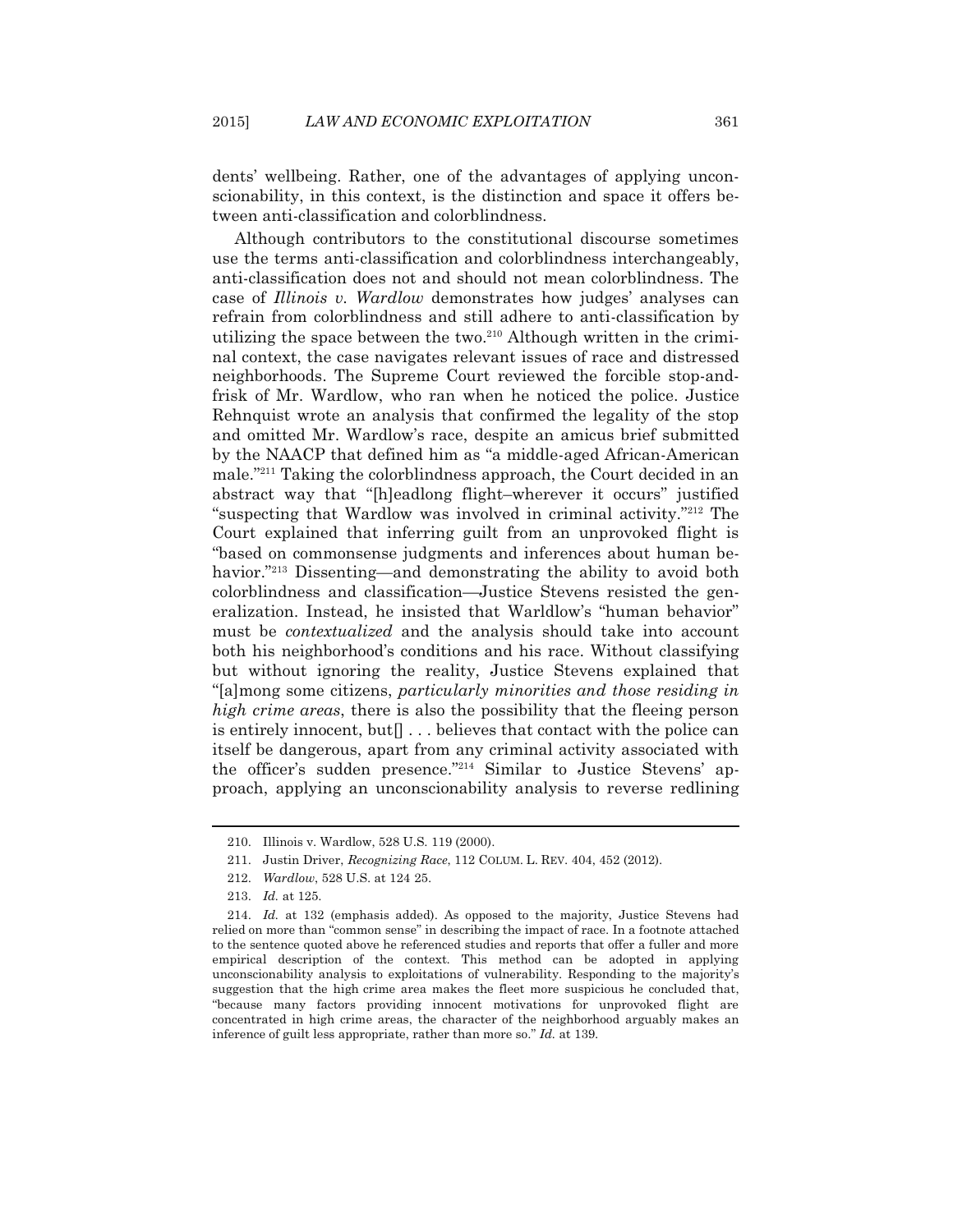cases can offer judges the freedom to take an "anti-balkanization" path. Judges can refrain from both classification and colorblindness by examining race as a factor in a nuanced and thoughtful way. Aiming understanding *a concrete situation* rather than establishing an overarching conclusion regarding intentional discrimination, the court can help borrowers on a contextual basis.

 Professor Yoshino's "new equal protection" offers an alternative way to analyze the meaning of current anti-classification trends. Similar to Siegel's anti-balkanization, it suggests that anticlassification does not necessarily mean colorblindness.215 The phrase "New Equal Protection" captures an emerging judicial approach that still cares about equality, but is reluctant to use group-based legal tools to achieve it. Influenced by the work of Professor Tribe,  $216$ Yoshino suggests that the Supreme Court's new emphasis on human dignity is the way in which it increasingly avoid classifications, while still vindicating equality concerns. He argues that since issues of inequality have not disappeared, "the Court has shut doors in its equality jurisprudence in the name of pluralism anxiety and opened doors in its liberty jurisprudence to compensate."217 Under this analysis, the main doors in the Court's liberty jurisprudence are based on dignity claims.

 A leading example is the decision in *Lawrence v. Texas*, 218 where the Court refused to take the classification path and add sexual orientation to the list of protected categories. Nonetheless, the Court still found a way to support gay people, who were the main victims of sodomy statutes, in their quest for equality. Although the challenged sodomy statute in this case was sex-specific, prohibiting same-sex, but not different-sex sodomy,<sup>219</sup> the *Lawrence* Court struck it down on liberal grounds. It did so by broadly acknowledging "the fundamental right of all persons — straight, gay, or otherwise — to control their intimate sexual relations."220

 The judicial approach formulated in *Lawrence* promotes equality as part of a universal right to dignity, shared by all human beings

 <sup>215.</sup> Yoshino, *supra* note 23, at 748 50.

 <sup>216.</sup> Laurence H. Tribe, Lawrence v. Texas*: The "Fundamental Right" that Dare Not Speak Its Name*, 117 HARV. L. REV. 1893, 1897 98 (2004).

 <sup>217.</sup> Yoshino, *supra* note 23, at 750. Importantly, at least in the employment context, legislators also reacted to the Court's refusal to recognize sexual orientation as a protected class. *See* Note, *The Benefits of Unequal Protection*, 126 HARV. L. REV. 1348, 1357 (2013) ("[A]t least nineteen states plus the District of Columbia have already passed legislation that[] . . . prohibits employment discrimination . . . based on sexual orientation.").

 <sup>218. 539</sup> U.S. 558 (2003).

 <sup>219.</sup> Yoshino, *supra* note 23, at 777.

 <sup>220.</sup> *Id.*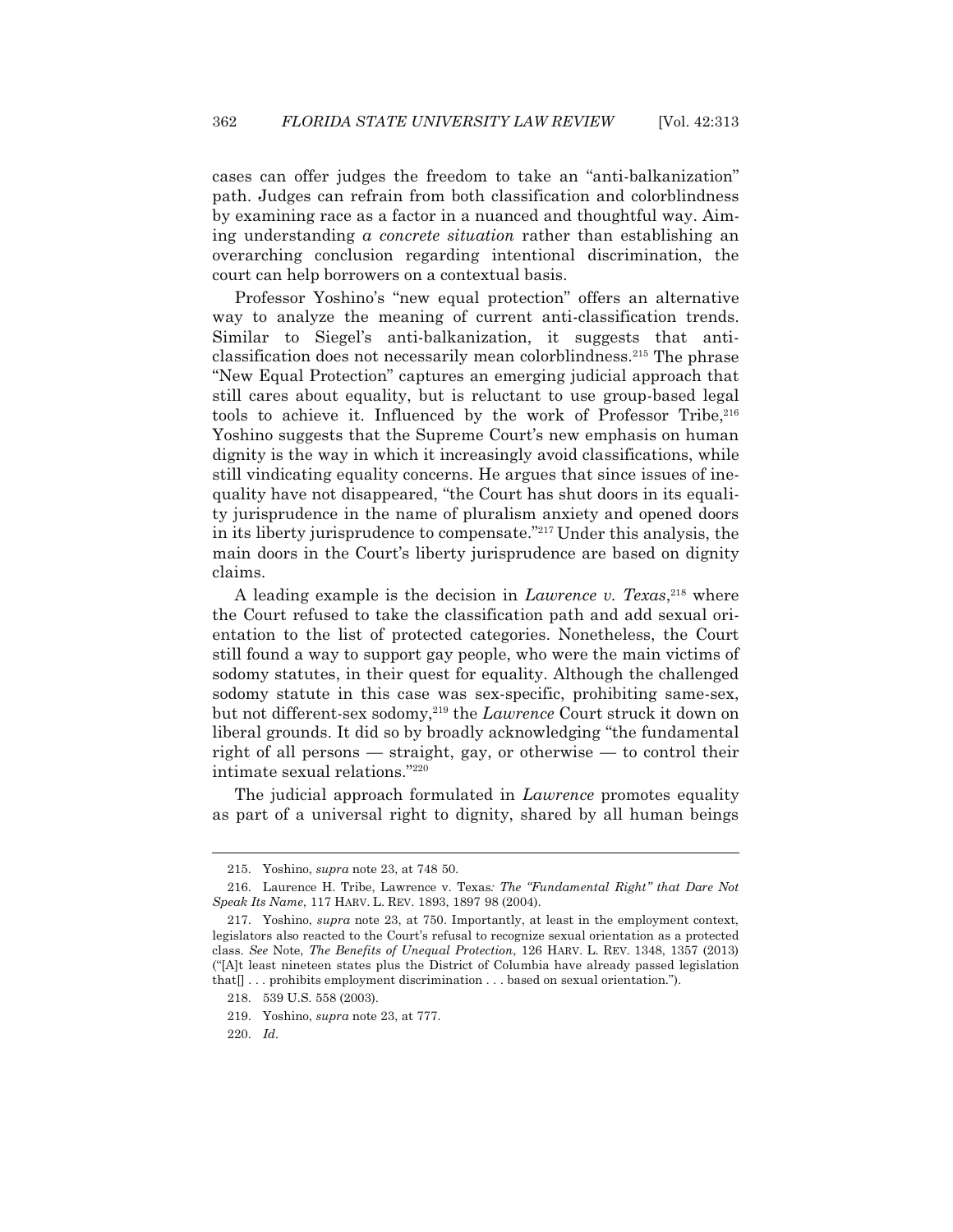regardless of group-identities. In an anti-classification age, to conceptualize equality in such a manner has the advantage of being facially neutral. Therefore, the focus on dignity as an organizing concept allows judges to take equality concerns into account, without harming the social cohesion they feel is threatened by classification.<sup>221</sup>

 In the same vein, treating the exploitation of vulnerability as unconscionable market behavior can fit the profile of a dignity claim. Like the right to control our intimate life, we all should have a right to not be exploited by others when we are vulnerable. Exploitation of vulnerability in the market not only causes devastating economic damage, it also harms dignity. It shames the vulnerable party, leaving him helpless and looking pathetic and unable to take care of his own matters. Therefore, the accumulative consequences of exploitation pose a direct threat to human dignity and courts should be allowed and even encouraged to intervene.<sup>222</sup> Of course, dignity and equality are intertwined, and group-based protection is not really extinct.223 As Yoshino reminds us, "[i]n finding all thirteen sodomy statutes unconstitutional, *Lawrence* clearly helped gay people more than it helped straight people."224 This point is pertinent in our context as well, because establishing a norm against exploitation of vulnerability in the market would clearly assist weaker market players of disenfranchised groups more than their stronger counterparts. In that sense, predatory loan agreements cannot–and should not–be divorced from their socio-economic context. Indeed, as Siegel points out, working in the space between colorblindness and classification "entails practical, contextual judgments attentive to the concerns of differently situated members of the polity."225

 <sup>221.</sup> Siegel, *supra* note 22, at 1308 (describing the judicial preference of Justice Kennedy to vindicate "equal protection in ways that promote social cohesion a sense of attachment shared by all in the community . . . .").

 <sup>222.</sup> Martijn W. Hesselink, *Unconscionability, Unfair Exploitation and the Nature of Contract Theory: Comments on Melvin Eisenberg's "Foundational Principles of Contract Law*" 2 (Ctr. for the Study of European Contract Law, Working Paper No. 2013 03), *availa ble at* http://ssrn.com/abstract=2209752 ("[A]s free and equal citizens we owe respect to each other's dignity, and that it is not right for the state to lend its power for the enforcement of bargains that are so disproportionate that they become exploitative and therefore disrespectful of the other party's human dignity.").

 <sup>223.</sup> *See* Fisher v. Univ. of Tex. at Austin, 133 S. Ct. 2411, 2433 n.2 (2013) (Ginsburg, J., dissenting) ("The notion that Texas' Top Ten Percent Law is race neutral calls to mind Professor Thomas Reed Powell's famous statement: 'If you think that you can think about a thing inextricably attached to something else without thinking of the thing which it is attached to, then you have a legal mind.' Only that kind of legal mind could conclude that an admissions plan specifically designed to produce racial diversity is not race conscious." (internal citation omitted)).

 <sup>224.</sup> *See* Yoshino, *supra* note 23, at 778 79.

 <sup>225.</sup> *See* Siegel, *supra* note 22, at 1308.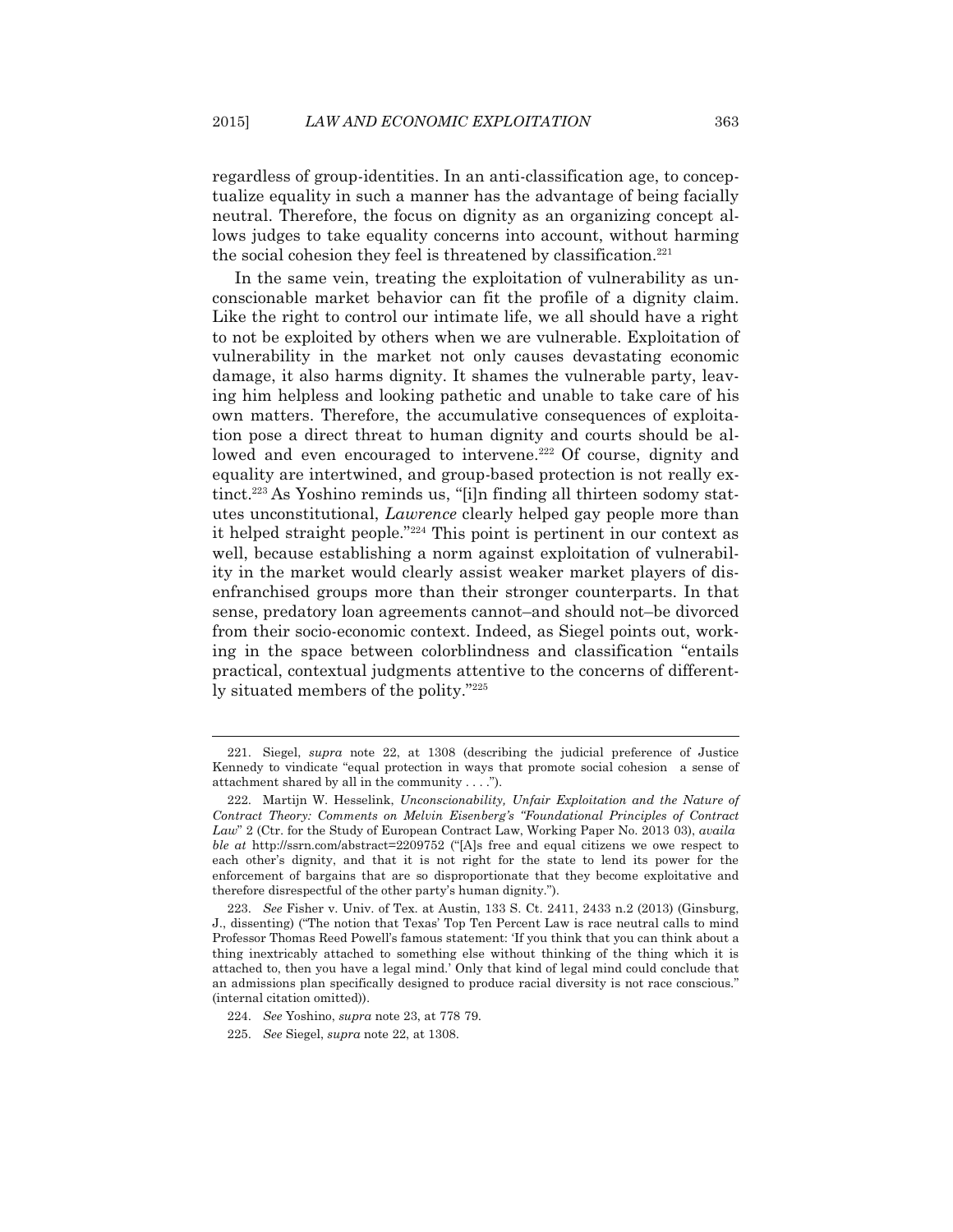The vulnerability theory calls upon the state to be more responsive, and therefore serves as additional theoretical support for utilizing unconscionability where reverse redlining has failed. Accordingly, as a measure of help to vulnerable subjects, this theory underscores the state's deep commitment to a proactive countering of inequalities instead of a minimalistic engagement in keeping formal equality intact. Such an expectation reflects a giant step beyond what is allowed under the private/public dichotomy, where private loans are marginally scrutinized by the public legal system. Further, it echoes a belief, shared by many (albeit not all), that contract law—despite its "private" image has a meaningful public role to play in the social arena and "is a mode of social regulation whose rules ought to serve social goals."226

 Furthermore, the use of an extensive contractual doctrine, like unconscionability, is strategically advantageous in the context of economic exploitation. Using specific legislation to forbid particular kinds of abuse, such as the ban on notorious pay-day loans, does not defend against greedy market players who will simply identify loopholes and find ways to continue to profit from exploiting others' vulnerability, such as lending via the internet to avoid state regulations.<sup>227</sup> At least one state has explained the special value of the unconscionability doctrine as a "blanket rule," stating, "[t]he legislative process is too slow to keep up with market practices, so the courts must have power to monitor the market for the protection of all participants."228 Although the law cannot totally stop people from trying to make more profits by taking advantage of others, it can make it harder for them to succeed and discourage them from further attempts. This goal can be achieved by utilizing the concept of unconscionability to send a clear and general message, that *any form of* 

 <sup>226.</sup> Roy Kreitner, *Fault at the Contract Tort Interface*, 107 MICH. L. REV. 1533, 1549 (2009); *see also* Danielle Kie Hart, *Contract Law Now Reality Meets Legal Fictions*, 41 U. BALT. L. REV. 1, 45 47 (2011) (arguing that contract law is indeed public law).

 <sup>227.</sup> Leah A. Plunkett & Ana Lucia Hurtado, *Small Dollar Loans, Big Problems: How States Protect Consumers from Abuses and How the Federal Government Can Help*, 44 SUFFOLK U. L. REV. 31, 38 (2011); *see also* William M. Woodyard & Chad G. Marzen, *Is Greed Good? A Catholic Perspective on Modern Usury*, 27 BYU J. PUB. L. 185, 216 (describing a "Texas loophole that allows title loan lenders to be classified as a 'credit service organization' rather than as a lender[]" and explaining that such "loophole allows Texas title loan 'credit service organizations' to charge triple digit interest rates").

 <sup>228. 1 10</sup> Virginia Remedies § 10.11 (2012); *see also* David Ray Papke, *Perpetuating Poverty: Exploitative Businesses, the Urban Poor, and the Failure of Reform*, 16 SCHOLAR 223, 225 (2014) ("The business models and concomitant contractual agreements of rent to own outlets, payday lenders, and title pawns are so sophisticated and adjustable as to make them virtually *impervious to regulation*. As a result, rent to own outlets, payday lend ers, and title pawns continue not only to exploit the urban poor, but also to socioeconomically subjugate the urban poor by trapping them into a ceaseless debt cycle. *A blanket proscription* of these tawdry businesses might be the only way to drive them from our midst and to elimi nate their active role in the perpetuation of urban poverty." (emphases added)).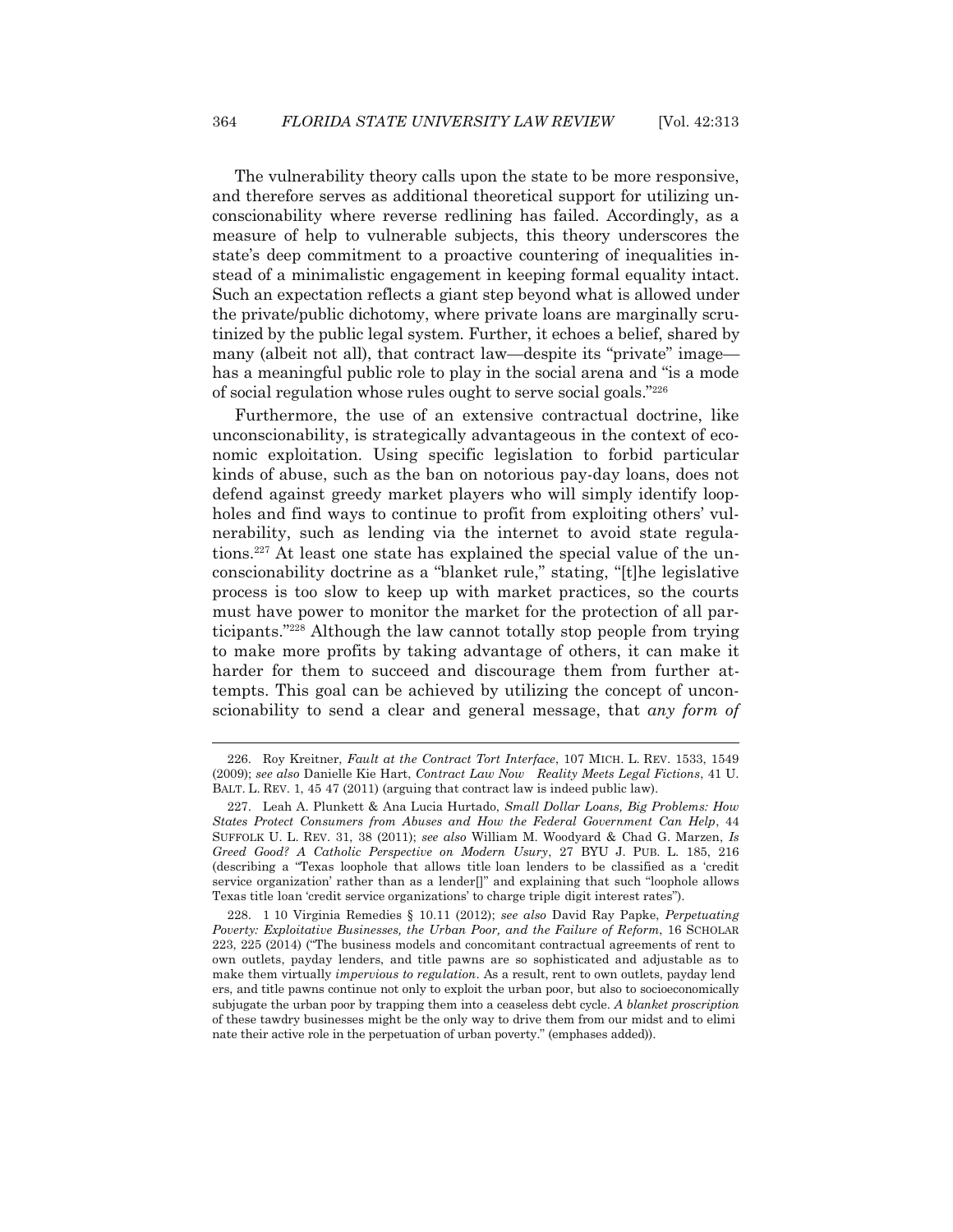*exploitation* is forbidden regardless of the concrete method used. At least one court that had dismissed a reverse redlining argument but allowed an unconscionability argument to proceed referred to this "residual" or "catch-all" attribute of the doctrine, explaining that "[i]t also seems to the court that the purpose of the unconscionability doctrine, in providing protection to vulnerable, unsophisticated parties, is to *plug the gaps left open by applicable statutory provisions* when they do not afford consumers adequate protections."229 This is the known advantage of broad standards like good faith and unconscionability over specific rules: it is much harder to escape their coverage.230 A clear and general message against exploitation will support and strengthen social and moral norms that disapprove of such behavior, which can encourage stronger market players to exercise more self-restraint.

 Moreover, in the context of predatory loan agreements, proving neighborhood-related vulnerability may be easier than trying to prove discrimination. In some cases it is possible that the failure to prove intentional race-based discrimination had less to do with the judicial discomfort with classifications and more to do with the fact that discrimination was not the lenders' leading motivation. Some lenders may have been indifferent to questions of race and were equally interested in all the residents of such distressed areas because of their tendency to have a high need for loans and low ability to cope with lenders' unscrupulous schemes. If the practice of predatory lending is more attributable to greed, which fosters ruthless business ethics, than to a "taste" against minorities, it is of little surprise that it is difficult to prove racial discrimination.

 This is so not because race is irrelevant, as argued by colorblind approach, or no longer relevant, as suggested by post-racialists. This is because race only partially overlaps with the story of predatory loans sold to residents of previously redlined neighborhoods. Many lenders who focused on potential subprime borrowers ignored affluent suburban areas and concentrated on those residing in distressed areas, including the admittedly few white dwellers. These cases identify that it is exactly people's aggregate vulnerability that attracts the exploitation, because it suggests that extra profit may be made by capitalizing on others' desperation and lack of alternatives. The fact that residents of distressed neighborhoods are overwhelmingly African-Americans is relevant, because race is recognized as an independent stressor which adds to vulnerability and impairs resilience. -<br>-

 <sup>229.</sup> Ng v. HSBC Mortg. Corp., No. 07 CV 5434 (RRM)(VVP), 2009 U.S. Dist. LEXIS 125711, at \*63 (E.D.N.Y. Dec. 15, 2009) (emphasis added).

 <sup>230.</sup> For the differences between standards and rules in general, see Duncan Kennedy, *Form and Substance in Private Law Adjudication*, 89 HARV. L. REV. 1685 (1976).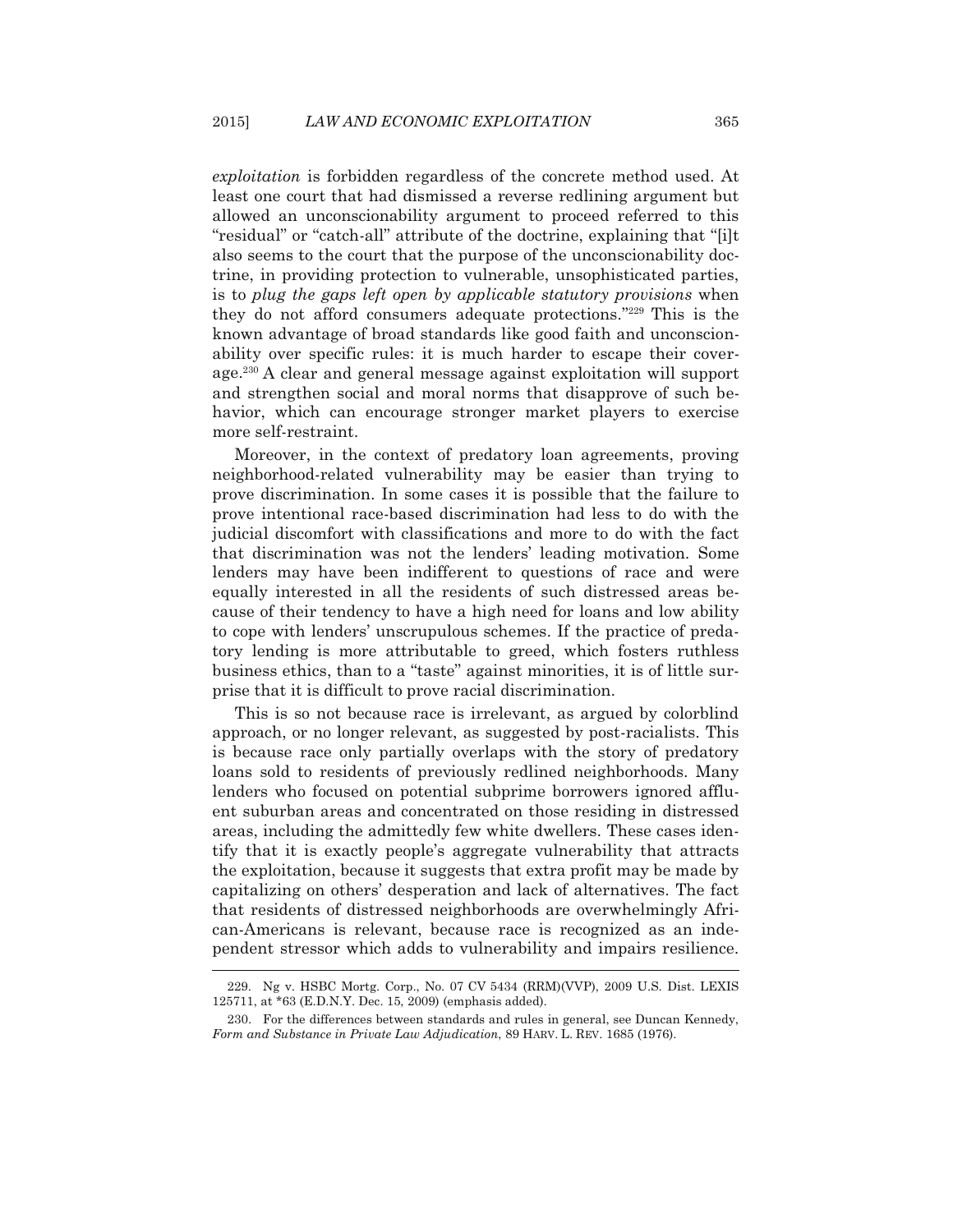Yet, according to this perspective, the lenders themselves are not necessarily driven by discriminatory preferences. They are "merely" exploiting the effects of years of "distributive injustice"<sup>231</sup> and discrimination *by others*. After all, "[e]xploiters are typically opportunists; they extract advantage from situations *that are not of their own making.*"232

 Even when the intent to discriminate exists, it is typically difficult to prove. Therefore, although these cases have a clear discriminatory effect, because the lenders are possibly motivated by other reasons, it might be even harder to prove the intent to discriminate. Thus, it might be easier to show evidence that borrowers were targeted based on their residence in "the wrong zip code,"233 or neighborhood. To prove people residing in a specific area were targeted, tempting ads in a local newspaper can serve as evidence, even if some can doubt that using images of minorities in those ads proves an intention to discriminate them based on their race.<sup>234</sup>

 A final point of practical salience is the remedial flexibility provided by unconscionability as a contractual cause of action. While courts can refuse to enforce the entire loan agreement, they are also authorized to take a more nuanced and contextual step, and to "so limit the application of any unconscionable clause as to avoid any unconscionable result."235 In short, courts can use unconscionability to "undo"

 <sup>231.</sup> Aditi Bagchi, *Distributive Injustice and Private Law*, 60 HASTINGS L.J. 105, 135 36 (2008) ("While the doctrine of unconscionability is not explicitly framed in distributive terms, its distributive aspects have been often noted. . . . [C]ourts usually do not apply the doctrine to the benefit of rich victims.").

 <sup>232.</sup> JOEL FEINBERG, HARMLESS WRONGDOING,4THE MORAL LIMITS OF THE CRIMINAL LAW 177, 183 84 (1988) (emphasis added); *see also* ALAN WERTHEIMER, COERCION 39 40 (1987) (offering a contrast between *causing* the one's lack of options and *taking advantage* of such lack of options and suggesting that the doctrine of unconscionability is the one that fits the latter category).

 <sup>233.</sup> JONES, *supra* note 95, at 12.

 <sup>234.</sup> The Federal Trade Commission has published a guide to help consumer recognize such ads. FEDERAL TRADE COMMISSION, DECEPTIVE MORTGAGE ADS (2012), *available at* http://www.consumer.ftc.gov/articles/0087 deceptive mortgage ads. Publications of this sort assist lawyers in proving and judges and juries in finding unconscionability.

 <sup>235.</sup> Susan Landrum, *Much Ado About Nothing?: What the Numbers Tell Us About How State Courts Apply the Unconscionability Doctrine to Arbitration Agreements,* 97 MARQ. L. REV. 751, 756, 764 69, 781 92 (2014) (quotation omitted) (citing legislated ver sions of the doctrine as follows: OHIO REV. CODE ANN. § 1302.15(A); *see also* ALASKA STAT. § 45.02.302(A); ARK. CODE ANN. § 4 2 302(1); COLO. REV. STAT. § 4 2 302(1); 810 ILL. COMP. STAT. ANN. § 5/2 302(1); ME. REV. STAT. ANN. tit. 11, § 2 302(1); MD. CODE ANN., COM. LAW § 2 02(1); MINN. STAT. ANN. § 336.2 302(1); MISS. CODE ANN. § 75 2 302(1); MO. ANN. STAT. §400.2 302(1); MONT. CODE ANN. § 30 2 302(1); NEB. REV. STAT. § 2 302(1); NEV. REV. STAT. ANN. § 104.2302(1); N.H. REV. STAT. ANN. § 382 A:2 302(1); N.M. STAT. ANN. § 55 2 302(1); N.C. GEN. STAT. § 25 2 302(1); OR. REV. STAT. § 72.3020(1); R.I. GEN. LAWS § 6A 2 302(1); S.C. CODE ANN. § 36 2 302(1); VT. STAT. ANN. tit. 9A, § 2 302(1)).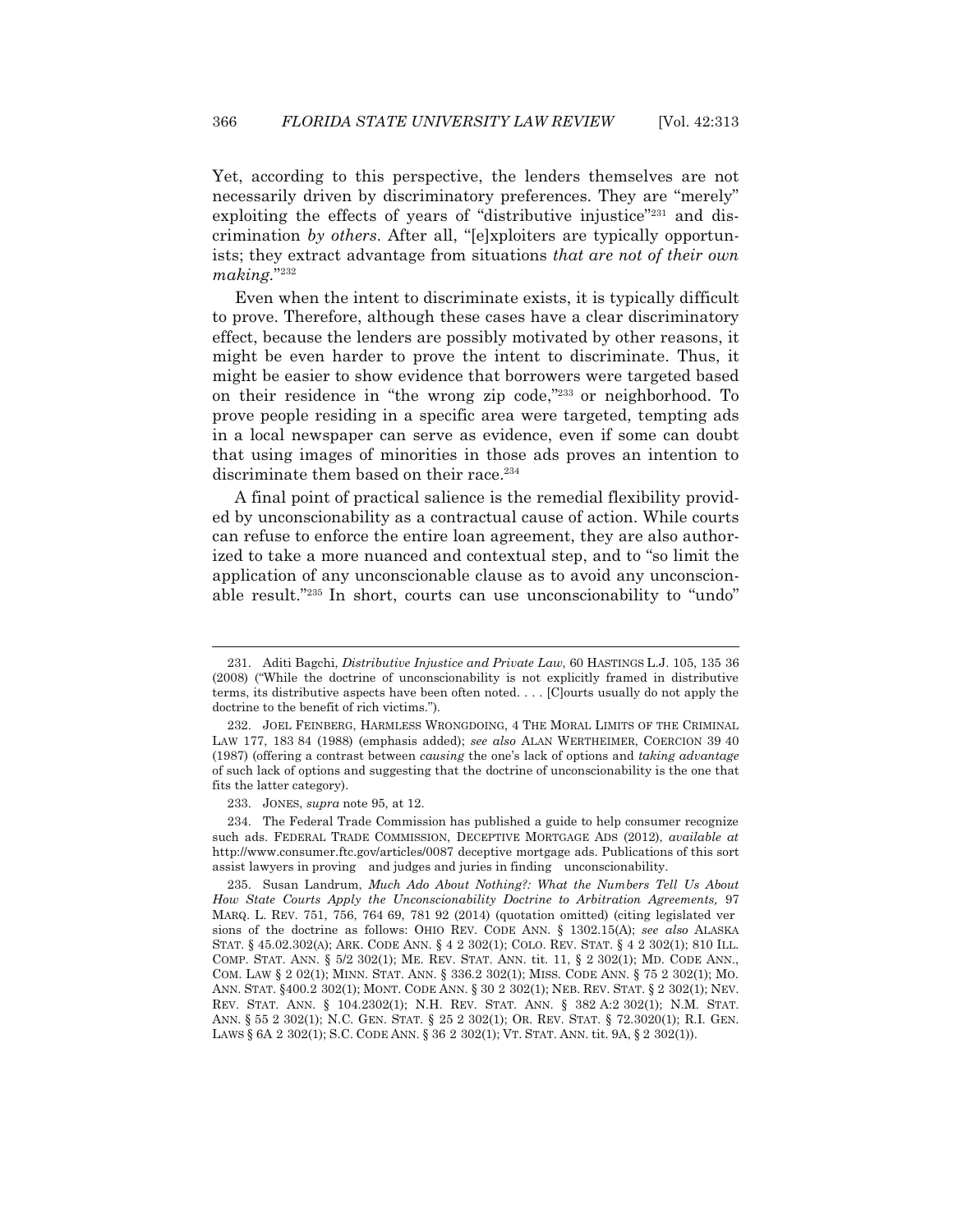the extra-profit made by exploitation without invalidating the entire economic process.

## *2. Possible Objections*

 $\overline{a}$ 

 The main predicted criticism of using contract law, and the defense of unconscionability in particular, is based on thirty years of criticism of the unconscionability doctrine and the seminal decision in *Williams v. Walker-Thomas*. <sup>236</sup> Following law and economics commentators, such as Richard Posner and Richard Epstein, it can be argued that a responsive state does little good to vulnerable subjects if it gives them relief due to their condition since such relief will cause lenders to refrain from lending money to vulnerable people due to the risk that their loan agreements would be rendered unenforceable.237 Robin West has recently paraphrased the conclusion of such antiintervention critiques as follows: "[i]f you want to help poor and uneducated buyers, for heaven's sake, hold them to their contracts."238

 There are, however, several important responses to this conventional anti-intervention line of reasoning. At the most basic level it should be clear that decades after the prediction was made, no one has proved, or even tried to prove, the apocalyptic hypothesis that lies at the core of the critique. In other words, there is no evidence, despite years of experience, that knowing that the court may protect people from exploitation will cause exploiters to cease their engagement with the protected parties (and people similar to them). While the prospect of protection may deter some market players from contracting with the "protected," in other cases it may not. It is at least as probable that the prospect of legal relief will incentivize market players to behave more reasonably even if only in order to selfishly avoid the invalidation of their contracts and costs of litigation.

 In fact, many transactions are made despite continuing and sometimes growing legal measures taken against exploitation of vulnerability. For example, employees continue to initiate consensual separation agreements as an alternative to one-sided termination of the employment relationship even after courts have awarded relief to employees who were pressured into signing release agreements.<sup>239</sup>

 <sup>236.</sup> *See* Williams v**.** Walker**-**Thomas Furniture Co., 350 F.2d 445 (D.C. Cir. 1965).

 <sup>237.</sup> Selmer Co. v. Blakeslee Midwest Co., 704 F.2d 924, 928 (7th Cir. 1983) (Judge Posner stating: "It is a detriment, not a benefit, to one's long run interests not to be able to make a binding commitment."); Richard A. Epstein, *Unconscionability: A Critical Reappraisal*, 18 J.L. & ECON. 293, 306 08 (1975).

 <sup>238.</sup> Robin West, *The Anti Empathic Turn*, *in* PASSIONS & EMOTIONS 243, 258 (James Fleming ed., 2013).

 <sup>239.</sup> *See, e.g.*, Meyers v. Trugreen, Inc., No. 03 C 7570, 2004 U.S. Dist. LEXIS 9200, at \*12 13, 17 (N.D. Ill. May 21, 2004) (invalidating employee's consent to release her employer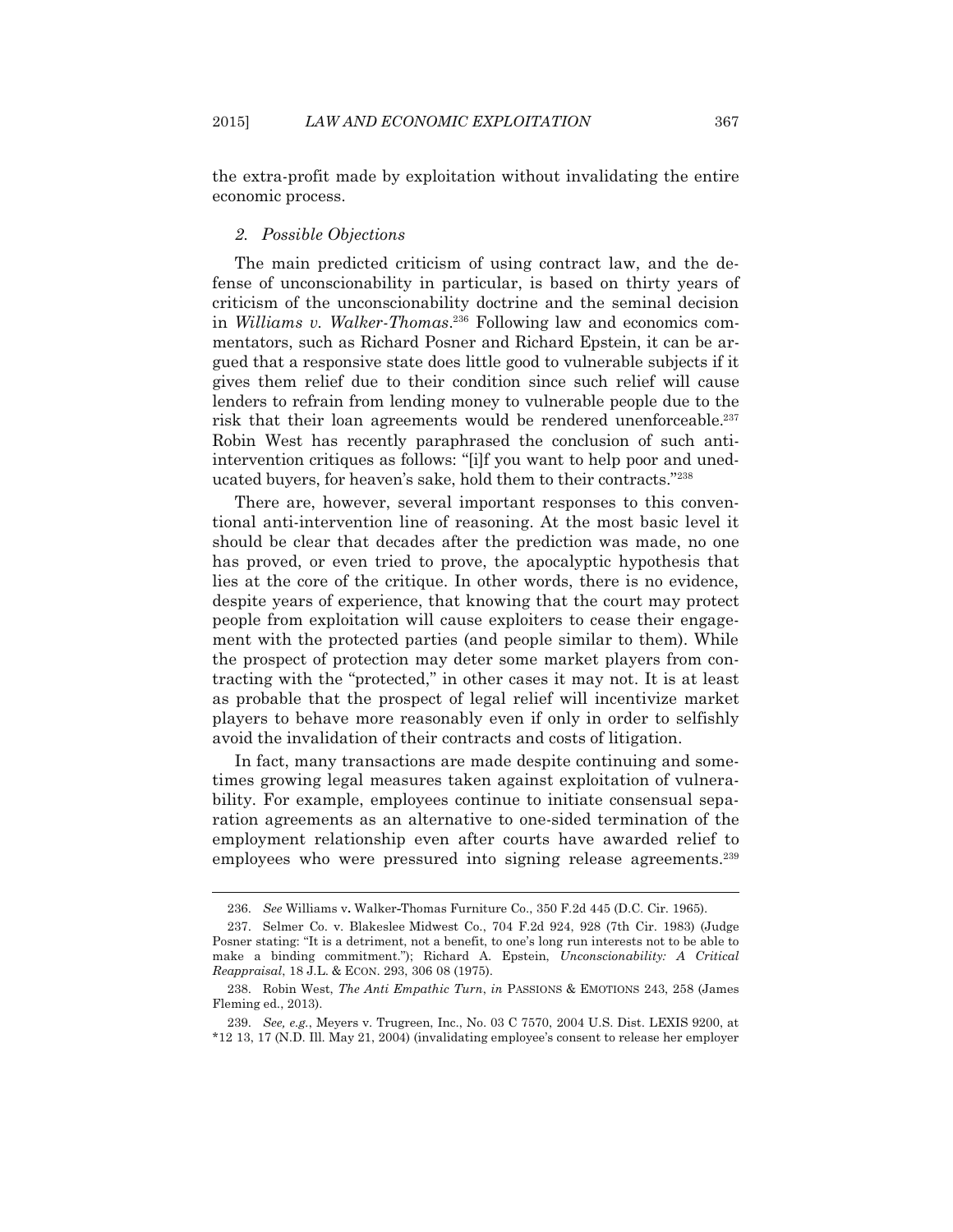Similarly, businesses have not stopped selling computers using electronic methods even after some courts released buyers from unfair terms hidden in the contracts that were put into the boxes of those computers.240 Or, as one commentator writing in the context of predatory prenuptial agreements noted: "[t]he potential husband might be interested in marrying even if the terms of his proposed premarital agreement must be made more fair."241

 In fact, much support can be found for the opposite hypothesis, that judicial protection can reduce exploitation by both clarifying that it is not an acceptable market behavior and demanding it be replaced by more pro-social behavior. There are experimental and real-life examples that strongly suggest that many people would respond to an authoritative order to behave morally and pro-socially by obeying the order rather than by acting selfishly. In one experiment, for example, one group of players in a social dilemma game that involved money transfers was told that it is going to play the "Community Game," while the other was told that the game is called the "Wall Street game."242 Even though the contrasting names given to the game carried a somewhat implicit message, far weaker than a clear order from an authority, the groups played the otherwise identical game with significant differences.<sup>243</sup> Players of the so-called community game demonstrated much less selfish decisions than those who played the so-called Wall Street game.244 Applied to the legal context, since courts and judges are certainly respected sources of authority in our society, more exploiters are likely to stop or at least restrain their selfish efforts if told to do so. What was noted with regard to good faith can be applied with similar force to unconscionability: "[c]ontract law serves a type of expressive function by communicating to tradesmen that certain standards of decency will be required of their conduct."245

 Perhaps most importantly, the risk that protecting a weaker group will eventually harm the members of the group is not relevant,

based the fact that the latter took advantage of the employee's heightened vulnerability at the end of her employment with same employer).

 <sup>240.</sup> *See, e.g.*, Brower v. Gateway 2000, Inc., 676 N.Y.S.2d 569, 574 75 (N.Y. App. Div. 1998) (using unconscionability to release consumer from an unfair arbitration term that was in included in a contract that was put in the box of a delivered computer).

 <sup>241.</sup> Brian H. Bix, *Contracts*, *in* THE ETHICS OF CONSENT: THEORY AND PRACTICE 251, 260 (Franklin G. Miller & Alan Wertheimer eds., 2010).

 <sup>242.</sup> STOUT, *supra* note 205, at 105.

 <sup>243.</sup> *Id.*

<sup>244.</sup> *Id.* ("[P]eople change their behavior in social dilemmas in response to mere hints about what the experimenter desires.").

 <sup>245.</sup> Erin Ann O'Hara, *Trustworthiness and Contract*, *in* MORAL MARKETS: THE CRITICAL ROLE OF VALUES IN THE ECONOMY 173, 186 (Paul J. Zak ed., 2008).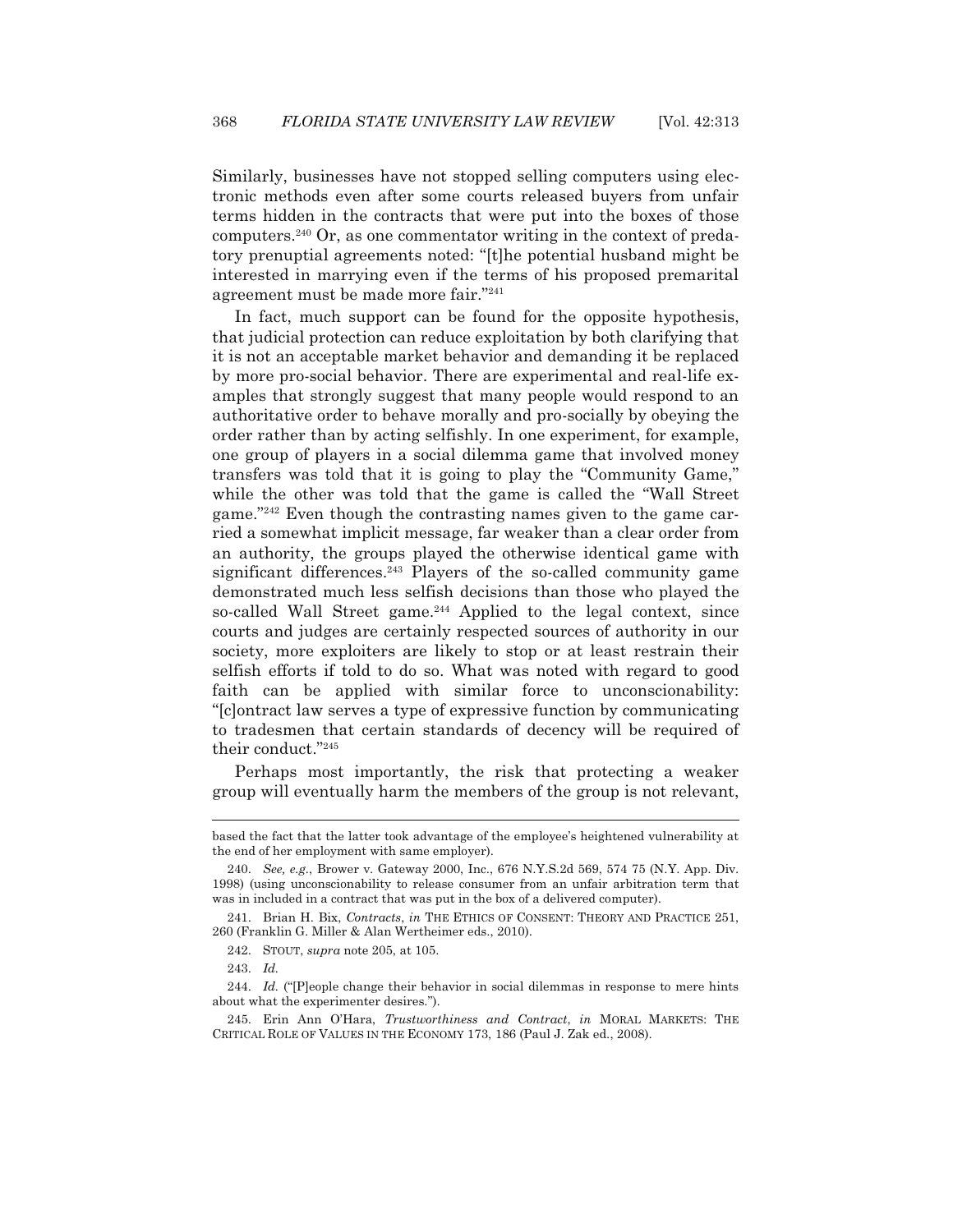or at least significantly less relevant, outside the anti-discrimination framework. When protection is awarded without relying on group identity, but rather on contextual and individual considerations, exploiters cannot predict whom they should avoid. This is exactly why using the doctrine of unconscionability as a defense can solve the problems that emerge while trying to utilize the anti-discrimination norm of reverse redlining. In order to escape judicial scrutiny in their transactions, some market players may prefer not to deal with an identified group of people,<sup>246</sup> however it is much harder to systematically avoid parties who are under stress, even if they reside in certain zip codes. This conclusion arises from the fact that stress, as discussed earlier, is universal and can hit anyone anywhere.<sup>247</sup> Put simply, unless lenders are willing to give up their subprime lending activity entirely, they cannot crudely cross-out people who reside in distressed areas and suffer from stress. Since the proposed judicial protection on the basis of stress is drawing on a beyond-identity analysis<sup>248</sup> and is carefully calibrated to context, it can encounter exploitation without risking the ability of any particular group to create binding contracts. In this context, it is also worth remembering that unconscionability-based relief depends not only on the vulnerability of the borrower, but also on the specific behavior of the lender and the degree to which the terms of the contract are predatory. Therefore, rather than abandon their business altogether, it is feasible that lenders will prefer to decrease the chances of legal intervention in their business by modifying elements that are under their full control: their own pre-contractual behavior and their own choice in terms.

 Finally, we should all remember that an anti-interventionist response, of the kind considered here, is a political approach that can be questioned and indeed has been heavily criticized. From scholars who directly criticize the liberal "extremely individualistic and privatized" assumption and call for proactive repair of socioeconomic injustices, $249$  to those who are usually more willing to show deference

 <sup>246.</sup> I have argued elsewhere that such preference is discriminatory and that contract law, in addition to other laws, should ban it. *See* Keren, *supra* note 191, at 171 72 (explaining why and how contract law has an essential role to play in the context of discrimination even when anti discrimination laws are available and may apply).

 <sup>247.</sup> In making this argument I am drawing again on Martha Fineman's compelling vulnerability theory with its insistence on beyond identity analysis. *See* Fineman, *The Responsive State*, *supra* note 33, at 266 69.

 <sup>248.</sup> *See* Fineman, *The Vulnerable Subject*, *supra* note 33, at 17 (referring to "post identity paradigm"). Since I do not agree that the identity based problems are part of the past I prefer using the term "beyond identity" rather than the original "post identity" phrase.

 <sup>249.</sup> *See, e.g.*, Martha A. Fineman, *Beyond Identities: The Limits of an Antidiscrimination Approach to Equality*, 92 B.U. L. REV. 1713, 1747 (2012) (arguing against the neoliberal paradigm which is centered around "liberal subjects" and a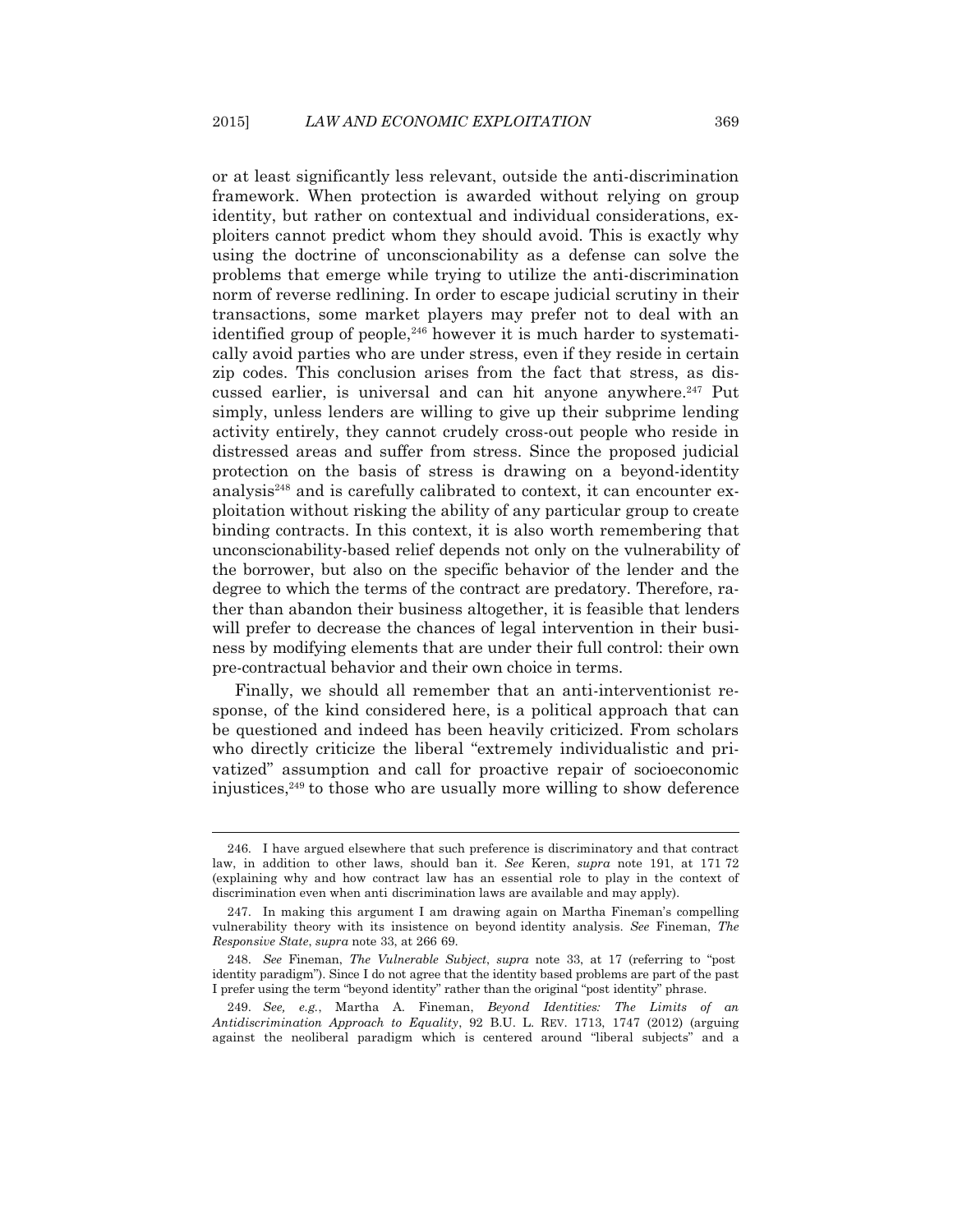to the market and accordingly propose to "nudge" instead of interfering,250 many agree that the market simply cannot fix systemic inequalities. As Cass Sunstein has recently stated:

In free markets, some sellers attempt to exploit human errors, and the forces of competition may turn out to reward, rather than punish, such exploitation. In identifiable cases, those who do *not* exploit human errors will be seriously punished by market forces, simply because their competitors are doing so and profiting as a result. Credit markets provide many examples in the domains of cell phones, credit cards, and mortgages.<sup>251</sup>

And so, even if some commentators frame predatory lending as either "efficient," and thus worth keeping, or "inefficient," and therefore about to disappear without costly intervention, numerous others holding a range of political viewpoints—disagree.

 Notably, Professor Eisenberg reminds us that the particular intervention proposed here—via the doctrine of unconscionability—is a very mild form of intervention, the minimum the state owes its citizens: "[u]nder that doctrine the government forbids nothing and commands nothing. It simply says to the promisee, 'If you can accomplish your ends without our assistance, fine. But don't ask us to help you recover a pound of flesh.' "252 In the meantime, while commentators debate the need and justification for intervention, human suffering accumulates. A norm that clearly forbids the exploitation of vulnerability, any vulnerability, is long overdue.

## CONCLUSION AND FUTURE IMPLICATIONS

 This Article has focused on two questions: (1) why do victims of "reverse redlining" so often fail in courts and (2) is there an alternative way to comprehend their problem to allow recovery? The Article has answered the first question by identifying and portraying the identity trap faced by borrowers who argue for discrimination in an anti-classification age in which lower courts follow the Supreme Court in hesitating to base decisions on group-based arguments. In order to deal with this jurisprudential difficulty, the second answer

<sup>&</sup>quot;restrained state" and suggesting the opposite approach that focuses on "vulnerable subjects" and a "responsive state").

 <sup>250.</sup> *See, e.g.*, CASS R. SUNSTEIN, FREE MARKETS AND SOCIAL JUSTICE 151 (1997) (arguing that capital markets will not prevent discrimination without regulation); *see* RICHARD H. THALER & CASS R. SUNSTEIN, NUDGE: IMPROVING DECISIONS ABOUT HEALTH, WEALTH, AND HAPPINESS (2008) (explaining the "nudging" approach and its advantages as a moderate form of intervention).

 <sup>251.</sup> Cass R. Sunstein, *The Storrs Lectures: Behavioral Economics and Paternalism*, 122 YALE L. J. 1826, 1832 (2013).

 <sup>252.</sup> MELVIN EISENBERG, BASIC PRINCIPLES OF CONTRACT LAW (forthcoming 2015).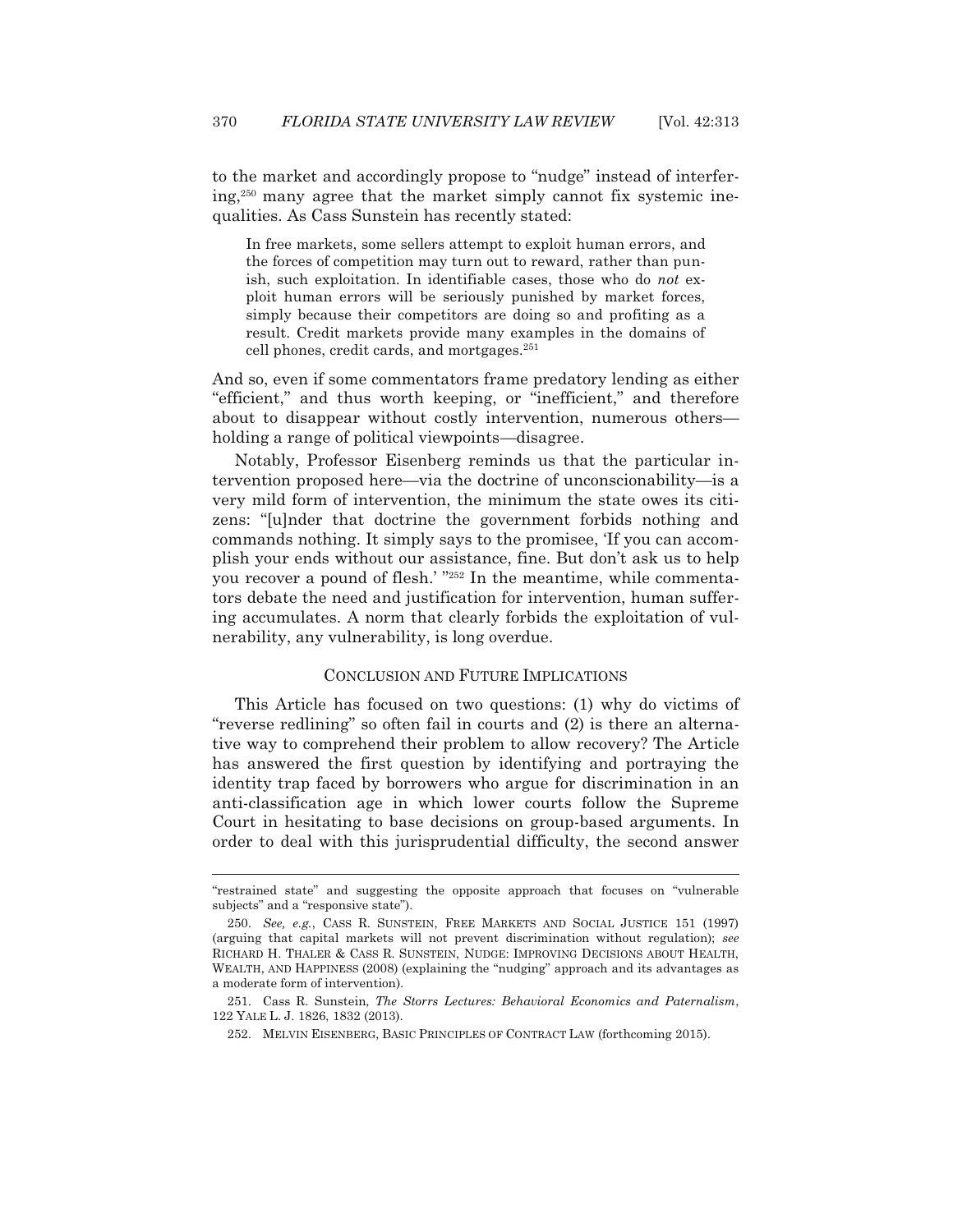should be tailored around an individual right to *dignity* that includes *the right not to be subject to economic exploitation*. This new framework requires an effort to better understand the impact that residency in distressed neighborhoods has on the contractual process and the quality of consent to predatory loan agreements. Drawing on studies of distressed neighborhoods and individual stress, I suggest here that many lenders took advantage of borrowers' evident vulnerability and steered them into signing agreements detrimental to them.

 The law of contracts directly applies to these agreements, and therefore the normative recommendation made here is to use its existing doctrine of unconscionability to respond to such exploitation. This new framework for judicial response has many advantages, the most significant of which is the freedom it allows courts to correct some injustices that stem from inequalities without relying on racial or other group-based categories and without concerns regarding their own limitation under the Equal Protection Clause.

 More broadly the Article raises, via the close examination of predatory loans, the question of the legal limits of hyper-capitalism. It seems that one of the important lessons to be learned from the tragic subprime crisis is how urgent it is to engage in a conversation about the appropriate legal response to market exploitation of vulnerable individuals. Thus, the contractual framework suggested here is also useful for the handling of other so-called "ghetto loans," such as: pay-day loans, auto-title loans, and other "abusive smalldollar products."253 Further, this proposed framework will prove valuable both beyond the lending context and outside the context of distressed neighborhoods, and therefore can be used to cope with other greed-motivated attempts to take advantage of a variety of vulnerabilities.

 Used along the contextual lines marked in this Article, the doctrine of unconscionability can then become instrumental in defining and declaring the immoral nature of *any form of market exploitation*, regardless of regulatory loopholes.<sup>254</sup> Moreover, given the expressive power of law, setting a norm that would void profits earned by exploitation and publicly condemn such behavior by labeling it "unconscionable" can also discourage (at least some) future opportunistic attempts. Given the ongoing growth of socioeconomic ine-

 <sup>253.</sup> Plunkett & Hurtado, *supra* note 227, at 55; *see also* Jim Hawkins, *Credit on Wheels: The Law and Business of Auto Title Lending*, 69 WASH.&LEE L. REV. 535, 604 (2012) ("[S]tates should enact laws specifically directed at title lending that preserve the equity borrowers have in their vehicles.").

 <sup>254.</sup> As mentioned before, this is a significant advantage of using broad standard as opposed to concrete regulations that only ban specifically defined behaviors and by that incentivizes a never ending search for loopholes.